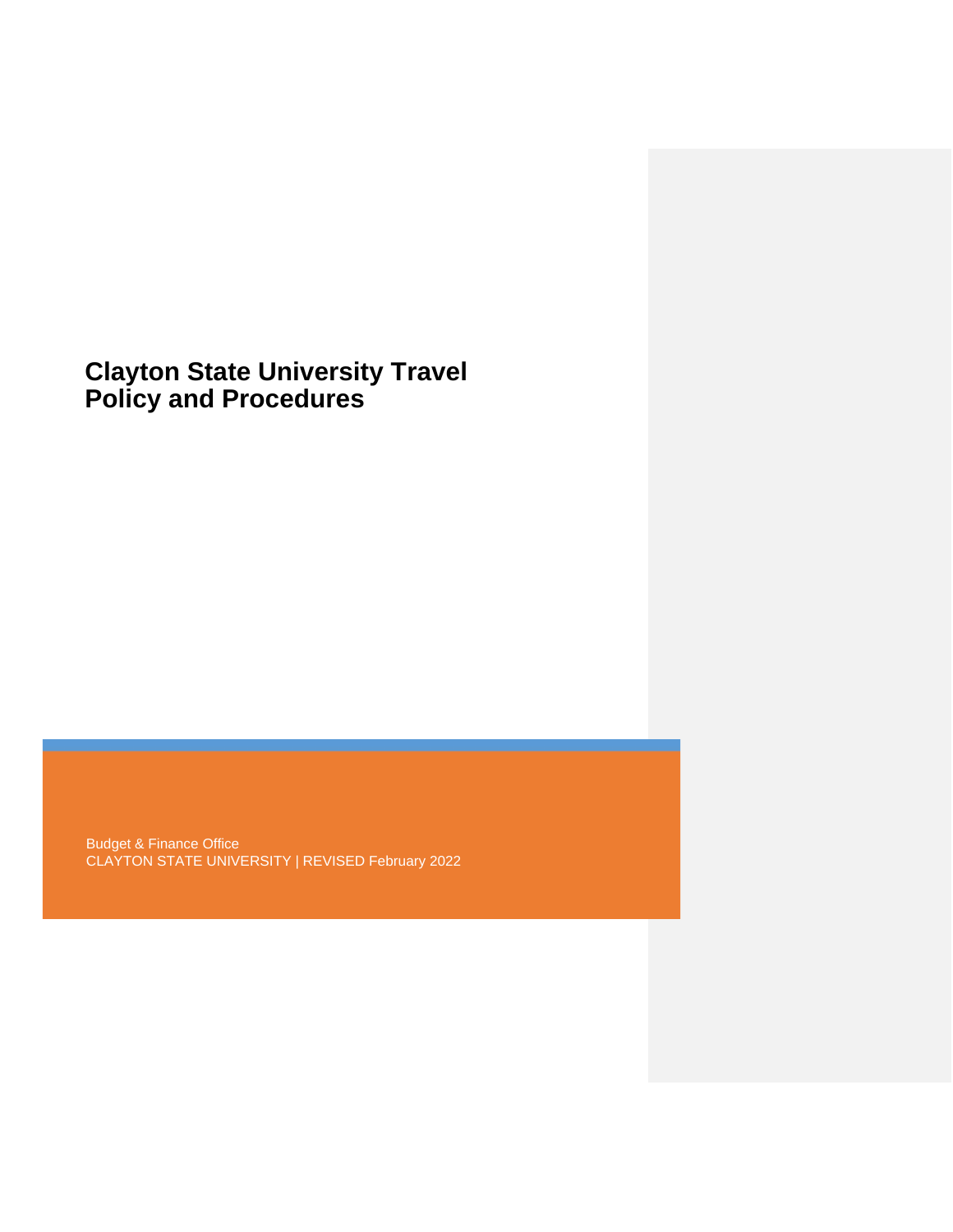# **TABLE OF CONTENTS**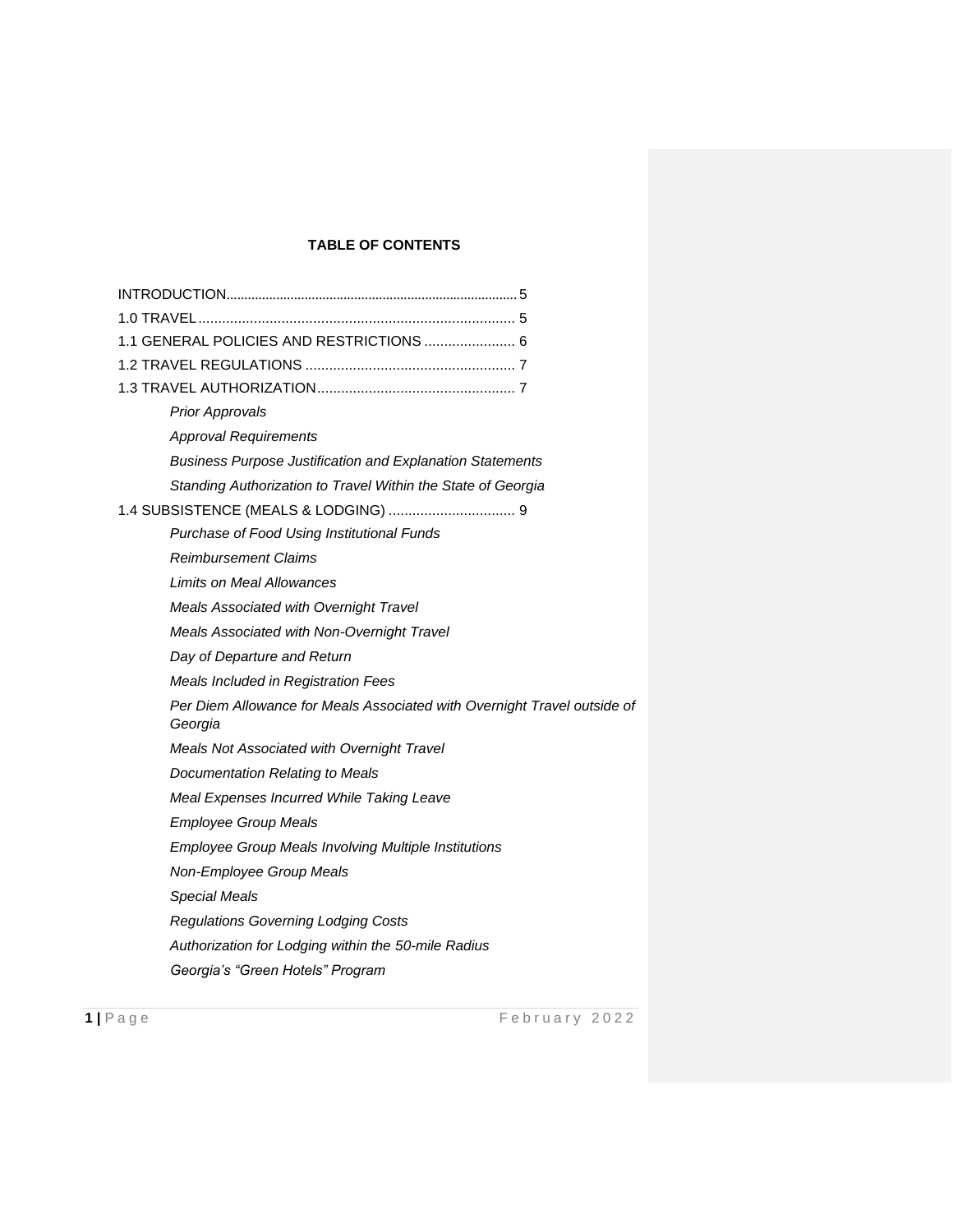| Georgia Excise Tax                                            |
|---------------------------------------------------------------|
| Shared Lodging                                                |
| Lodging Expenses Incurred While Taking Leave                  |
| Other Charges on Lodging Receipts                             |
| <b>Required Documentation</b>                                 |
| <b>Receipt Requirements</b>                                   |
|                                                               |
| <b>Vehicle Transportation</b>                                 |
| Use of Rental Vehicles                                        |
| Reimbursement for Use of Personally Owned Vehicle             |
| Limitations and Requirements for the Use of Personal Vehicles |
| Determination of Business Miles Travelled                     |
| <b>Prohibited Mileage Reimbursement</b>                       |
| <b>Recording Mileage Driven</b>                               |
| Parking/Tolls                                                 |
| <b>Rental Vehicles</b>                                        |
| <b>Ride Share</b>                                             |
| Travelers with Physical and/or Medical Conditions             |
| <b>Commercial Air Transportation</b>                          |
| <b>Baggage Charges</b>                                        |
| Upgrades to Non-Coach Travel                                  |
| <b>Airline Cancellations</b>                                  |
| Fees for Changes in Flights                                   |
| Airline Departure and Return                                  |
| <b>Airline Reservations</b>                                   |
| Fly America Act                                               |
| <b>Private Aircraft Transportation</b>                        |
| Travel by Railroad                                            |
| <b>Mass Transportation</b>                                    |
| <b>Required Documentation of Expenses</b>                     |
|                                                               |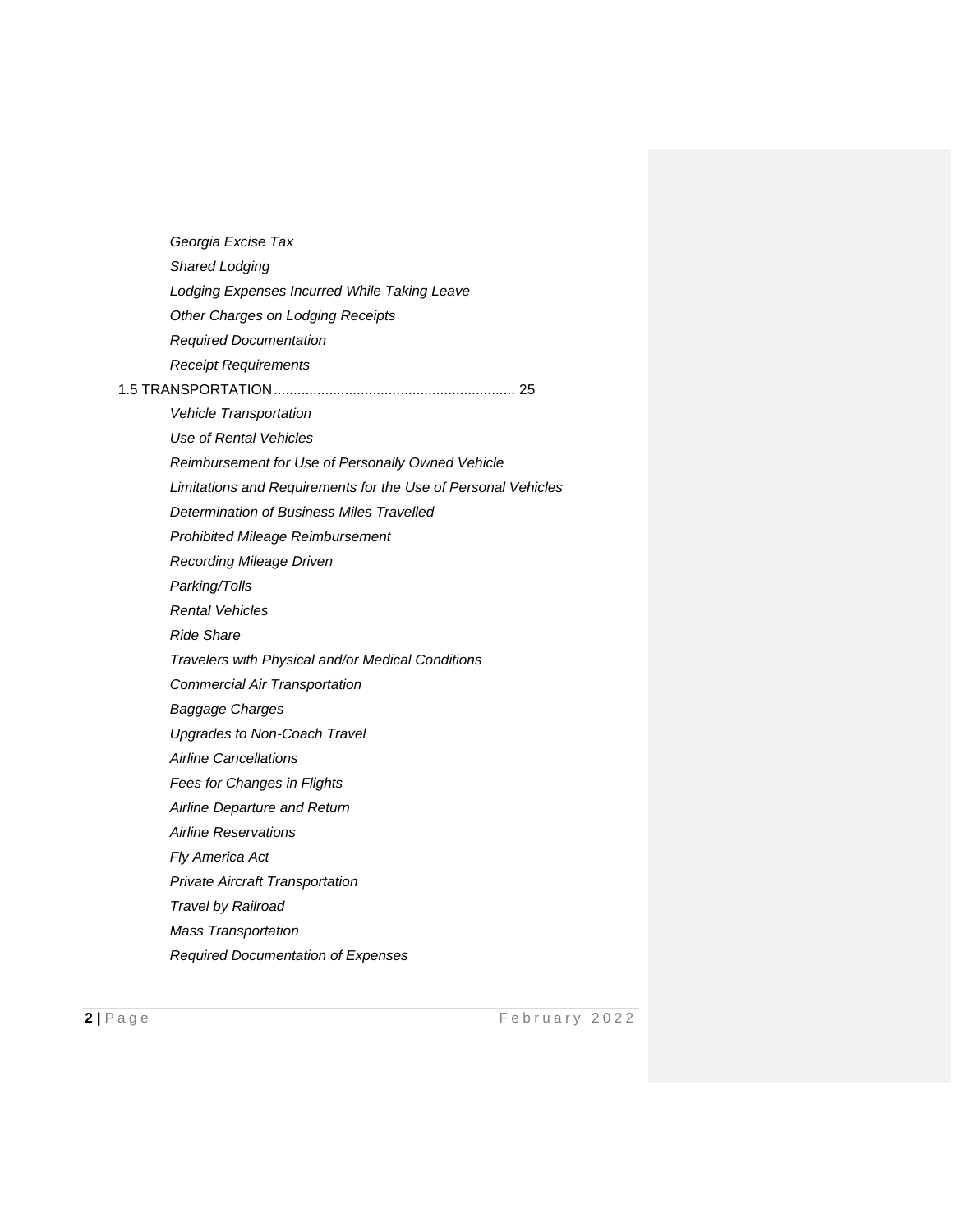| <b>Registration Fees</b>                                               |
|------------------------------------------------------------------------|
| <b>Baggage Handling Services</b>                                       |
| Telephone/Telegraph/Fax Expenses                                       |
| Stationary/Supplies/Postage Expenses                                   |
| Visa/Passport Fees                                                     |
| <b>Internet Usage Charges</b>                                          |
| Non-Reimbursable Expenses                                              |
| Restrictions Upon Combining Personal Travel with State Business Travel |
|                                                                        |
| <b>Responsibility for Processing</b>                                   |
| <b>Prior Approval Amount Limits</b>                                    |
| Submission by Employee and Time Constraints                            |
| Processing Time by the Travel & Expense Analyst                        |
| <b>Distribution of Funds</b>                                           |
|                                                                        |
| <b>Request for Travel Authorization</b>                                |
| Travel Cash Advance                                                    |
| Internal Revenue Service Requirements                                  |
| Travel Advances- Purpose and Intent                                    |
| <b>Travel Advance Request</b>                                          |
| Timing and Amount of Cash Advances                                     |
| Accountability and Responsibility for Funds Advanced                   |
| Travel Advance and Expense Reconciliation                              |
| Recovery of Cash Advances for Continuous Travel                        |
|                                                                        |
| 1.10 REGISTRATION FEES AND ASSOCIATED MEMBERSHIP FEES<br>49            |
| Registration Fees Prepaid by the University                            |
| Registration Fees Paid by the Employee                                 |
| Registration Fees Paid Using the Departmental                          |
| <b>Purchase Card</b>                                                   |
|                                                                        |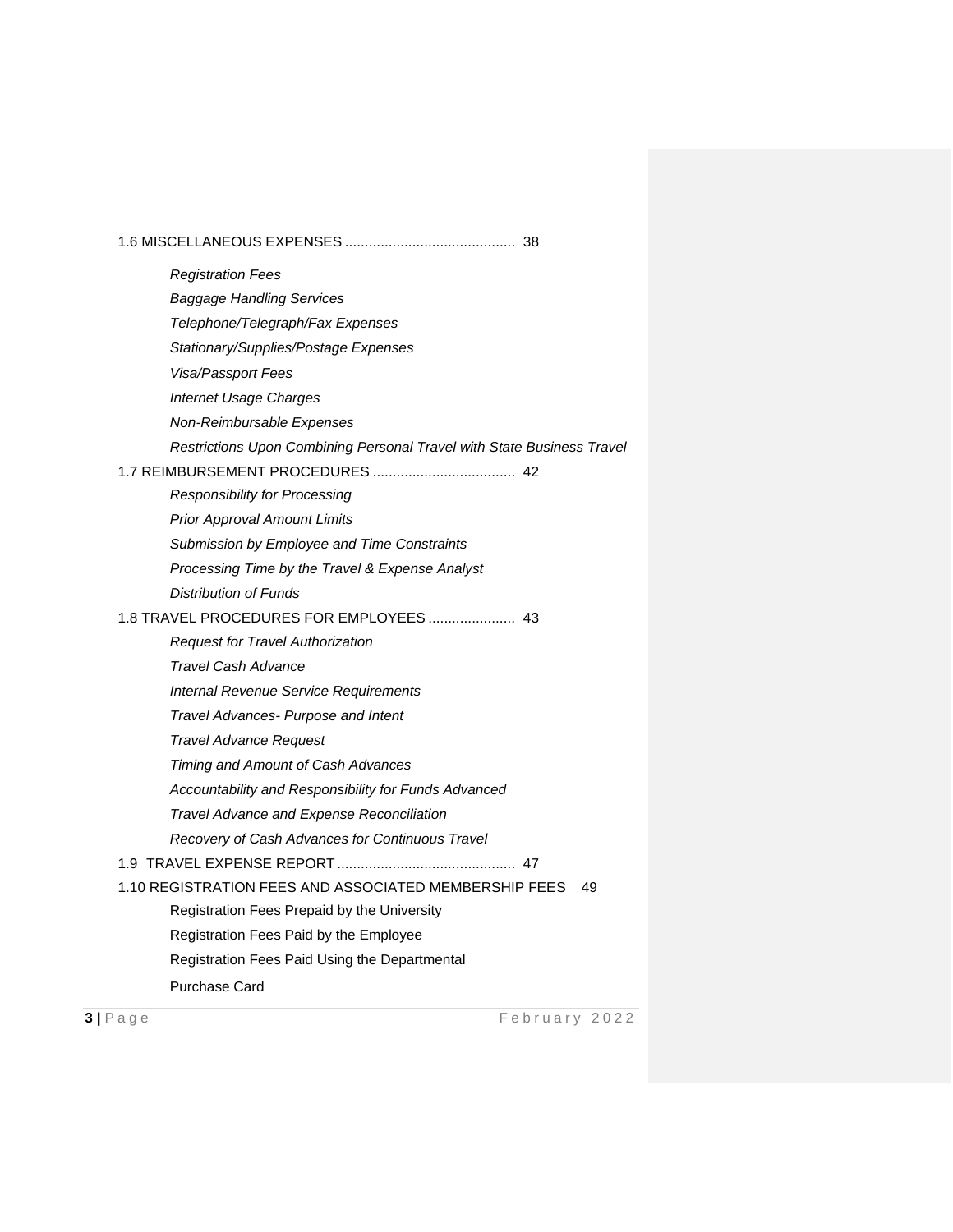| 1.11 PROVISIONS FOR AUTHORIZED NON-EMPLOYEES 50<br>Student Team and/or Group Travel |  |  |  |
|-------------------------------------------------------------------------------------|--|--|--|
|                                                                                     |  |  |  |
|                                                                                     |  |  |  |
| Air Travel                                                                          |  |  |  |
| International Meals & Incidentals Reimbursement                                     |  |  |  |
| <b>Other International Travel Expenses</b>                                          |  |  |  |
| <b>Foreign Currency Conversion</b>                                                  |  |  |  |
|                                                                                     |  |  |  |
| 68                                                                                  |  |  |  |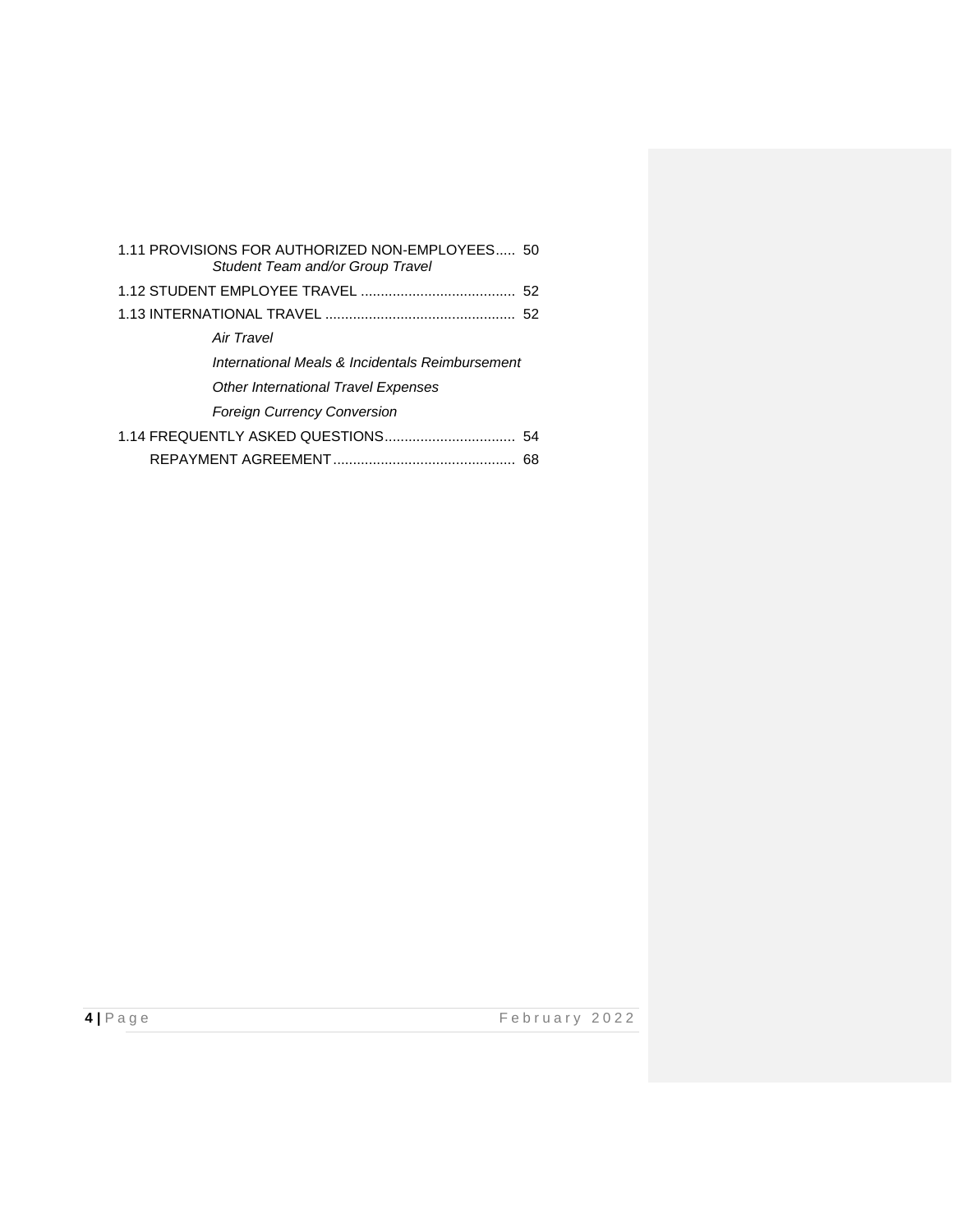#### **CLAYTON STATE UNIVERSITY**

#### **TRAVEL POLICY & PROCEDURES**

### **Introduction**

The purpose of this Policy is to provide guidelines to state agencies for payment of travel expenses in an efficient, cost-effective manner, and to enable state travelers to successfully execute their travel requirements at the lowest reasonable costs, resulting in the best value for the State. Teleconferencing instead of travel should be considered when possible. Each agency is charged with the responsibility for determining the necessity, available resources and justification for the need and the method of travel.

#### **1.0 Travel**

The Statewide Travel Policy applies to all State Agencies, including Units of the University System of Georgia (USG), therefore, USG institutions shall be guided by general travel regulations set forth in this section when employees are required to travel away from headquarters in the performance of their official duties. Therefore, all USG employees, especially those responsible for authorizing, approving and paying travel costs, should establish a good working knowledge of the travel regulations in the Statewide Travel Policy. The Sections below will provide additional narrative and guidance on various areas of the Statewide Travel Policy in order to provide more clarity, especially if USG applies a more stringent interpretation of travel requirements. The State Accounting Office (SAO) provides as follows:

"Agencies are not authorized to set more lenient policies than the Statewide Travel Policy; however, agencies may establish policies that further restrict an employee's travel if the agency determines that stricter policies are necessary, except that a mileage rate that is different than the rates established by SAO/OPB in accordance with O.C.G.A. § 50-19-7 may not be adopted".

**Note:** Guidelines for requesting exceptions to the Statewide Travel Policy are found in Section 8 of the Policy. SAO and OPB are responsible for issuing any exceptions. Any requests for exceptions for the USG must be handled through Fiscal Affairs.

**Note:** The Policy is based on travel industry best practices and with total cost management in mind. As such, it is important for employees to understand the intent of the Policy and work with their management on managing work related travel, accordingly. "Institutions of the University System of Georgia shall be guided by general travel regulations developed by the State Accounting Office in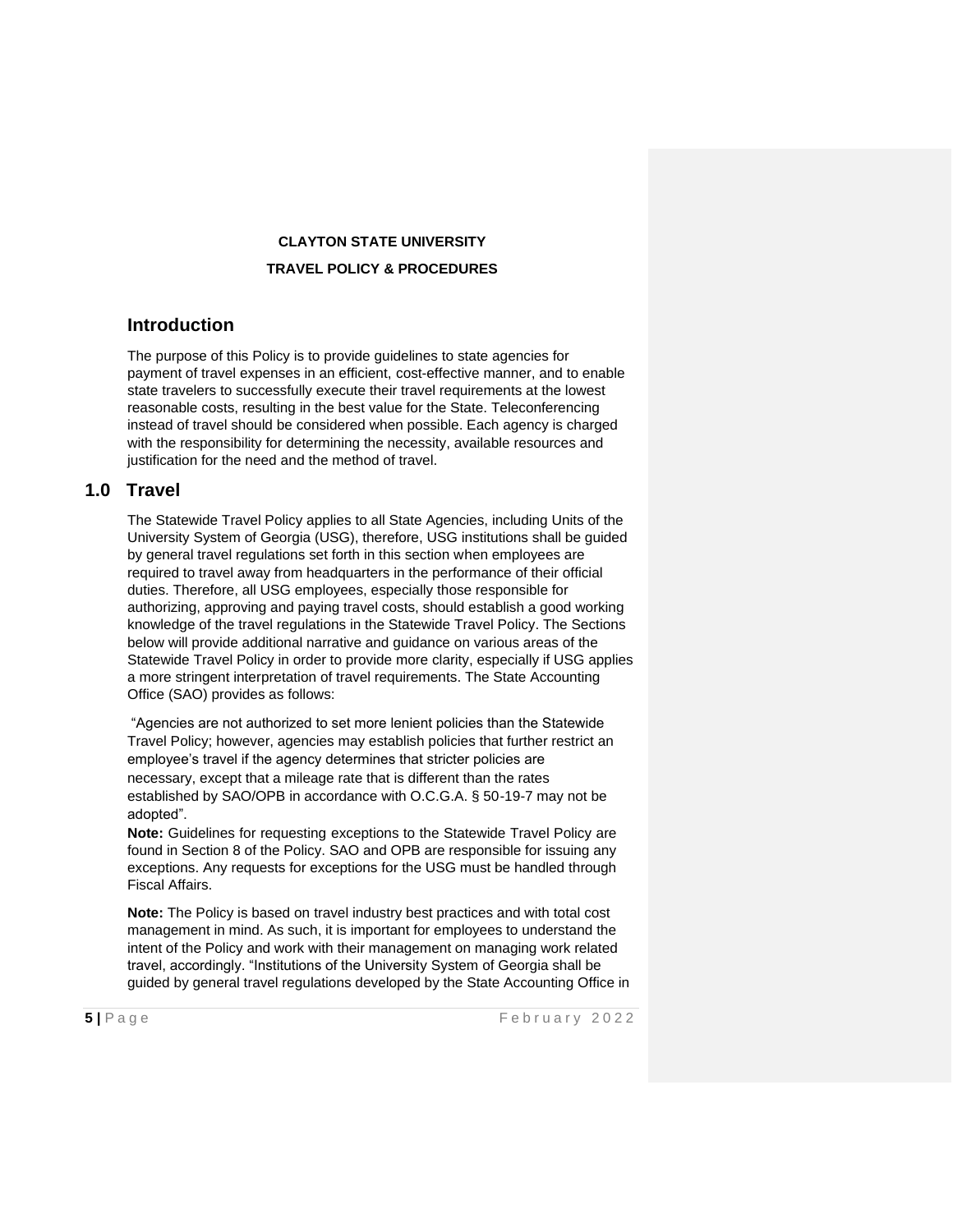cooperation with the Office of Planning and Budget, and as set forth in the Board of Regents Business Procedures Manual.

The travel policies and regulations of Clayton State University conform to the regulations and procedures referenced above, and also incorporate more specific procedures and limitations which apply to the employees of the university. The responsibility for appropriate audit, approval, and reimbursement of travel expense statements is vested in the appropriate institutional officials. Clayton State University officials may impose additional requirements for travel expense reimbursement and reporting at their own discretion.

The processing and review of all travel approvals and reimbursements are managed by the Clayton State University Budget & Finance Department. The University utilizes PeopleSoft Financials for processing Travel Expense Reports; however, obtaining prior approval to travel is completed through the travel & expense module and ServiceNow (for standing/no reimbursement travel authorizations).

# **1.1 General Policies and Restrictions**

Clayton State University reimburses travelers for reasonable and necessary expenses incurred in connection with approved travel on behalf of the State.

A necessary expense is one for which there exists a clear business purpose and is within the State's expense policy limitations. A clear business purpose contains all information necessary to substantiate the expenditure including a list of attendees, if appropriate, and their purpose for attending, business topics discussed, or how the expenditure benefited the university.

Establishing policies and procedures for travel expenses enables the university to effectively comply with federal and state regulations. These policies and procedures apply to reimbursements from all State fund sources.

These policies are intended to be guidelines for the reimbursement of all university approved travel expenses. There are several key points to remember when incurring expenses on behalf of the University:

• Under no circumstances should an individual approve his/her own expense report. In most cases he/she should not approve the expense reports of a person to whom he/she functionally or administratively reports. The State Accounting Office does grant a specific exemption for presidents of institutions. The exception is quoted below: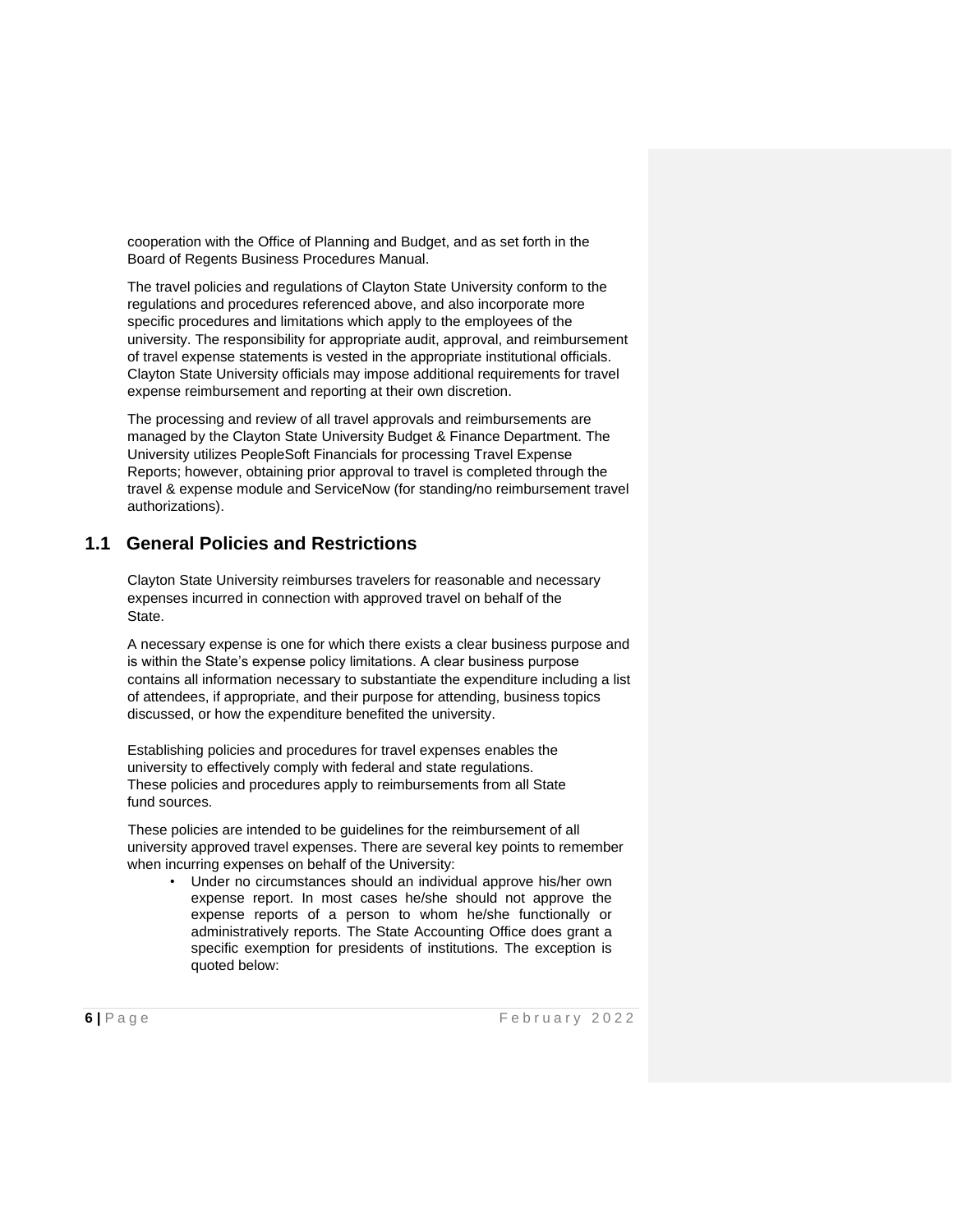*Exception – Presidents of institutions under the umbrella of the University System of Georgia or the Technical College System of Georgia are excluded from the requirement that their expense report must be approved by their immediate supervisor or higher administrative authority. However, processes should still be in place for their expense reports to be reviewed for appropriateness and reasonableness.*

- A large number of exceptions or policy violations will increase the likelihood of expense report audits.
- The State/University will not pay for personal expenses.

# **1.2 Travel Regulations**

In requiring employees to travel in the performance of their duties for which there exists a clear business purpose, Clayton State University will reimburse those employees for reasonable and necessary expenses that are incurred (and are within the university's and the state's expense policy limitations) while traveling away from their official headquarters and places of residence. In cooperation with regulations promulgated by the State Accounting Officer, in cooperation with the Office of Planning and Budget, and the Board of Regents, Clayton State University has adopted the following regulations regarding travel of employees on official business of the University. It is believed that these travel regulations will protect the best interest of the employee and Clayton State University. Teleconferencing instead of travel should be considered when possible. The State Accounting Officer is responsible for establishing Statewide Travel Regulations for all agencies, boards, and commissions of the State. Complete information about the Statewide Travel Regulations is available from the State Accounting Office web site at [http://sao.georgia.gov/state-travel-policy.](http://sao.georgia.gov/state-travel-policy) The Board of Regents has further defined the travel regulations for all units of the University System of Georgia. These regulations are detailed in the USG Business Procedures Manual, Section 4. The USG Business Procedures Manual is available at: [http://www.usg.edu/business\\_procedures\\_manual/section4/.](http://www.usg.edu/business_procedures_manual/section4/)

# **1.3 Travel Authorization**

#### *Prior Approvals*

Employees required to travel in the performance of their official duties and entitled to reimbursement for expenses incurred shall have prior authorization from (1) their immediate supervisor/budget manager and (2) other approvals as required by their department. A travel authorization is required for those individuals who are required to make occasional trips. The travel authorization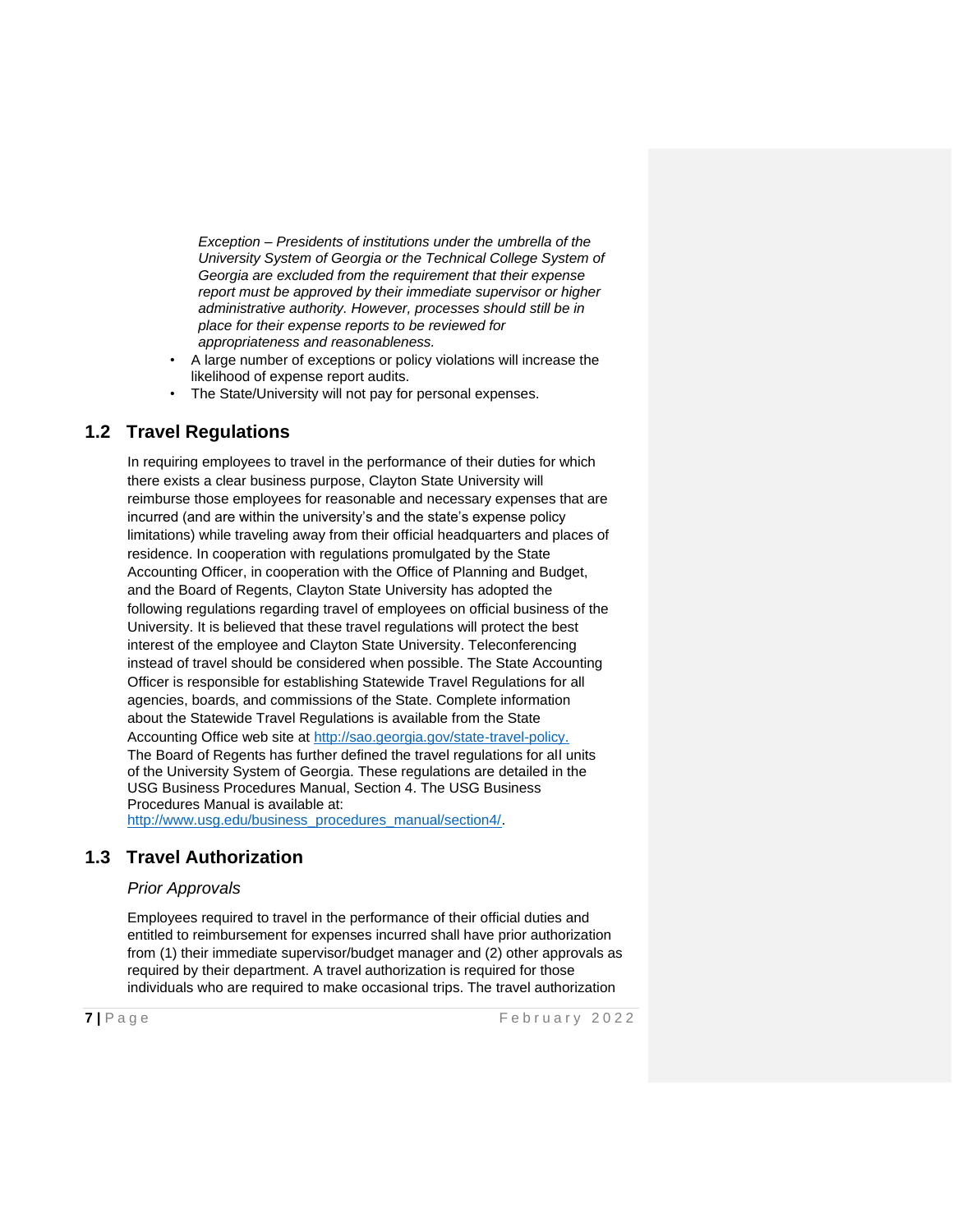shall be in such form as to indicate the itinerary, the estimated cost of travel, the mode of transportation, the general purpose of travel, and the name/phone number of a contact person in the requestor's department to be used when the employee is on travel status. International travel must be approved by a higherlevel authority (i.e., Vice President or President).

Employees must submit the Travel Authorization using the Travel & Expense Module to obtain approval from the department head or designated official PRIOR to travel. The Travel Authorization must be included with all expenses related to the travel request.

### *Approval Requirements*

A traveler's immediate supervisor/budget manager must approve a travel expense report before reimbursement will be issued. Institutions may require multiple approvers for certain expense reports; in these instances, all approvers in the submission process are held accountable. The approver should be in a higher-level position of authority that is able to determine the appropriateness and reasonableness of expenses.

*Exception – Presidents of institutions of the USG are excluded from the requirement that their expense reports must be approved by their immediate supervisor or higher administrative authority. However, processes should still be in place for their expense reports to be reviewed for appropriateness and reasonableness.*

The specific provisions of the accounting review process related to travel expenses will be left to the discretion of each institution. However, the institution's accounting review process must meet the following minimum requirements:

- Department heads and Deans should designate a person(s) to examine and approve claims for reimbursement under these travel regulations
- Claims should be reviewed to ensure they are reasonable, accurate, and cover expenses actually incurred by the employee during the authorized travel dates and times
- Claims exceeding established limits should receive special scrutiny to ensure the explanations are sufficient to justify the higher amount. Employees should not assume all expenses exceeding allowable limits will be automatically approved for reimbursement.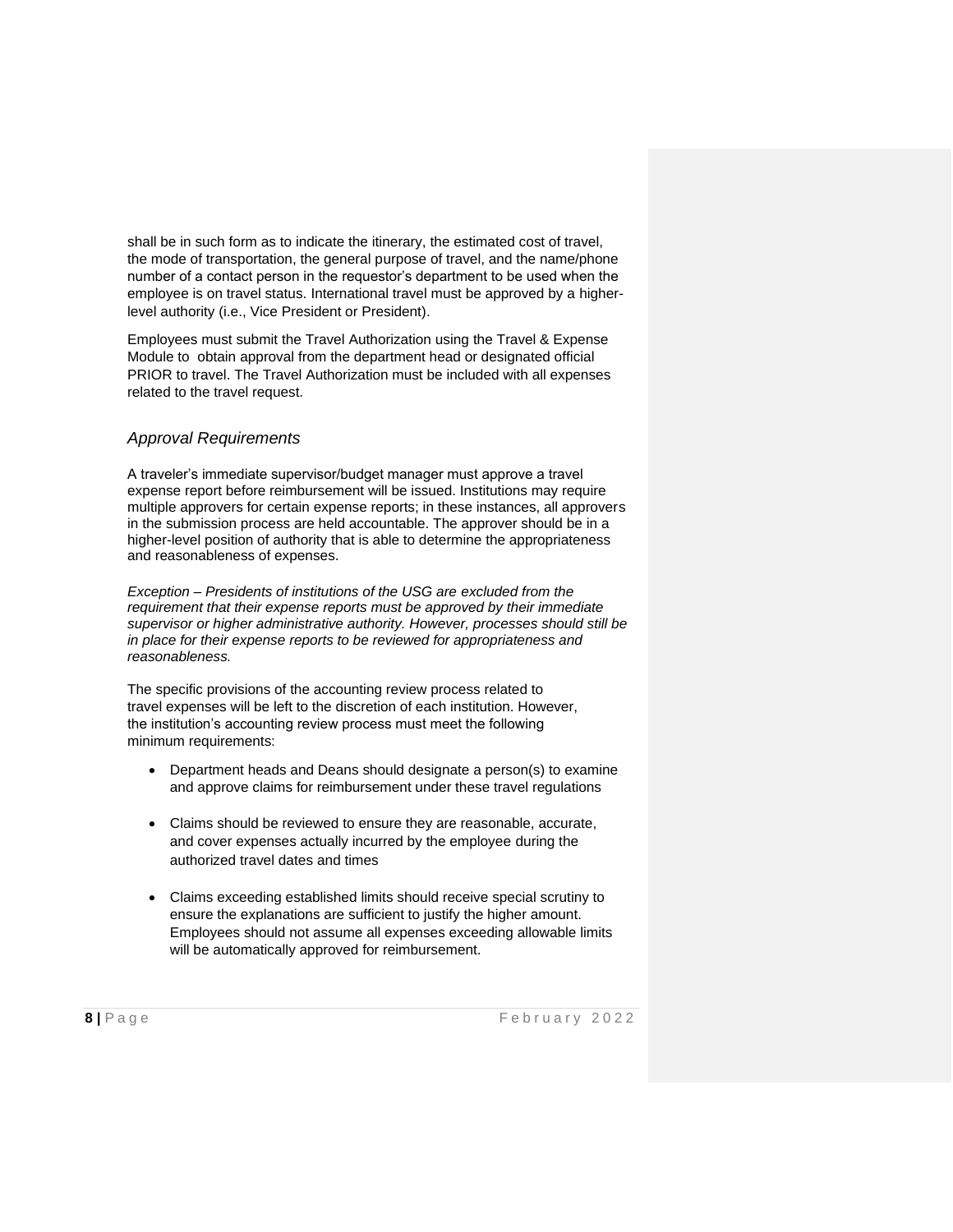By approving travel expenses, the approver is attesting that each transaction and supporting documentation has been thoroughly reviewed and has verified that all transactions are allowable expenses. Each transaction must be consistent with departmental budget and project/grant guidelines.

### *Business Purpose Justification and Explanation Statements*

In cases where a submitted expense does not conform to university policy, or if a receipt is lost or missing, an explanation is required when submitting the expense within the Expense module in PeopleSoft. The expense report in PeopleSoft has an available comment field for explanations or documentation of business purpose justifications. Comments must be provided in this field explaining why this exception to policy was necessary, or to describe the missing documentation. The individual's immediate supervisor or higher administrative authority must approve these statements.

### *Standing/No Reimbursement Authorization to Travel Within the State of Georgia*

In the case of individuals required to travel locally on a regular basis, approval may be in the form of a standing authorization prepared on a fiscal year basis. Standing Authorizations are for mileage and parking expenses only. No Reimbursement Authorizations are for individuals who travel but will not submit an expense report for reimbursement. The Standing/No Authorizations must be submitted and approved through ServiceNow at https://service.clayton.edu/budgetandfinance and maintained on file by the

employee and the Academic Deans or other administrators. The Standing Authorizations must be submitted with each reimbursement expense report.

*Exception – President of the institution is allowed to use standing travel authorization for all travel expenses.* 

# **1.4 Subsistence (meals and lodging)**

# *Purchase of Food Using Institutional Funds*

The purpose of this section is to clarify those instances when food may be purchased for consumption by students, potential students, volunteers and employees using institutional funds. This policy addresses instances when food may be purchased or food expenses may be reimbursed that are not otherwise addressed in the Business Procedures Manual, Section 4.0 and 19.7.

Food includes meals, beverages, snacks, etc., but specifically excludes alcohol as an allowable food expense. The purchase of food for resale in connection with the auxiliary operations of an institution is allowable and is not addressed in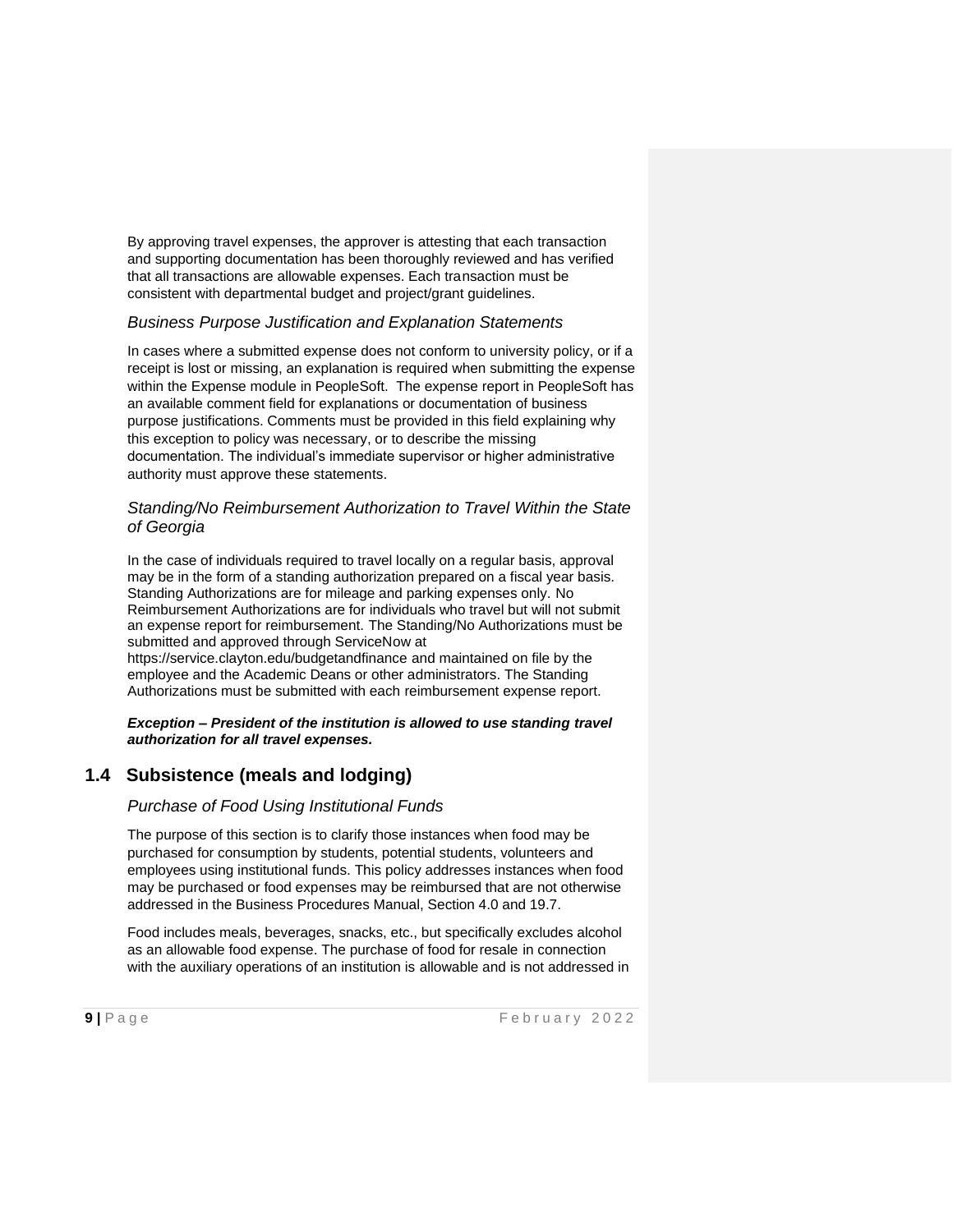#### this policy. **Snacks are reimbursable items but limited to a daily amount of \$5.00/person.**

An individual may be subject to different rules depending on the capacity in which they are participating in an event. For example, volunteers might include employees or students if the individual is operating in a capacity separate from their employee or student role. An employee or volunteer attending a student event in the capacity of a student would be considered a student. A student worker participating in an event while being paid would be considered an employee.

Employees include temporary, part-time, and full-time staff, faculty, administrators, resident assistants (RAs), student assistants, and other student workers.

Other instances, when food may be purchased for employees or employees may be reimbursed for food purchased. These instances are addressed using the following general categories:

- **Safety**. Water or other hydration products may be purchased insofar as these products are required by OSHA or are necessary to prevent serious harm to an employee.
- **Academic Programs, Student Events, and Educational or Business Meetings Involving Predominantly Non-Employees.** When conducting a program, event or meeting involving predominantly non-employees (of any institution of the Board of Regents) where attendance by the employee is essential and in furtherance of an official institutional program, and the meal is an integral part of the meeting, an employee can partake in the meal and be reimbursed for his or her actual meal cost up to the per diem limits established in BPM [Section 4.4.](http://www.usg.edu/business_procedures_manual/section4/C1170) An employee may not be paid a reimbursement unless the employee actually incurs a cost.

Clarification of specific instances of allowable reimbursement include:

- **Athletic recruiting**. An employee may be reimbursed for food purchased at a meeting whose primary purpose is the recruitment of an individual to attend the institution. The employee's participation in this meeting should be required as part of his or her job duties, and the institution should strictly control the numbers of individuals who may receive reimbursement for food purchased at a given recruitment meeting.
- A prior/existing contractual or grant arrangement, which must be quid pro quo, not gratuitous. For example, an external organization may award funds to the institution with the specific proviso that these funds may be used for employee food expenses as it relates to grant activities or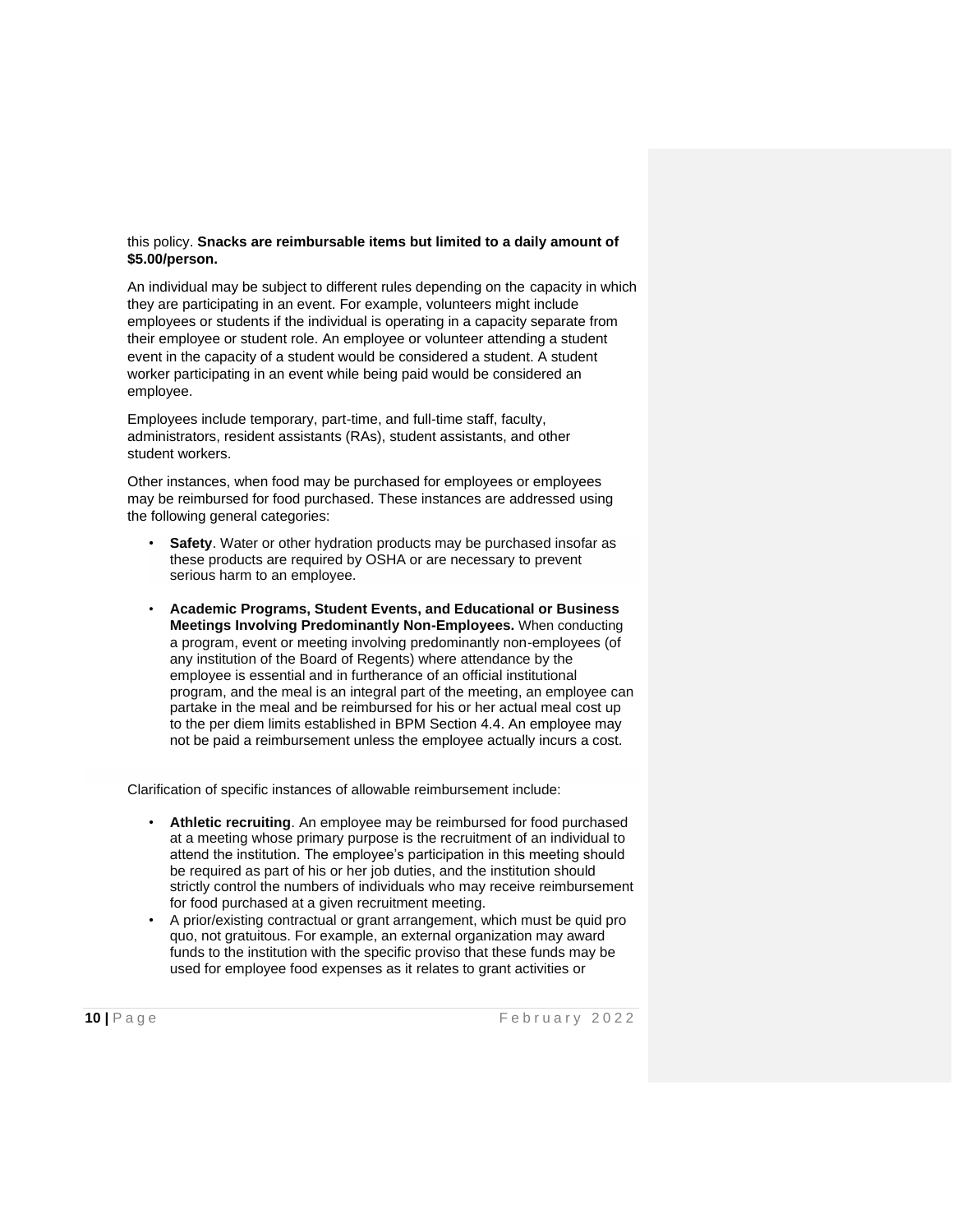meetings. In this instance, food could be purchased within the contract or grant guidelines.

However, federal grant funds should NOT be used to purchase food for employees unless the federal grantor agency, in writing, authorizes this expenditure and certifies that this waiver is not a violation of applicable federal regulations.

The business purpose should be clearly indicated on any invoices submitted for payment. Additionally, the per diem limits of BPM [Section 4.4](http://www.usg.edu/business_procedures_manual/section4/C1170) apply to food purchased for consumption by employees participating in a program, event, or meeting or otherwise reimbursed to the employee by the institution.

Per Diem limits apply only to food purchased with institutional funds. Food purchased by outside organizations does not fall under the scope of this policy. However, employees must comply with the provisions of Section 8.2.13 of the BOR Policy Manual as it pertains to receiving gifts.

Institutional funds may be used to purchase food for students at sanctioned student events. Sanctioned student events include events and travel sponsored by recognized student groups, athletic team events, and other campus events open to the general student body and designed to further the development and education of students. Additionally, food may be purchased for a class in those instances where food is an integral part of the instructional methodology. For example, food could be purchased for students in a food appreciation or cooking class offered by a Continuing Education unit. While not necessarily in a travel status, the per diem limits in BPM [Section 4.4](http://www.usg.edu/business_procedures_manual/section4/C1170) should apply to food purchased for consumption by students participating in sanctioned student events.

Potential students and their guardians may be provided food at an event designed to encourage the student to attend the institution. Food for athletic recruits may be purchased subject to the rules and regulations of the athletic conference of which the institution is a member.

Institutional funds may be used to purchase food for volunteers in those instances where a quid pro quo relationship exists. For example, an academic unit might form a volunteer advisory board for the purpose of obtaining advice, support, and expertise from members of the community as it relates to an academic program. It would be allowable to provide food to those volunteers as part of the advisory board meeting. However, food purchased solely in connection with volunteer appreciation or volunteer recognition events would not be allowable under this policy. While not necessarily in a travel status, the per diem limits in BPM [Section 4.4](http://www.usg.edu/business_procedures_manual/section4/C1170) should apply to food purchased for volunteers.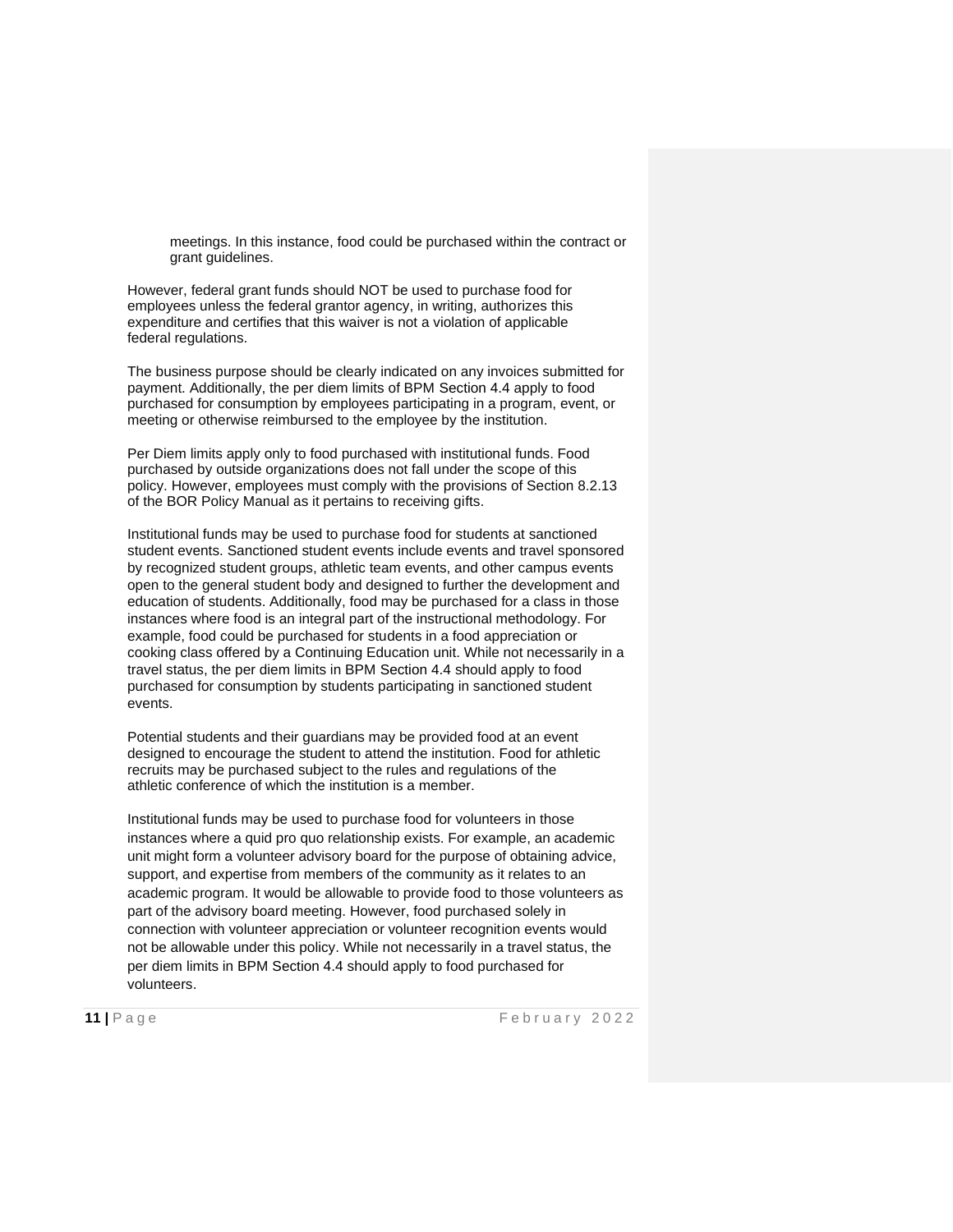### *Reimbursement Claims*

Reimbursement claims for subsistence (meals and lodging) are to be reported using the on-line expense report (available in the PeopleSoft Employee Self Service module) by date, location, and amount for each meal and lodging claimed. Meals are reimbursed on a per diem basis, not on actual meal expense unless the actual expense is less than the per diem rate. Out-of-state travel expenses for meals and lodging will be reimbursed up to the maximum as allowed by the Federal Per Diem Rates. An employee taking annual leave while away from headquarters on official business is not entitled to subsistence for the period of the leave.

#### *Limits on Meal Allowances*

Employees traveling within the State of Georgia or Out of State (United States and Canada) are paid a per diem amount designed to cover the cost of meals (including taxes and tips), based on the number of meals per day for which the traveler is eligible. **Gratuity outside of the per diem amounts will be reimbursed up to 20%.** The official State of Georgia meal allowance schedule, published at:

[http://sao.georgia.gov/sites/sao.georgia.gov/files/related\\_files/site\\_page/SOG%2](http://sao.georgia.gov/sites/sao.georgia.gov/files/related_files/site_page/SOG%20Meal%20Allowances%202014.pdf) [0Meal%20Allowances%202014.pdf, s](http://sao.georgia.gov/sites/sao.georgia.gov/files/related_files/site_page/SOG%20Meal%20Allowances%202014.pdf)ets the maximum allowable reimbursement for meals for travel within the State of Georgia. The federal per diem rates will be used to determine all out of state per diem.

*Calculations in examples used for explanation later in this section are based upon the maximum meal allowances set at the time of publication of this manual. When these official meal allowances change, this manual may not have the examples changed immediately. If that case occurs, the official meal allowances on the web site referenced immediately above will be used in place of the limits in the examples.*

# *Meals Associated with Overnight Travel*

Employees traveling overnight may be paid a per diem amount designed to cover the cost of three (3) meals per day. Employees traveling overnight within the State of Georgia are allowed 75% of the \$50.00 daily per diem rate on the first and last day of travel, less any meal(s) provided. For example, on the first/last day of travel an employee has meals that consist of breakfast/lunch/dinner then the per diem allowance will be (\$50.00  $x 75\%) = $37.50.$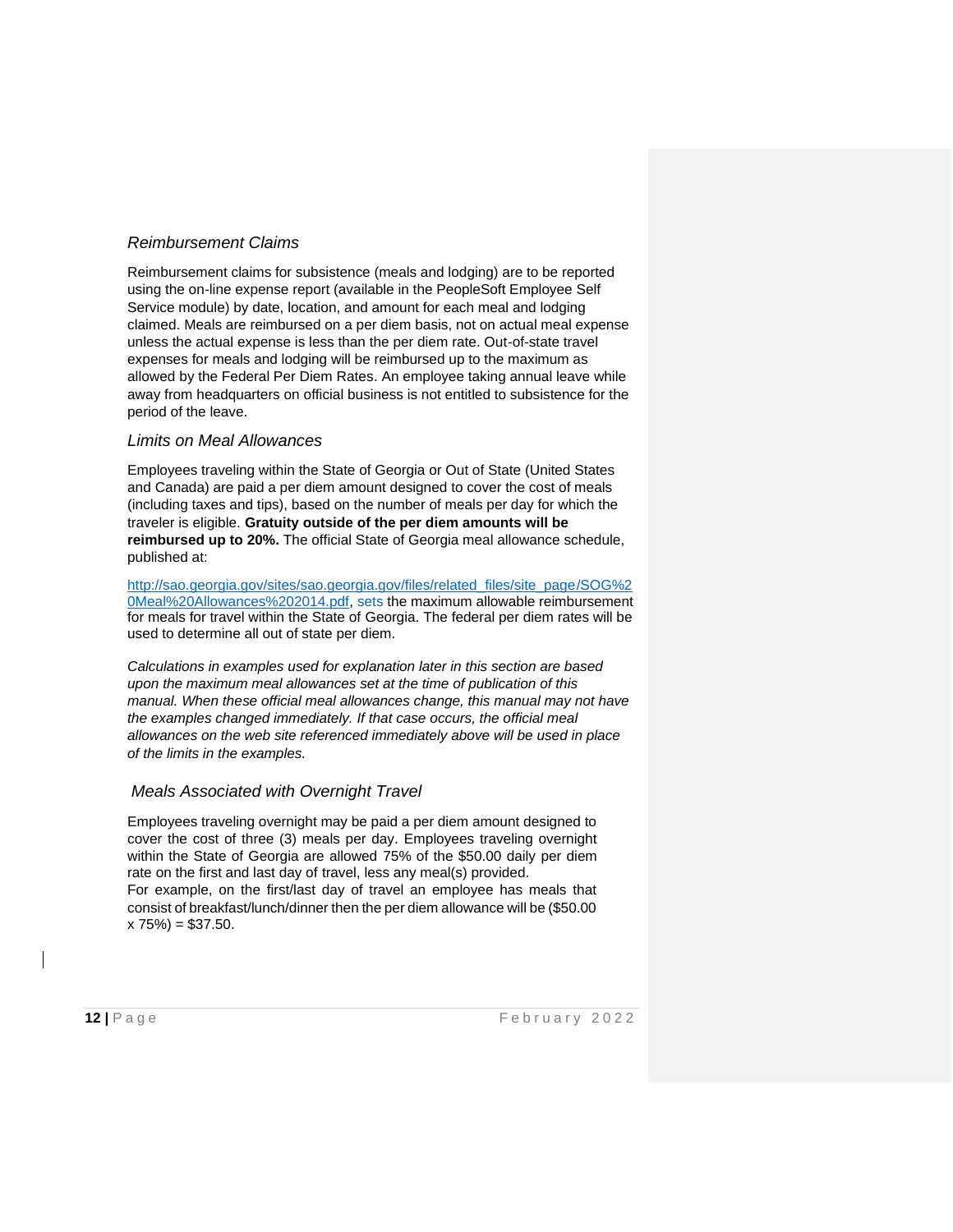Employees traveling overnight outside the state of Georgia are eligible for 75 percent (75%) of the total per diem rate on the first and last day of travel. For example, on the first day of travel an employee has meals that consist of breakfast/lunch/dinner then the per diem allowance will be (\$50.00 x 75%)  $= $37.50.$ 

For trips involving multiple travel destinations, base the reduction on the per diem rate in effect where the night was spent as follows:

- Departure Day: Where you spend the first night
- Return Day: Where you spend the night before returning to home base.

Employees on official business attending luncheon or dinner meetings are entitled to receive reimbursement for actual costs incurred, provided that:

- The purpose of the meeting is to discuss business and the nature of the business is stated on the travel expense report
- The luncheon or dinner meeting is planned in advance and includes persons not employed by the university
- The meal is an integral part of the meeting
- The meal is served at the same establishment that hosts the meeting

Employees who are reimbursed for any of these circumstances are still expected to remain within the authorized meal limits.

#### *Meals Associated with Non-Overnight Travel*

Although Statewide Travel Policy 4.5 allows for meal per diem during nonovernight travel when employees travel more than 50 miles from their residence and primary workstation on a work assignment AND are away for more than (12) hours, the USG does not provide meal per diem during nonovernight travel due to the IRS taxable compensation implications.

#### *Day of Departure and Return*

Travelers outside the State of Georgia are eligible for 75 percent of the total per diem rate on the first and last day of travel. For example, if the per diem rate allows a \$50 total reimbursement, *\$37.50 [(\$50 x .75= \$37.50]* would be allowable on a travel departure or return day.

**Formatted:** Font: Not Italic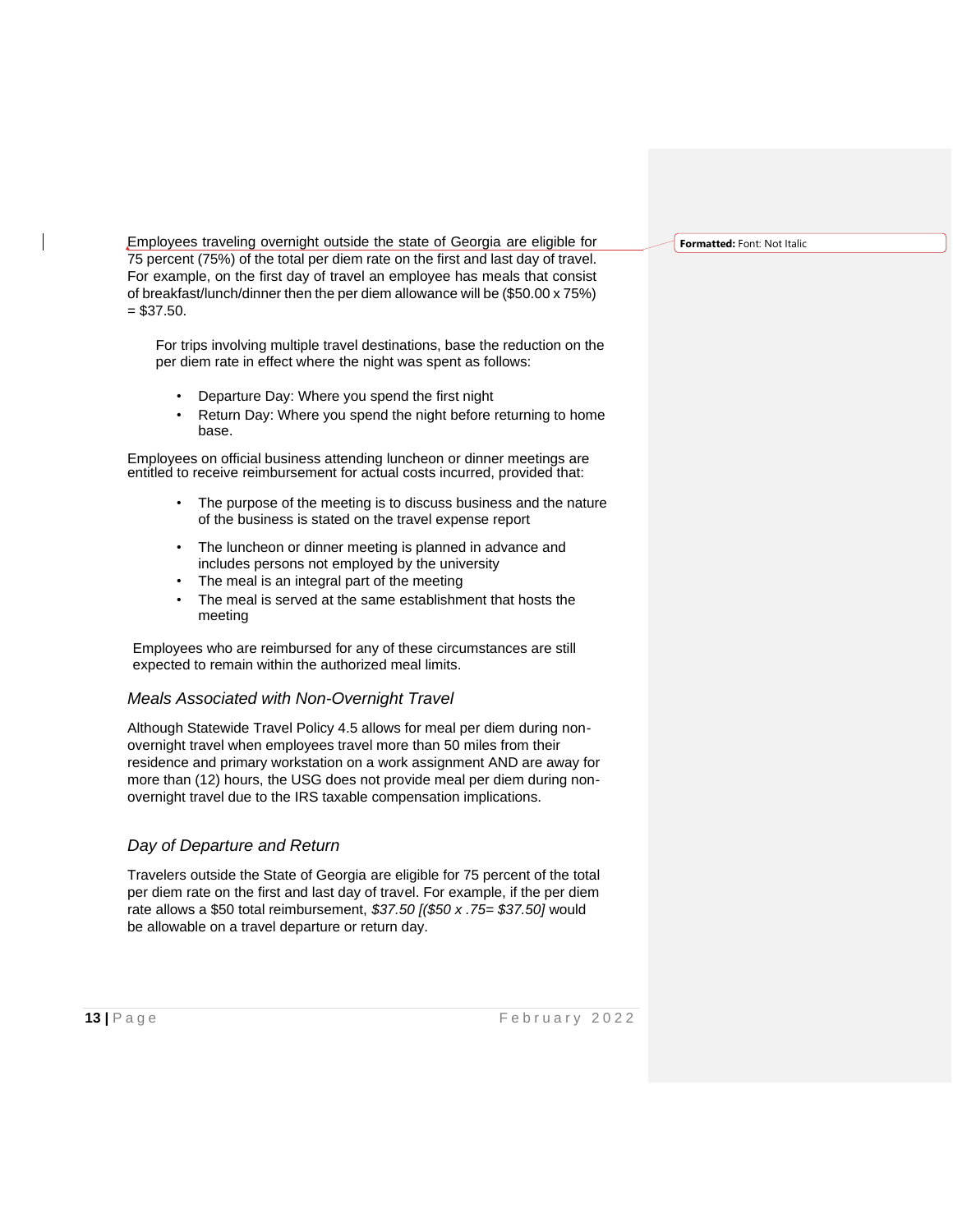For trips involving multiple travel destinations, base the reduction on the per diem in effect for where the night was spent as follows:

- Departure Day: Where you spend the night.
- Return Day: Where you spent the night before returning to home base.

When meals are provided at no cost in conjunction with travel events on a travel departure or return day, the full meals per diem reimbursement rate is reduced by the full amount of the appropriate meals after the 75% proration. For example, if the per diem allows a \$50.00 total reimbursement, and lunch was provided at no cost on a travel departure or return day, the total allowable reimbursement for that day would be \$23.50 [(\$50 x .75) - \$14  $lunch = $23.50$ ].

#### *Meals Included in Registration Fees*

If any meal is included as a part of the cost of a conference registration, etc., such meal should not be considered eligible in the calculation of per diem and an employee may not receive per diem for the normally eligible number of meals. For example, if conference registration includes breakfast and lunch, the employee will only receive per diem for the dinner meal. Because most conferences, etc., accommodate a variety of dietary needs/restrictions, employees are expected to participate in such meals.

In rate circumstances, an employee may be unable to participate in a conference meal. In such a case, the employee may request the per diem amount associated with the meal purchased. If requesting such reimbursement, a receipt documenting the meal purchase must be attached to the travel expense statement, and a justification for the meal purchase must be indicated on the statement.

### *Per Diem Allowance for Meals Associated with Overnight Travel outside Georgia*

Employees are considered traveling outside Georgia when their official responsibilities must be performed at an out-of-state location.

*Note: Employees who are working in Georgia but lodging in another state are not traveling outside Georgia. Travel to points just beyond the state border necessary for the accomplishment of in-state business shall not be construed as out-of-state travel for the purpose of these regulations.*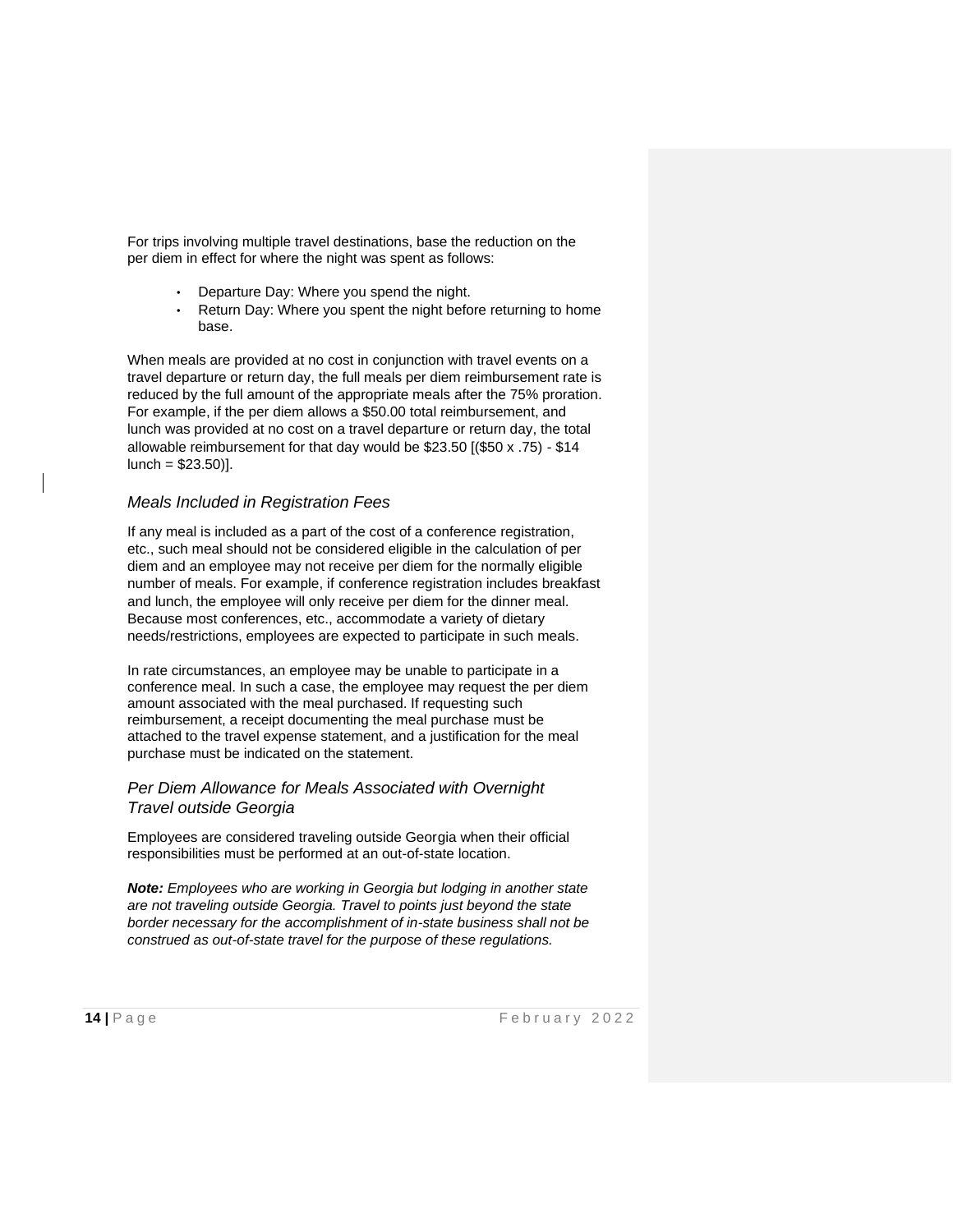The federal per diem rates and meal amounts applicable to travel outside of Georgia can be found at the following web sites:

> Federal per diem rates for locations within the continental United States:<http://www.gsa.gov/perdiem> Breakdown by meal for federal per diem amounts:<http://www.gsa.gov/mie> Federal per diem rates for foreign travel: [https://aoprals.state.gov/web920/per\\_diem.asp](https://aoprals.state.gov/web920/per_diem.asp) Breakdown by meal for foreign per diem amounts: [https://aoprals.state.gov/web920/per\\_diem.asp](https://aoprals.state.gov/web920/per_diem.asp) Federal per diem rates for Alaska, Hawaii, and US territories and possessions: <http://www.defensetravel.dod.mil/site/perdiemCalc.cfm>

*Note: Statewide Travel Regulations do not authorize employees to receive a per diem-based reimbursement for meals purchased during a "lunch meeting" in which the meal and the meeting are one and the same. The registration fee serves as the basis for reimbursement, not the per diem allowance.*

#### *Documentation Relating to Meals*

Receipts for meals are not required, except when requesting reimbursement in lieu of a meal provided within a conference registration fee due to dietary needs/restrictions. Times of departure (for the day of departure) and return (for the day of return) should be noted on the employee expense report to substantiate meals eligible for payment of per diem. All meals included as a part of conference registration fees, etc., should be noted on the expense report. Meal expenses incurred that exceed the authorized per diem amounts due to travel in high-cost areas or out-of-state should be itemized separately and explained on the expense report and are eligible for reimbursement as determined by the Budget & Finance Department/Chief Business Officer.

#### *Meal Expenses Incurred While Taking Leave*

Employees who take annual leave while on travel status may not be reimbursed for meal expenses incurred during the period of leave.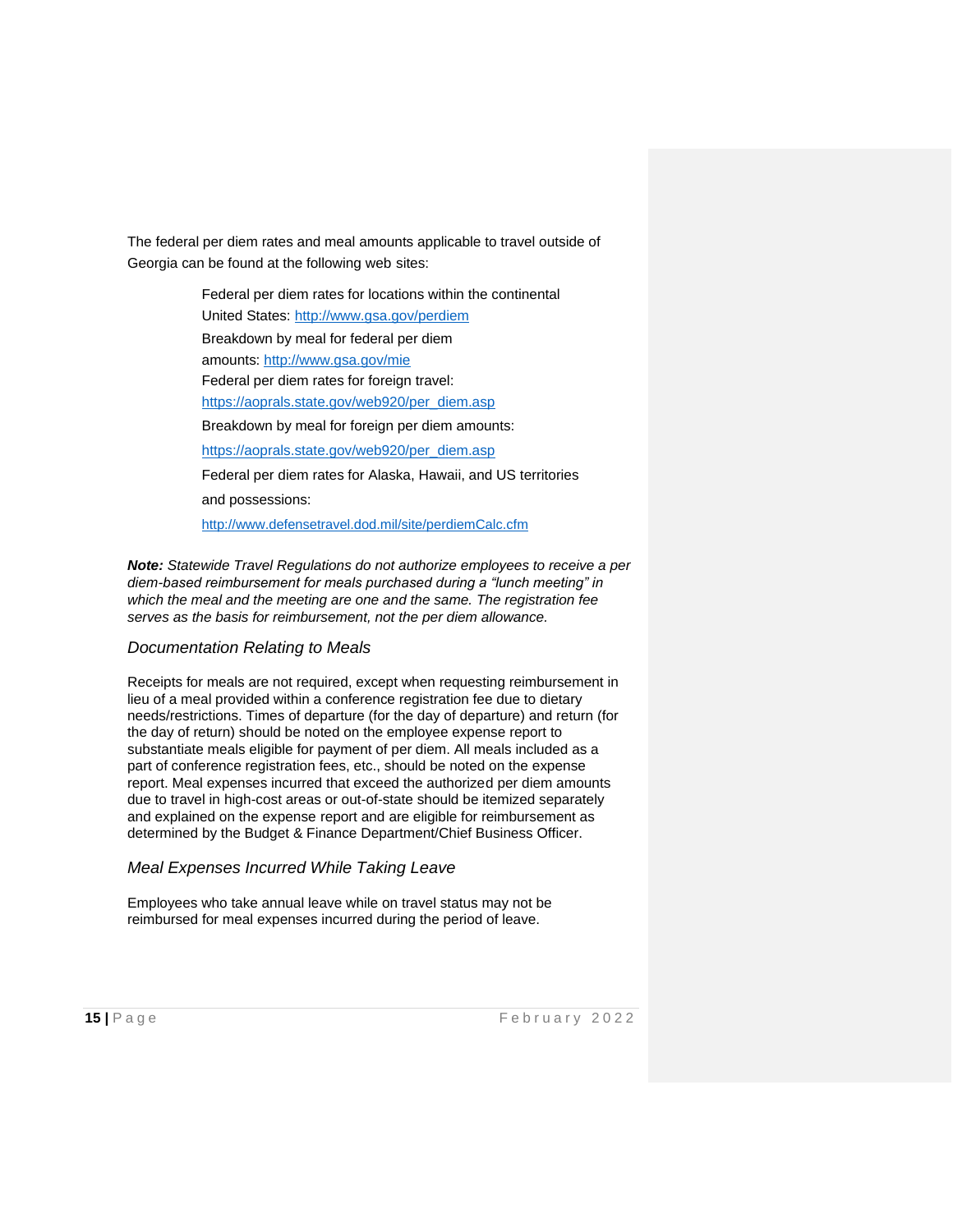### *Employee Group Meals*

Under certain infrequent circumstances, employees may be required to remain at the work site during mealtime. Such circumstances include emergency situations, but may also include intra-departmental meetings or training sessions where the meeting or training session extends beyond the meal times and the employees are not permitted to leave the premises of the meeting site. Group meals can only be provided in instances where the meeting is a minimum of four (4) hours.

Under these and similar circumstances, organizations may purchase meals for the affected employees. Purchase of such meals should be approved by a higher-level approving authority prior to the date of the event (for nonemergency situations). Such expenditures are limited to the purchase of meals and necessary beverages only (this does not include snacks). Meal limits outlined in the Statewide Travel and Expense Policy must be adhered to. Meal expenses associated with meetings/training sessions must be documented with purpose of the meeting/event, receipts and a copy of the formal written agenda including session times. In all instances, the employee for whom meals were purchased must include a list of attendees with the request for reimbursement.

USG institutions shall use the following standards when deciding whether a meal may be purchased under this policy:

- 1. Group meals should be held only to facilitate the effective and efficient operations of the departments involved. For example, it may be that scheduling an intra-departmental meeting or training session is the most effective and efficient use of employees' time given teaching schedules, other meeting commitments, etc. In this instance, requiring employees to participate in a meeting over lunch may be the best means available to get the required participants in the same place for the period of time required.
- 2. Group meals should only be provided in those instances where the meeting lasts for **a minimum of four (4) hours**. A meeting less than four hours could generally be scheduled prior to or after a normal meal without significantly impacting employees on different work schedules.
- 2. Group meals held at the start and/or finish of a meeting are not eligible for payment under this policy. Purchase of a group meal is authorized solely as a convenience to the employer and in those instances where employees may not leave for a normal meal due to the time constraints associated with the meeting or training session. Those events not starting until the normal meal time should be delayed until after the normal meal time, or employees may bring employee-purchased food ("brown-bag") to the meeting.

**16** | P a g e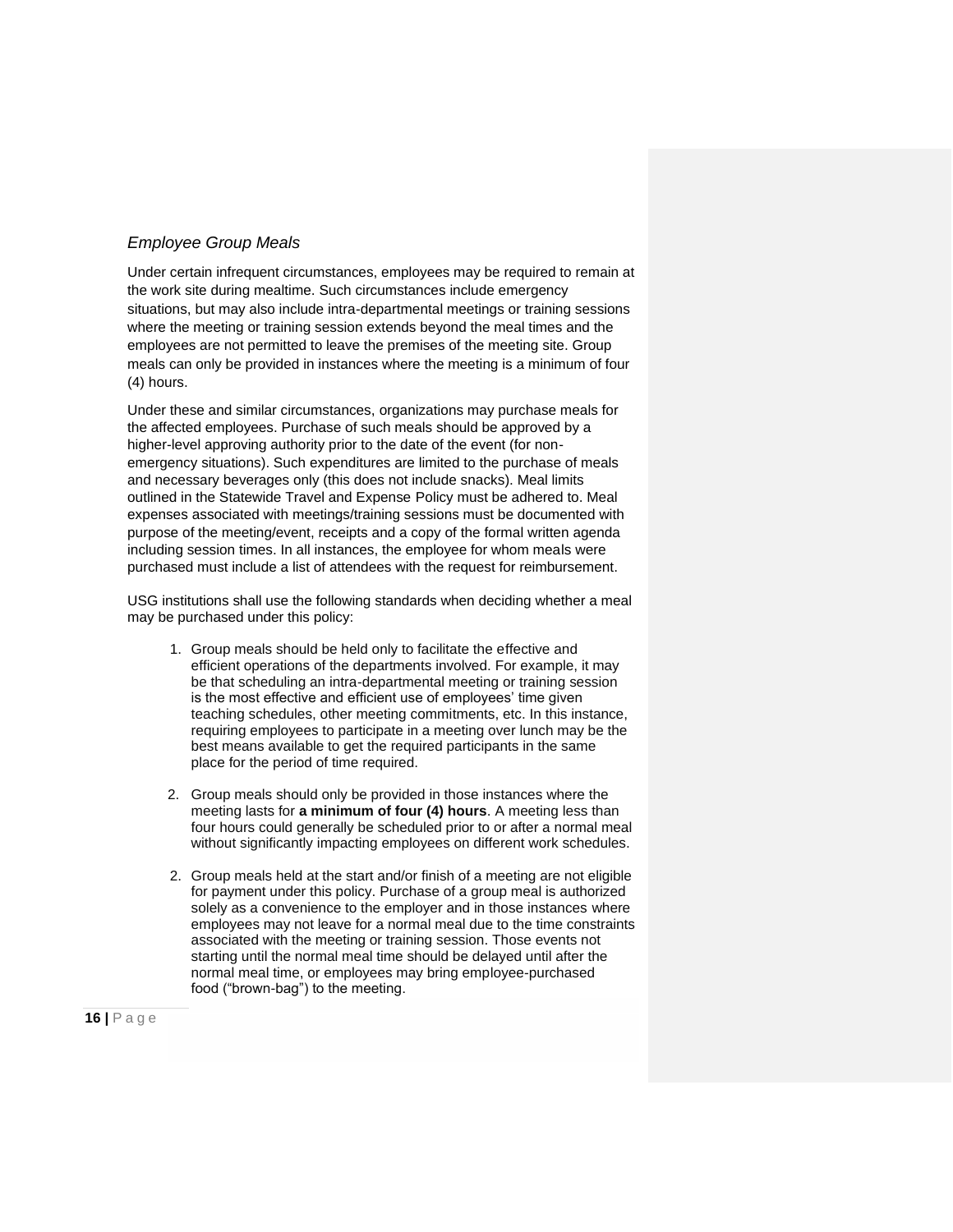- 4. Purchase of group meals should be approved by the head of the organization, or his/her designee, prior to the date of the event (for non-emergency situations). The prior approval request should include:
	- The purpose of the meeting or event;
	- A formal written agenda including session times;
	- A list of attendees with their associated departments/entities; and,
	- The expected cost of the meal per person.

**All of the documents that were a part of the prior approval package should be submitted with the payment request along with the signed prior approval. All documents should be retained with the voucher package for audit purposes.**

- 5. **Per Diem Allowance for Meals, must be followed.** Meal limits apply to the actual food and drink purchased for the meal. Set-up and delivery costs associated with the group meal shall not be included in the meal limit calculation. Set-up and delivery costs should be expensed to other operating expenses (727100).
- 6. Group meals for a "lunch meeting," in which the meal and the meeting are one and the same, are prohibited for payment under this policy.

*These meals should be charged to the 727700 expenditure account, "Other Operating Expenses – Special Group Meals." The "Special Group Meals" expenditure account should only be used for such meal purchases. Once again, documentation of the purchase must be retained as outlined above. This account will be subject to special audit scrutiny, to ensure that such expenditures are infrequent, rather than routine.*

Employee Group Meals Involving Multiple Institutions

Efficient and effective administration of USG institutions may require instances when various groups of university officials, such as presidents, executive officers, or employees representing functional areas such as student activities, academic affairs, business affairs, etc., may be required to meet. The purpose of these meetings must support the official business purpose of the institutions represented.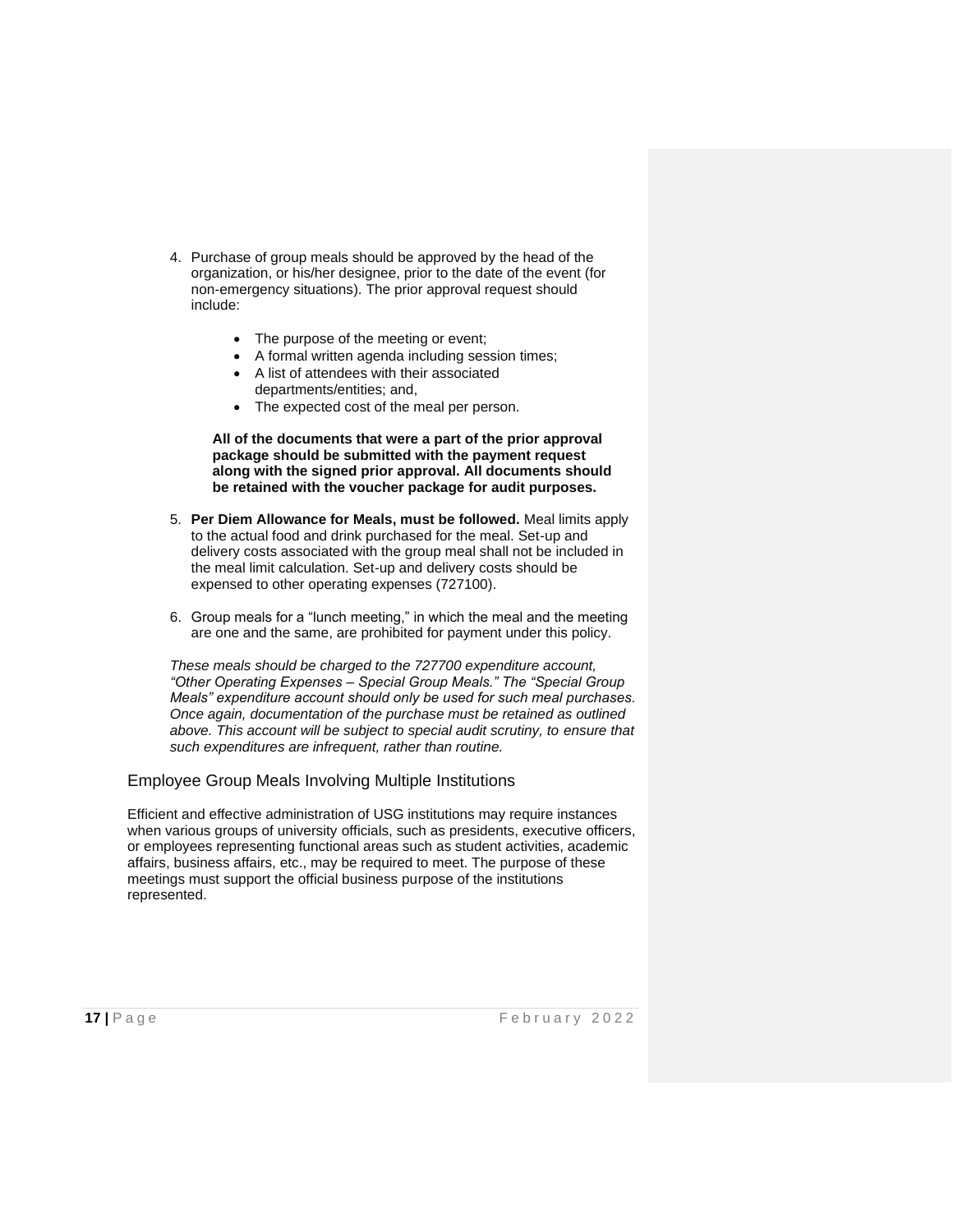These events are often sponsored by a USG institution or by the University System Office and are supported through the use of registration fees charged to participants. These registration fees may be reimbursed by the participant's home institution and may be used for expenses such as speaker fees, room rentals, equipment charges, food for meals and breaks, and items directly related to the purpose of the meeting. Funds collected by the sponsoring institution are normally collected in and expended from an agency account created for that purpose as specified in BPM [Section 14.5.1.](http://www.usg.edu/business_procedures_manual/section14/C1475)

It is recognized that these events may often be held at a conference center or similar facility in order to facilitate these events. Additionally, conference events are usually scheduled to require participation on-site for the duration of the conference in order to maximize use of available time. Releasing participants to purchase off-site meals is time-consuming and does not allow for best use of limited time resources. As a result, USG institutions and the USO will often contract with catering services to provide food for on-site meals and snack breaks.

This policy is being provided to both recognize the legitimacy of these purchases and to enumerate the requirements governing these purchases. USG institutions shall use the following standards when deciding whether purchases are valid as made under this policy:

- 1. **Group meals held at the end of a conference event are not eligible for payment under this policy.** Purchase of a group meal is authorized solely as a convenience to the employer and in those instances where employees may not leave for a normal meal due to the time constraints associated with the meeting or training session.
- 2. Purchases for conference events should include appropriate documentation to include:

The purpose of the meeting or event; A formal written agenda including session times; A list of attendees with their associated institutions; and, the expected cost of the meal per person.

- 3. Reasonable purchases may be made for refreshment breaks.
- 4. Every effort should be made to negotiate reasonable meal costs. However, it is recognized that catered event charges will often exceed the per diem limits outlined in BPM [Section 4.4. C](http://www.usg.edu/business_procedures_manual/section4/C1170)atered meal events shall be held only to facilitate conference events and not for social or entertainment purposes. Under no circumstances will any institutional funds as defined in Section 19.8 be used to purchase alcohol.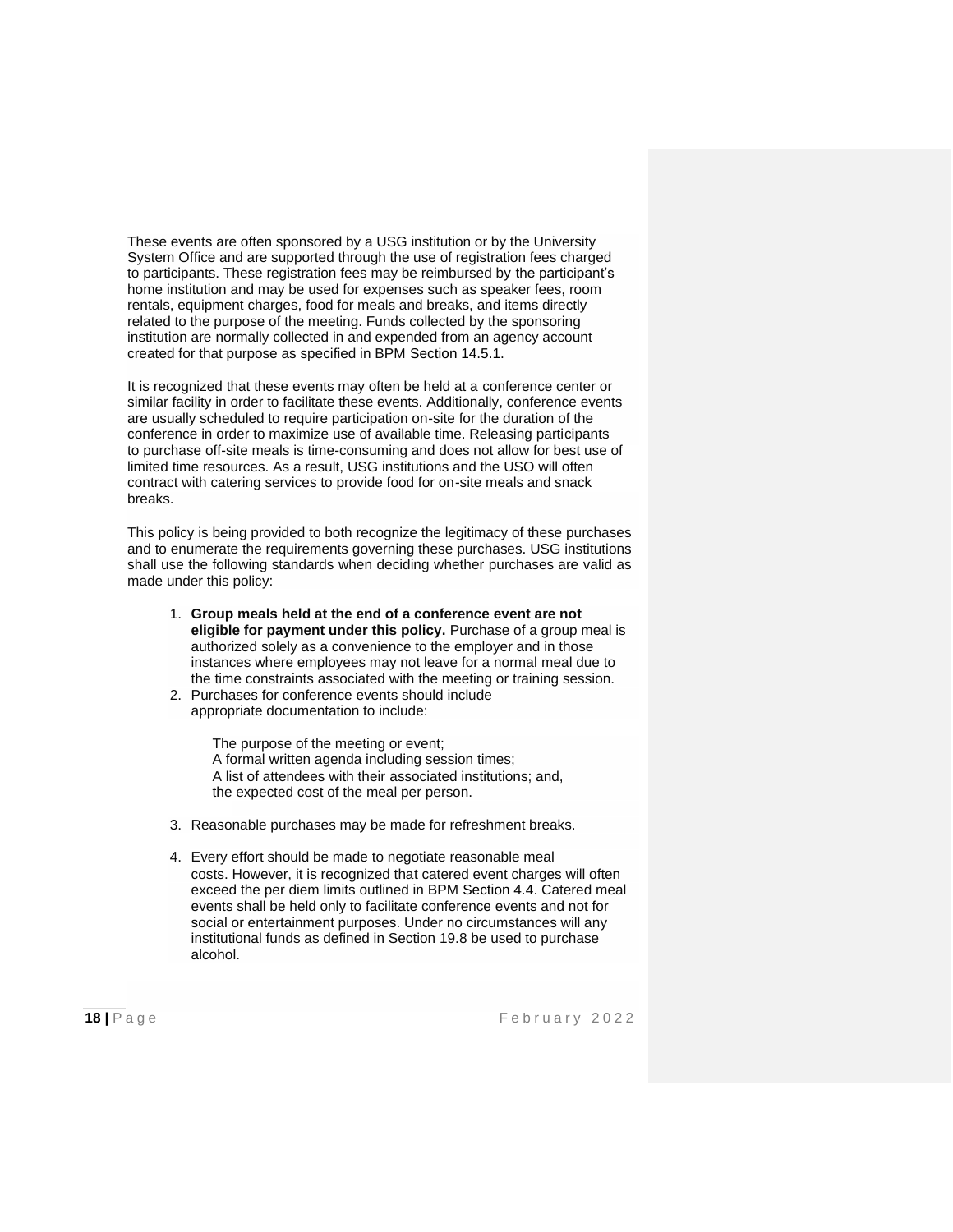*Employees provided a meal pursuant to this policy shall not be permitted to claim per diem on their travel expense statement as specified in BPM Non-Employee Group Meals*

Meals may be provided to individuals who are not employed by the State under the following circumstances **(all criteria must be met)**:

- Such individuals are serving in an advisory capacity or providing pro bono service to a state organization
- A meal is required because the timing of the meeting/service is such to allow for adequate travel time to the meeting site in the morning, and return to residence in the afternoon, so as to avoid unnecessary travel expenses (overnight stay) on the part of the participants
- The meal is approved by a higher-level approving authority prior to the date of the event. Such expenditures are limited to the purchase of meals and necessary beverages only (does not include snacks). Meal limits outlined in the State of Georgia Statewide Travel Policy must be adhered to

These meals should be charged to the expenditure account, "Group Meals". A copy of the meeting agenda or description of the service activity (with appropriate approval) should be included as backup documentation and attached as a receipt with the request for payment. Additionally, a general description and the total number of people that will be attending the activity (e.g., advisory board members, local government leaders, etc.) should be attached.

This account will be subject to special audit scrutiny to ensure that such expenditures are infrequent, rather than routine. This Policy does not allow the purchase of meals for a "lunch meeting" in which the meal and the meeting are one in the same.

#### *Special Meals*

Reimbursement designed for those occasions when, as a matter of extraordinary courtesy or necessity, it is appropriate and in the best interest of the State to use public funds for provision of a meal to a person who is not otherwise eligible for such reimbursement and where reimbursement is not available from another source. Requests should be within reason and may include tax and tips. Itemized receipts are required.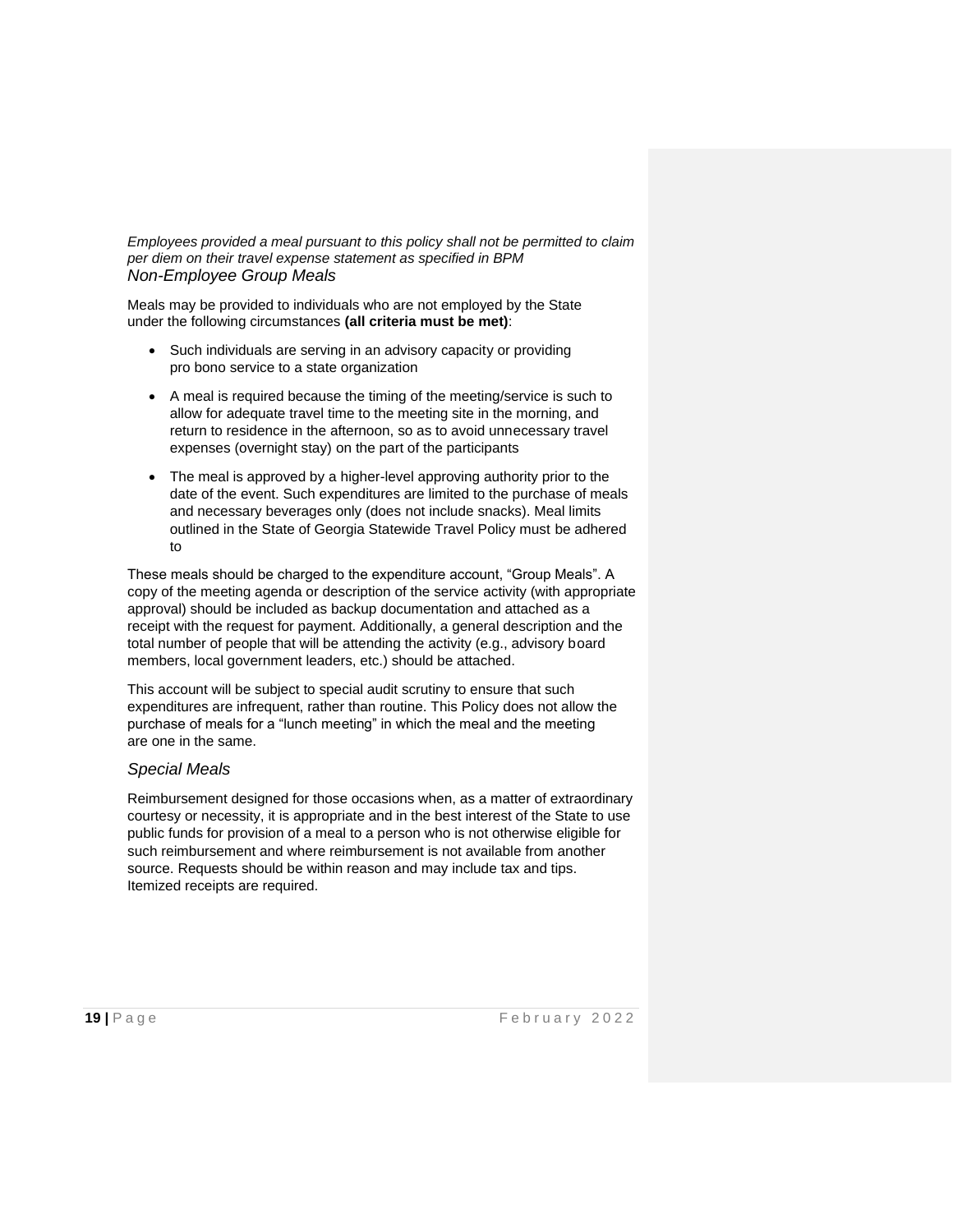Examples include:

- Visiting dignitaries or executive-level persons from other governmental units, and persons providing identified gratuity services to the State. This explicitly does not include normal visits, meetings, reviews, etc., by federal or local representatives.
- Extraordinary situations are when State employees are required by their supervisor to work more than a twelve-hour workday or six-hours on a non-scheduled weekend (when such are not normal working hours to meet crucial deadlines or to handle emergencies).
- All special meals must have prior approval from the Vice President of Business & Operations unless specific authority for approval has been delegated to a department head for a period not to exceed one fiscal year.

### *Regulations Governing Lodging Costs*

Employees who travel more than 50 miles (and outside the county) from their home office, residence, or headquarters and away for more than twelve (12) hours may be reimbursed for lodging expenses associated with approved overnight travel. Employees will be reimbursed for the actual lodging expenses, provided the expenses are reasonable. All lodging claims must be documented with receipts and must be at a business that offers lodging to the general public, such as a hotel or motel, NOT a private residence. Airbnb and the like are not considered a commercial lodging facility and must not be used while in travel status. Employees who stay at a hotel/motel that is holding a scheduled meeting or seminar may incur lodging expenses that exceed the rates generally considered reasonable. The higher cost may be justified to avoid excessive transportation costs between a lower cost hotel/motel and the location of the meeting. When the conference does not have an official hotel, the traveler is required to lodge at a hotel/motel within reasonable proximity to the conference.

It is expected that reservations will be made in advance whenever practical, that minimum rate accommodations will be utilized, that "deluxe" hotels and motels will be avoided, and that corporate/government rates will be obtained whenever possible. Many hotels and motels grant commercial rates upon request to state employees who show identification. These rates may be exceeded but must be justified. For example, if an employee stays at a higher cost hotel where a meeting is held in order to avoid excessive transportation costs between a lower cost hotel and the location of the meeting, or for the safety of the individual, then these costs are justified.

 $\overline{\phantom{a}}$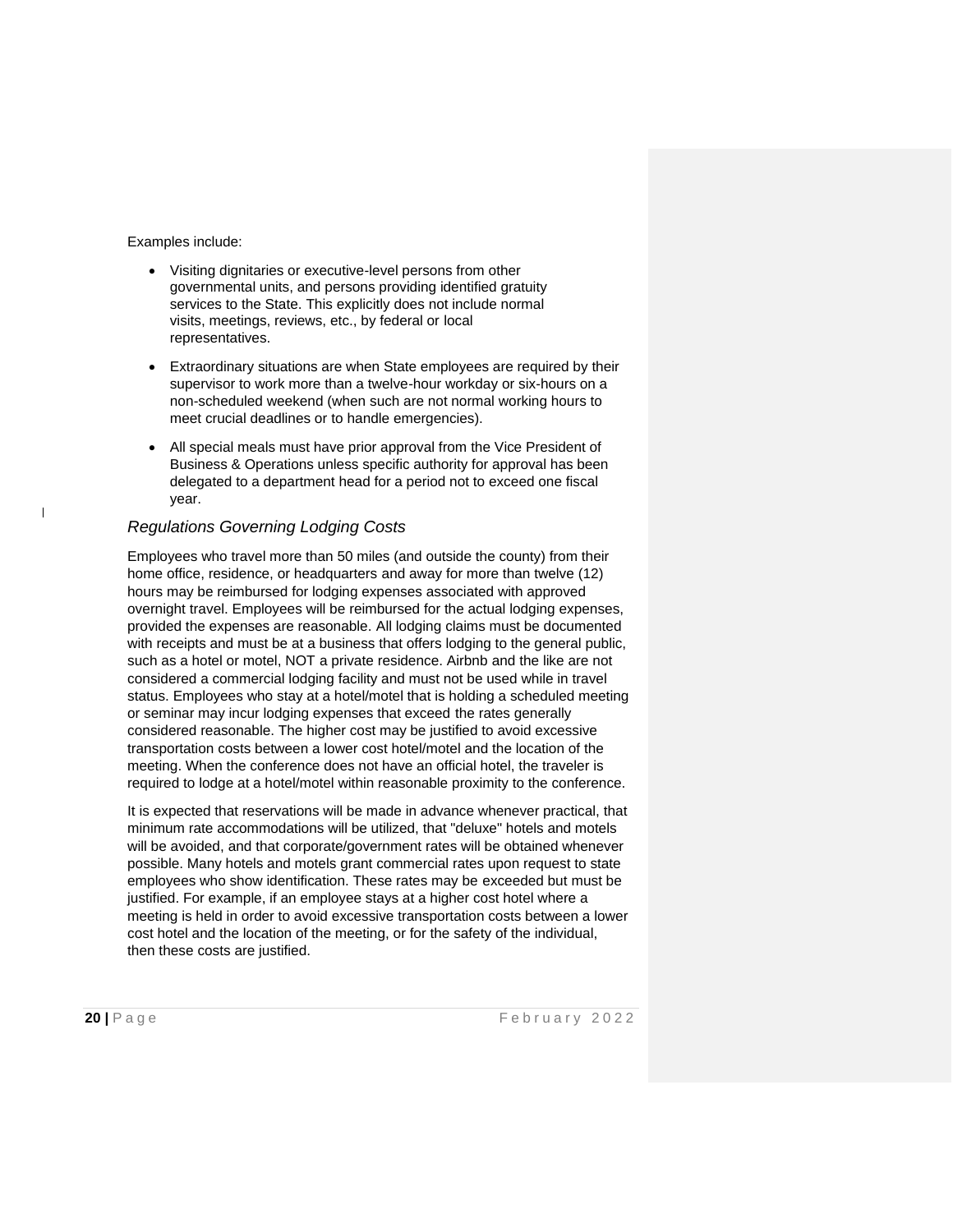## *Authorization for Lodging within the 50-mile Radius*

On occasions, the university is required to sponsor conferences, trade shows, and other functions which require personnel to work at the event. Also on occasion, the university may sponsor employee retreats that require groups of employees to be present at an off-site location. In many cases, the employees involved in these activities reside or work less than 50 miles from the scheduled meeting site. In addition to mileage, affected employees may be reimbursed for meals and lodging in accordance with the provisions of the Travel Regulations.

It should be noted that this provision only applies to conferences and other institution or USG sponsored events. This provision does not authorize persons to claim travel reimbursement for activities which are part of their normal responsibilities. In addition, this provision would not apply for persons who are required to attend evening meetings as part of their normal responsibilities.

*Note:* Written approval must be obtained prior to travel from the agency head or their designee when lodging is required within the 50-mile radius. The approval must be submitted with the traveler's receipts and documented mileage when requesting reimbursement.

#### *Georgia's "Green Hotels" Program*

The Georgia Department of Natural Resources has developed a program to identify and certify lodging properties that are taking significant steps to reduce their demands on Georgia's natural resources and to act as good corporate citizens. These certified "Green Hotels" meet a stringent standard for environmental stewardship and operational efficiency. By using less toxic cleaning and maintenance chemicals, these hotels provide healthier conditions for guests and employees.

When traveling on state business and hosting meetings, state employees are encouraged to explore opportunities to support these properties where cost competitive. The current list of certified properties is available at the following web site:

[http://www.greenseal.org/FindGreenSealProductsandServices/HotelsandLodgin](http://www.greenseal.org/FindGreenSealProductsandServices/HotelsandLodgingProperties.aspx) [g](http://www.greenseal.org/FindGreenSealProductsandServices/HotelsandLodgingProperties.aspx) [Properties.aspx.](http://www.greenseal.org/FindGreenSealProductsandServices/HotelsandLodgingProperties.aspx)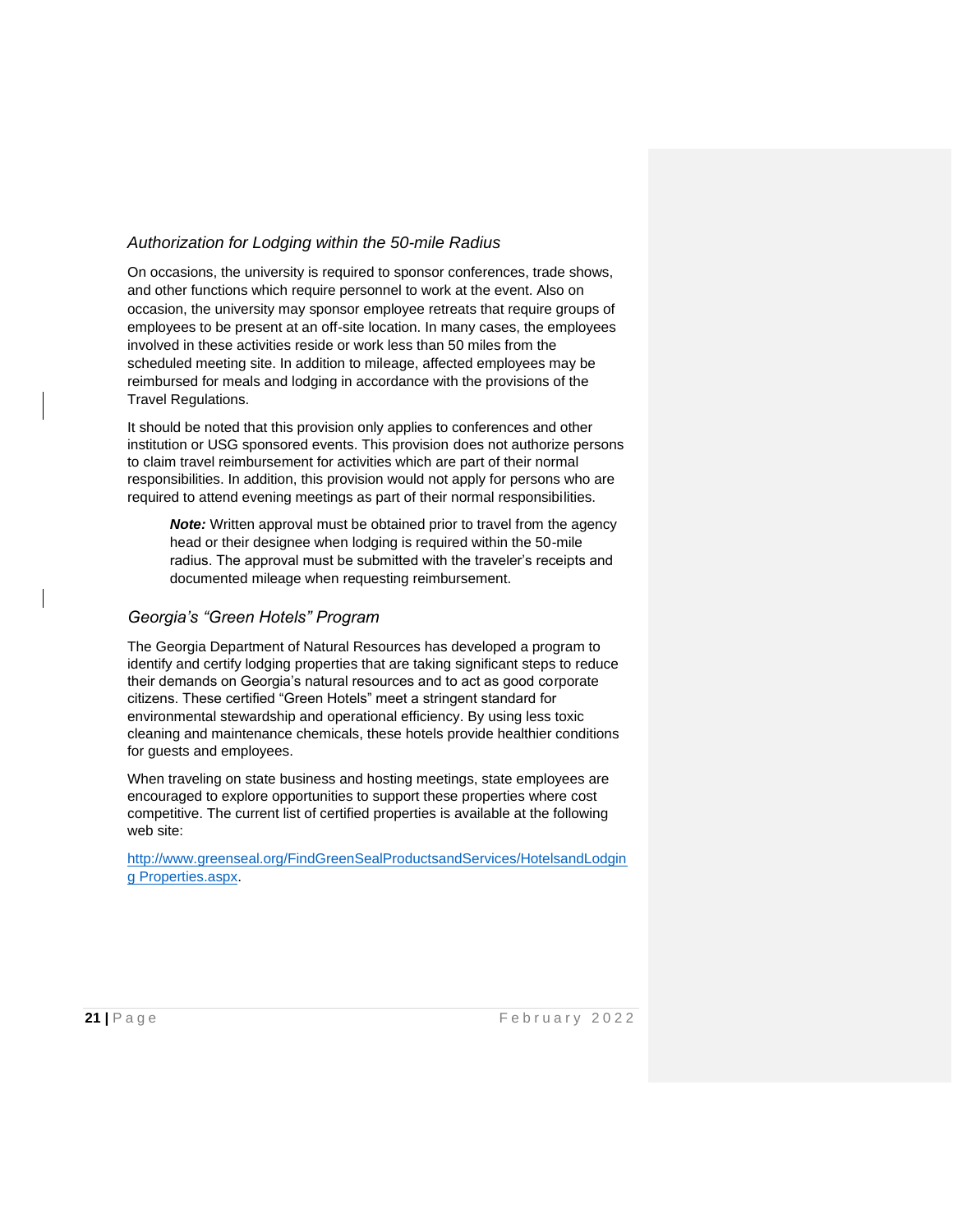# *Georgia Excise Tax*

Section 48-13-51 of the Official Code of Georgia Annotated exempts Georgia state or local government officials or employees traveling on official business within the State of Georgia from paying the county or municipal excise tax on lodging. However, sales tax should continue to be charged since the payment of the hotel or motel bill by employees is not considered to be payment directly by warrant on state appropriated funds. This tax exemption should be explained at the time reservations are made. Some difficulty may be encountered in communicating with the hotel or motel that state employees are exempt from the excise tax. The Georgia Hotel/Motel Tax Exemption form should be presented to the hotel or motel to provide documentation that the identified employee is on official state business and qualifies for exemption. The form can be printed from the Clayton State University-Accounting Services web site. A link to the form is provided at: [http://www.clayton.edu/accounting-services/expenses/travel/forms.](http://www.clayton.edu/accounting-services/expenses/travel/forms) It should be noted that the provisions of this exemption only apply to lodging expense incurred while traveling on official business and that any personal lodging expense (even if incurred at the same hotel or motel, before or after the official business related travel) would not qualify for the exemption.

Additionally, as an employee traveling on official State business, lodging is eligible for exemption from State of Georgia Sales Tax when the payment method being used is either direct bill to the agency, or a State of Georgia issued credit card. Travelers should make every effort to avoid payment of sales tax when payment method is other than a personal payment method.

If the hotel refuses to accept the tax-exempt form at check-in, the employee should attempt to resolve the issue with the hotel management before checking out at the end of their stay. If the matter is not resolved by the time the employee checks out, the employee should pay the tax. Clayton State University will reimburse the employee for the hotel/motel tax if the employee provides CSU with the following information: employee name, date(s) of lodging, name, address, telephone number of hotel, and documentation from the hotel/motel of their refusal to omit the excise tax. Employee should classify this tax separately as "occupancy tax" and/or "sales tax.

Per the Transportation Funding Act of 2015, effective July 1, 2015 hotels in the state of Georgia will charge a \$5.00 per room per night hotel tax to travelers. This tax is not exempt for State Employees.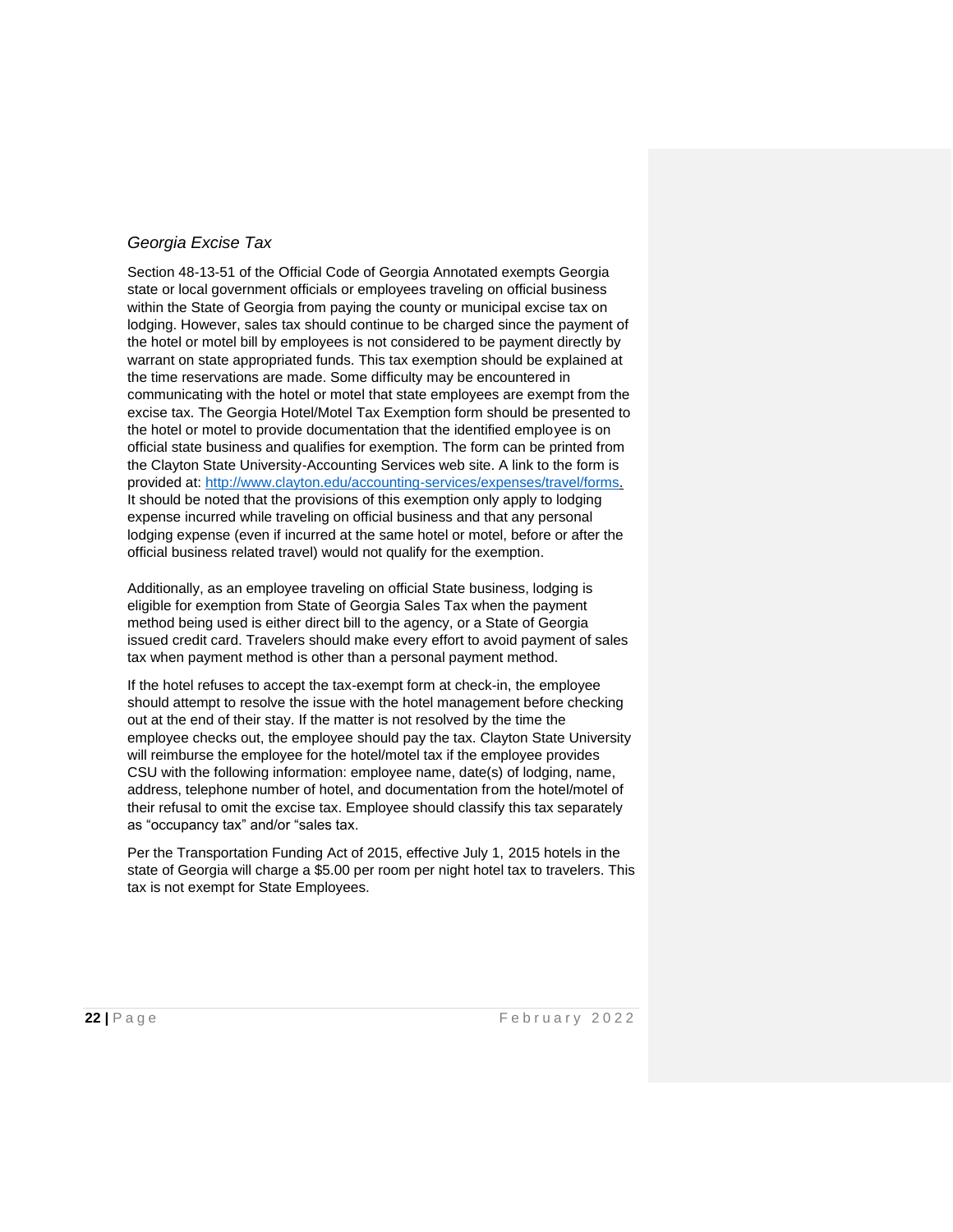# *Shared Lodging*

When lodging is shared "the traveler paying for the lodging seeks reimbursement for the full expense". However, when employees on travel status share a room, reimbursement will be calculated, if practical, on a prorated share of the total cost to reflect each employee's share of the lodging expense. This allows for a more accurate cost split, especially for employees funded by multiple sources. When a state employee on travel status is accompanied by someone who is not a state employee on travel status, the employee is entitled to reimbursement at a singleroom rate.

### *Lodging Expenses Incurred While Taking Leave*

Employees who take annual leave while on travel status may not be reimbursed for lodging expenses incurred during the period of leave.

#### *Other Charges on Lodging Receipts*

- Resort and Other Fees: Some hotels include a charge for "resort" or "other fees". These should be reimbursed as an eligible lodging expense.
- Internet Usage Charges: Employees may be reimbursed for work related Internet usage charges. These charges should be separately identified on the itemized hotel/motel bill but should not be listed on the travel expense statement as "lodging." Rather, these charges should be treated as "miscellaneous expenses", included in the "voice/data communications" section of the travel expense statement.

Lodging expenses for hotels/motels outside Georgia may exceed the maximum reasonable rates set by Clayton State University. Employees traveling out-of-state should refer to the federal per diem rates to identify highcost areas of the United States, and to determine whether higher expenses are "reasonable and customary".

Travelers should not book non-refundable rates or rates that require deposits unless required by conference lodging. It is the employee's responsibility to understand cancellation rules. Non-refundable rates cannot be changed or cancelled; therefore, the employee is accepting the risk of a non-reimbursable cancellation fee.

If a cancellation fee is charged and all efforts to have the fee removed have been exhausted, the employee may include it on the travel expense statement with a thorough explanation. The department head, dean or other responsible official should review the request and determine if reimbursement is appropriate.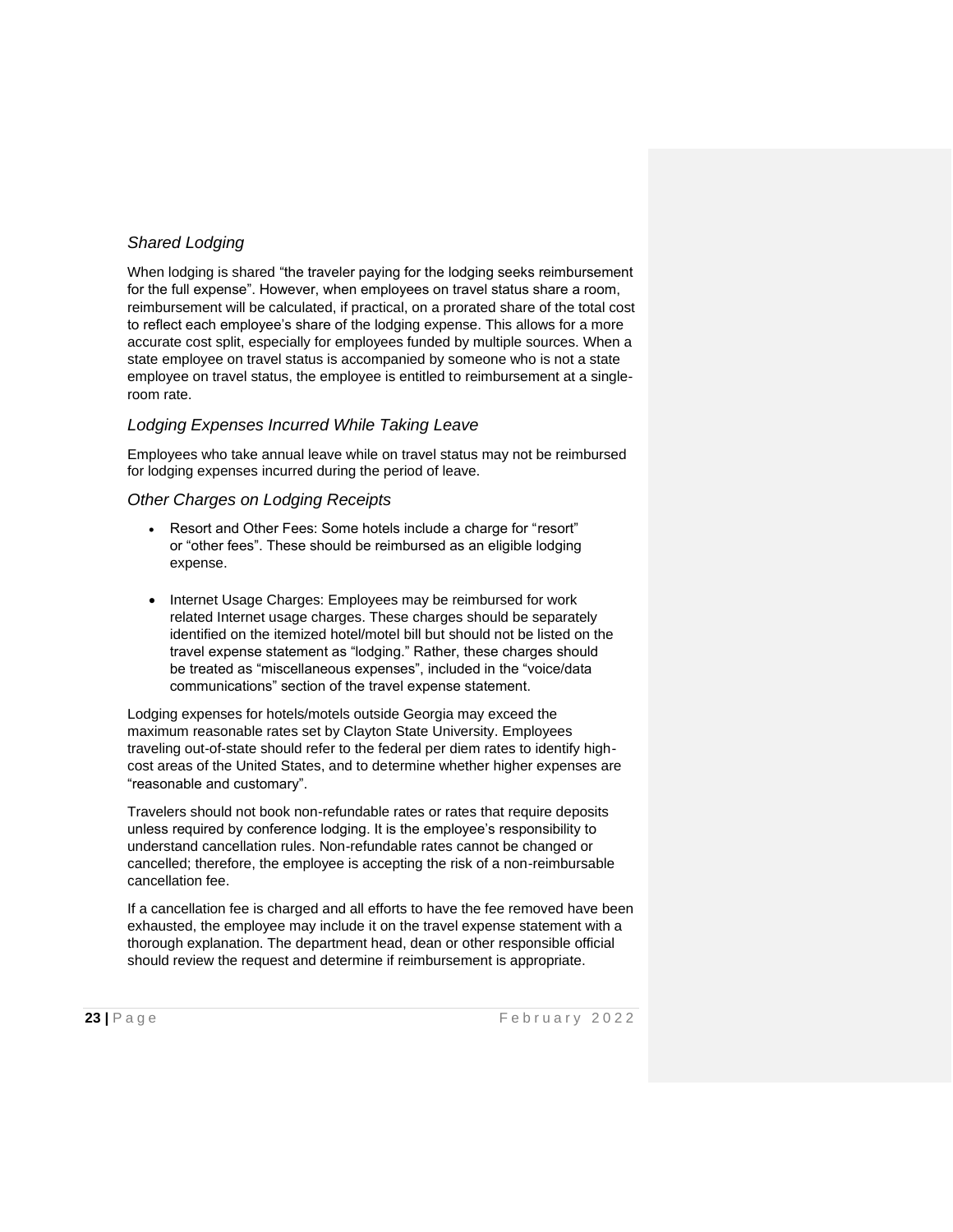# *Required Documentation*

Daily lodging expenses, including applicable taxes, must be itemized on the employee travel expense statement. Employees requesting reimbursement for lodging expenses are required to submit paid receipts with their expense statement.

In addition, any expenses that exceed the maximum reasonable rates established by the institution should be explained on the travel statement. Individuals responsible for approving travel expenses should review these explanations to determine whether the higher costs are justified and allowable.

Requests for Reimbursement should include the following information:

- Location, date and time of departure should be included for single day trips
- Location, date and time of return should be included for single day trips
- Listing of meals included in conference registration fees
- Itemized listing of expenses related to authorized meals not covered by the per diem allowance
- Explanations of any expenses exceeding the established limits
- Explanation of any unusual expenses submitted for reimbursement
- Explanation of the purpose for the trip
- Description of the type(s) of transportation used during the trip.

Employees must sign their travel expense report, attesting the information presented on the form is accurate and complete. Employees who provide false information are subject to termination of employment, criminal penalty as a felony for false statements, subject to punishment by fine not to exceed \$1,000 or imprisonment for one (1) to five (5) years.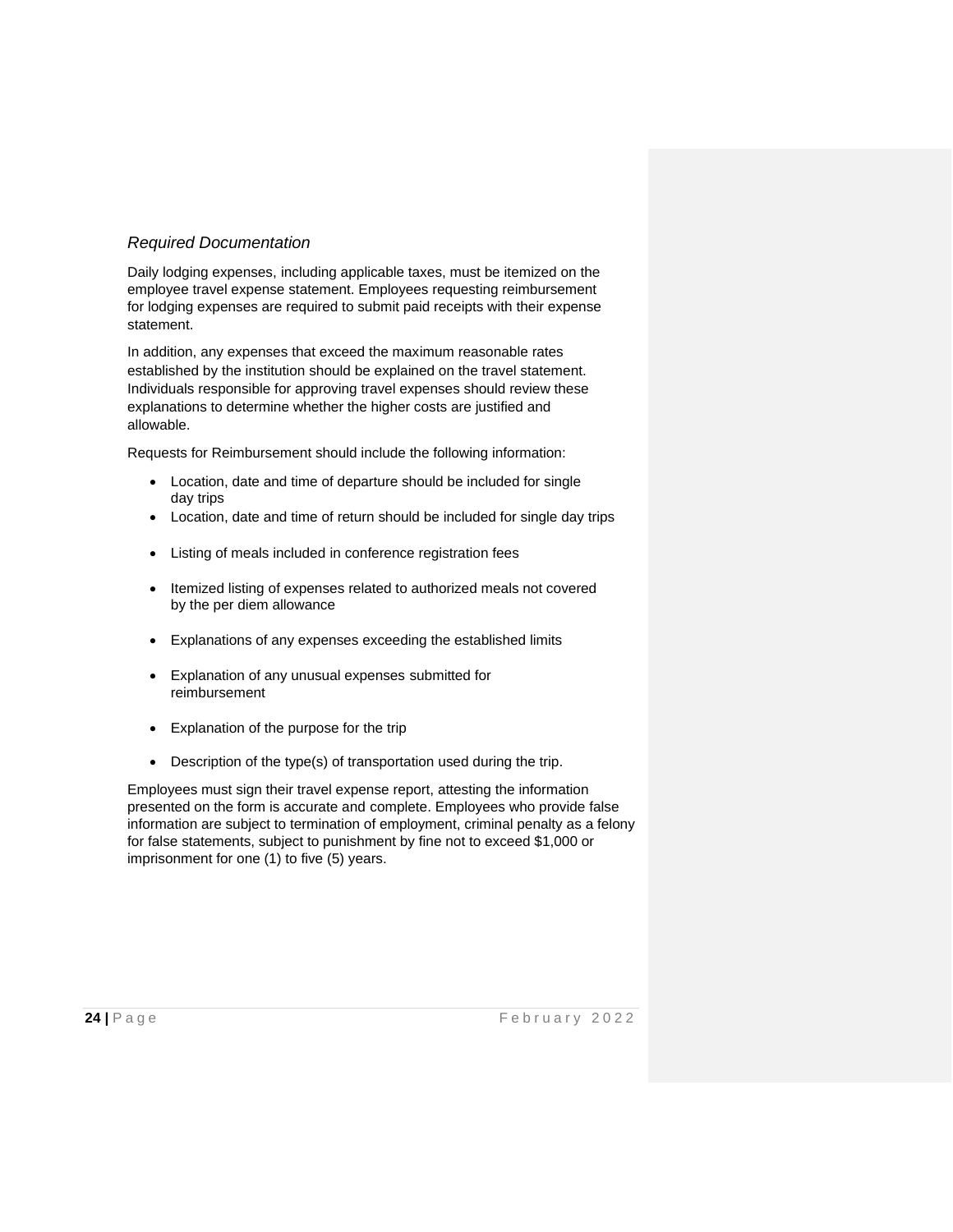#### *Receipt Requirements*

Employees must attach receipts electronically to the expense submission in the Travel & Expense module for the following expenses:

- Lodging, with an itemized breakdown of costs such as room charge, parking, WIFI, laundry, etc.
- Airline or railroad fares
- Rental of motor vehicles
- Registration fees
- Visa/passport fees
- All single expenditures of \$25 or greater

If an employee does not have a receipt for one of the items listed above, the expense should not be approved (per diem allowance not included). Credit card receipts are acceptable forms of documentation, provided they contain complete details of the expenditure. In the absence of actual receipts, credit card statements may be acceptable in lieu of actual receipts.

# **1.5 Transportation**

The Georgia Legislature in its 2005 special session passed legislation amending O.C.G.A. § 50-19-7 tying the mileage reimbursement rate for use of a personal motor vehicle to the rate established by the United States General Services Administration (GSA) pursuant to the Federal Travel Regulations Amendment 2005-01 as of July 1, 2005, or subsequently amended. These GSA rates are based on a determination of the most advantageous form of travel. Advantageous use may be determined based on energy conservation, total cost to the state (including costs of overtime, lost work time, and actual transportation costs), total distance traveled, number of points visited, and number of travelers. Documentation of the determination of "advantageous use" should be retained for audit purposes.

The timing of the adoption of revised GSA rates is controlled by the State Accounting Office and the Office of Planning and Budget (OPB). These two offices are responsible for establishing and updating the Statewide Travel Regulations. This responsibility was assigned to these organizations through House Bill 293 which was passed into law during the 2005 legislative session.

**Formatted:** Not Highlight

**Formatted:** Not Highlight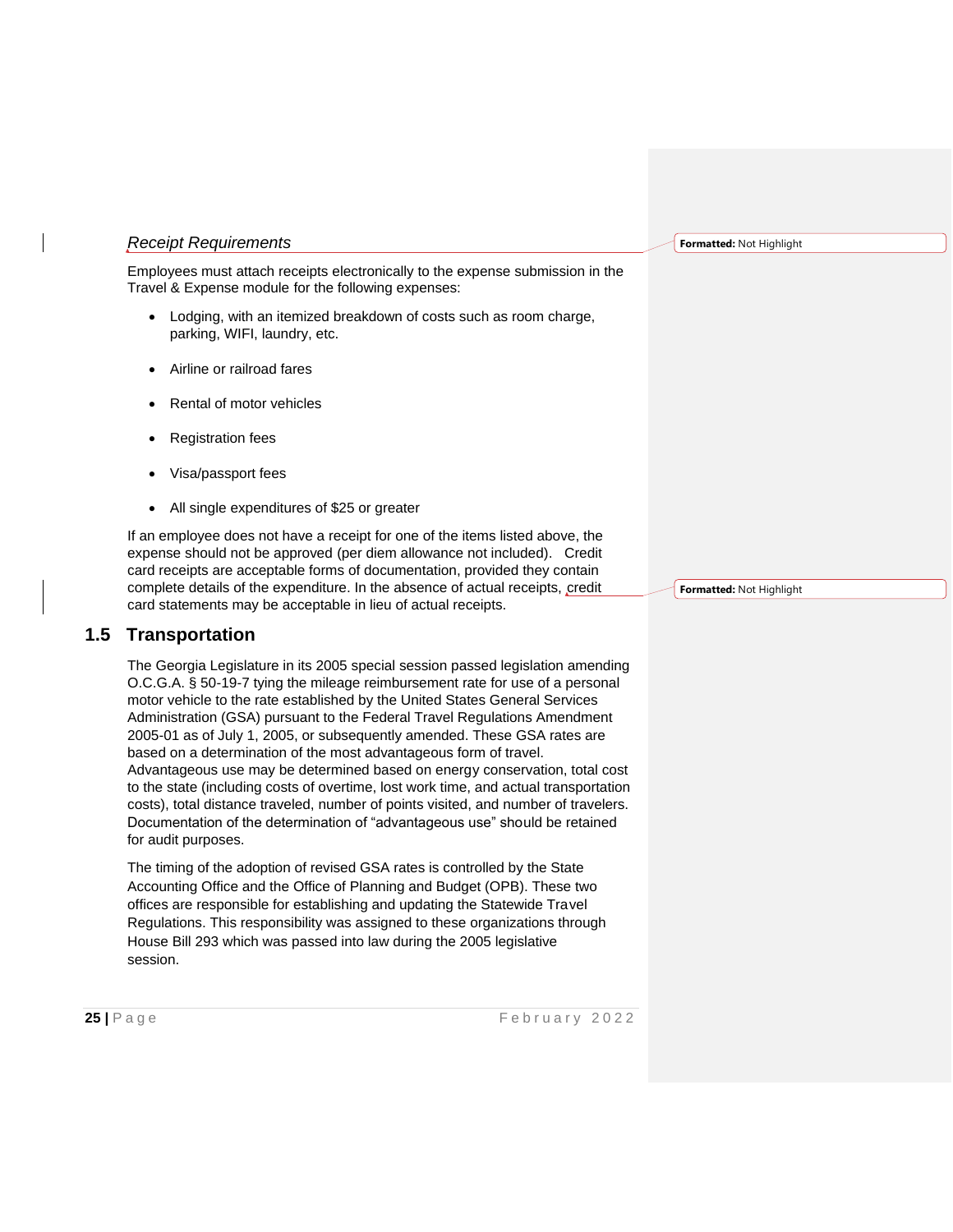Useful links:

General Services Administration:<http://www.gsa.gov/pov> DOAS Vehicle Cost Comparison Tool: <http://ssl.doas.state.ga.us/vehcostcomp/>

#### *Vehicle Transportation*

A traveler will be authorized to choose between a university owned vehicle, a personal vehicle and common carrier after careful analysis of the distance, timeliness and overall costs of a trip. Reimbursement for the most economical mode of transportation, consistent with the purpose of the travel, will be authorized.

A university employee is only authorized to use his or her personally owned vehicle under one of the following circumstances:

- A university owned vehicle is not available and the personally owned vehicle is the least expensive option
- The supervisor determines, and documents in writing, that use of the least expensive option is clearly not efficient. Travelers should obtain supervisory authorization for use of a personally owned vehicle in advance of such use

While driving your personal vehicle on university business, the university provides full liability coverage and personal immunity for the employee for damages and injuries the employee may cause to others. The university does not provide coverage for damages to your personal vehicle. Cost of repairs to a personal vehicle, whether or not they result from the traveler's acts, are not reimbursable.

Under no circumstance will the university reimburse parking fines or moving violations.

Any reimbursement of mileage claims paid to an employee in excess of rates stipulated in the Policy must be refunded to the university or characterized as taxable compensation to the employee.

#### *Use of Rental Vehicles*

Employees are required to complete the DOAS Cost [Comparison](http://ssl.doas.state.ga.us/vehcostcomp/) Tool to determine if the use of a rental vehicle is more cost effective than the use of a privately-owned vehicle.

#### *Exception – President of the institution is allowed to use privately-owned vehicle for all travel.*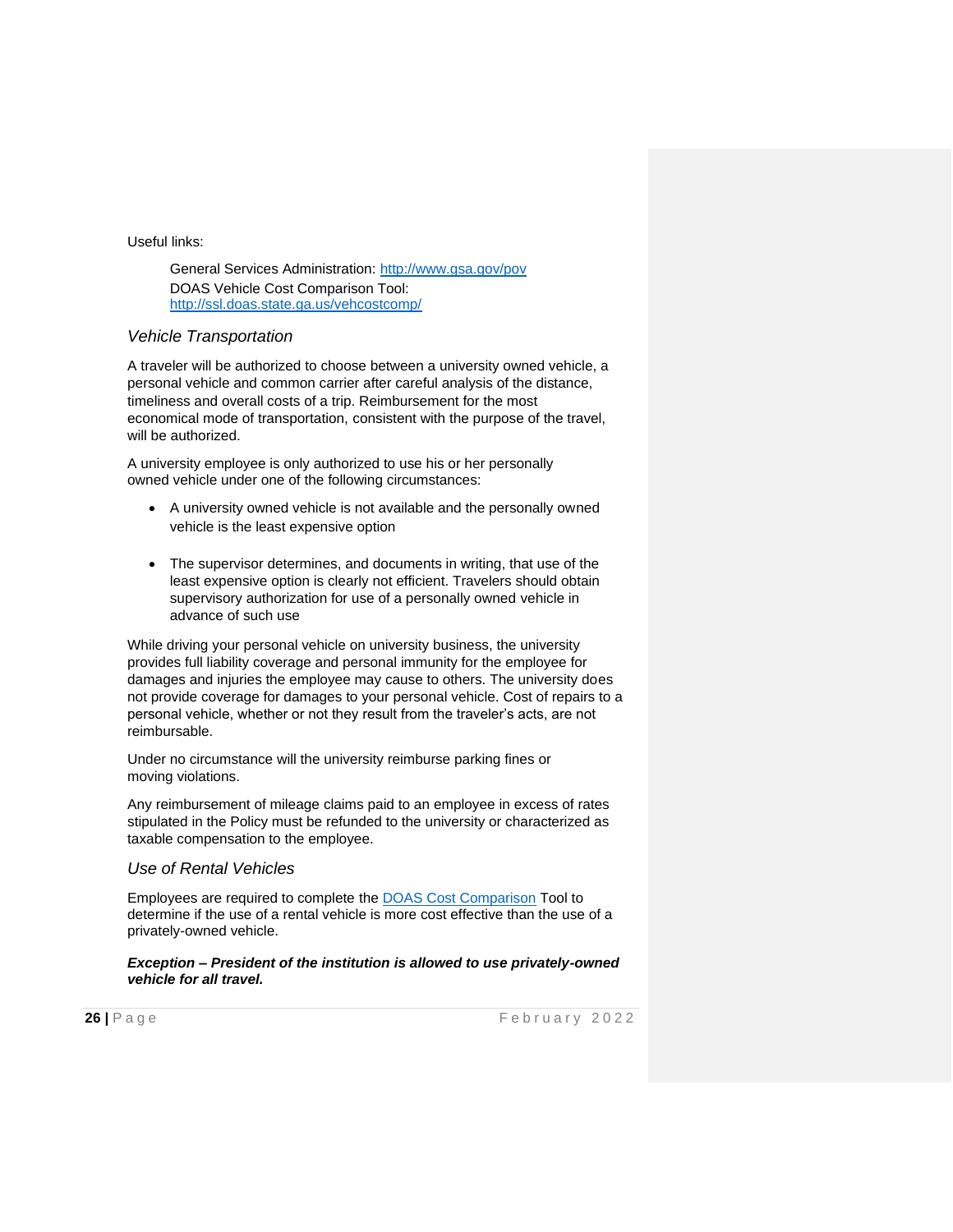## *Reimbursement for Use of Personally Owned Vehicle*

Reimbursement for transportation expenses incurred when using personally owned vehicles will be at the authorized rate per mile for the actual number of miles traveled in the performance of official duties. As indicated above, the reimbursement rate is tied to the rate established by the United States General Services Administration. The following rates are in effect:

Tier 1 Rate. When it is determined that a personal motor vehicle is the most advantageous form of travel, the employee will be reimbursed for business miles traveled as follows as of 1/1/2021:

| Automobile | 50.585 per mile ! |
|------------|-------------------|
| Motorcycle | \$0.565 per mile  |
| Aircraft   | $$1.515$ per mile |

Tier 2 Rate. If a government-owned (CSU owned) vehicle is available, and its use is determined to be most advantageous to the state, OR if it is determined (through institution policy or otherwise) that a rental vehicle (Statewide Rent-a Car contract) is the recommended method of travel, but a personal motor vehicle is used, the employee will be reimbursed for business miles traveled at the rate of \$0.18 per mile.

*The standard per-mile reimbursement rate includes gas, oil, repairs, and maintenance, tires, insurance, registration fees, licenses, and depreciation attributable to the business miles driven. If you request reimbursement for mileage, you will not be reimbursed separately for those costs.*

*Limitations and Requirements for the Use of Personal Vehicles*

- For all mileage reimbursements that are requesting the Tier 1 rate, documentation that a rental vehicle was not the most cost-effective mode of transportation must be provided.
- If a personal vehicle was used after determining a rental vehicle was the most advantageous to the state, then reimbursement will be at the Tier 2 rate per mile.
- If an employee elects to drive a personal vehicle without checking if the rental vehicle is the most advantageous to the state, then the employee will be reimbursed at the Tier 2 rate per mile.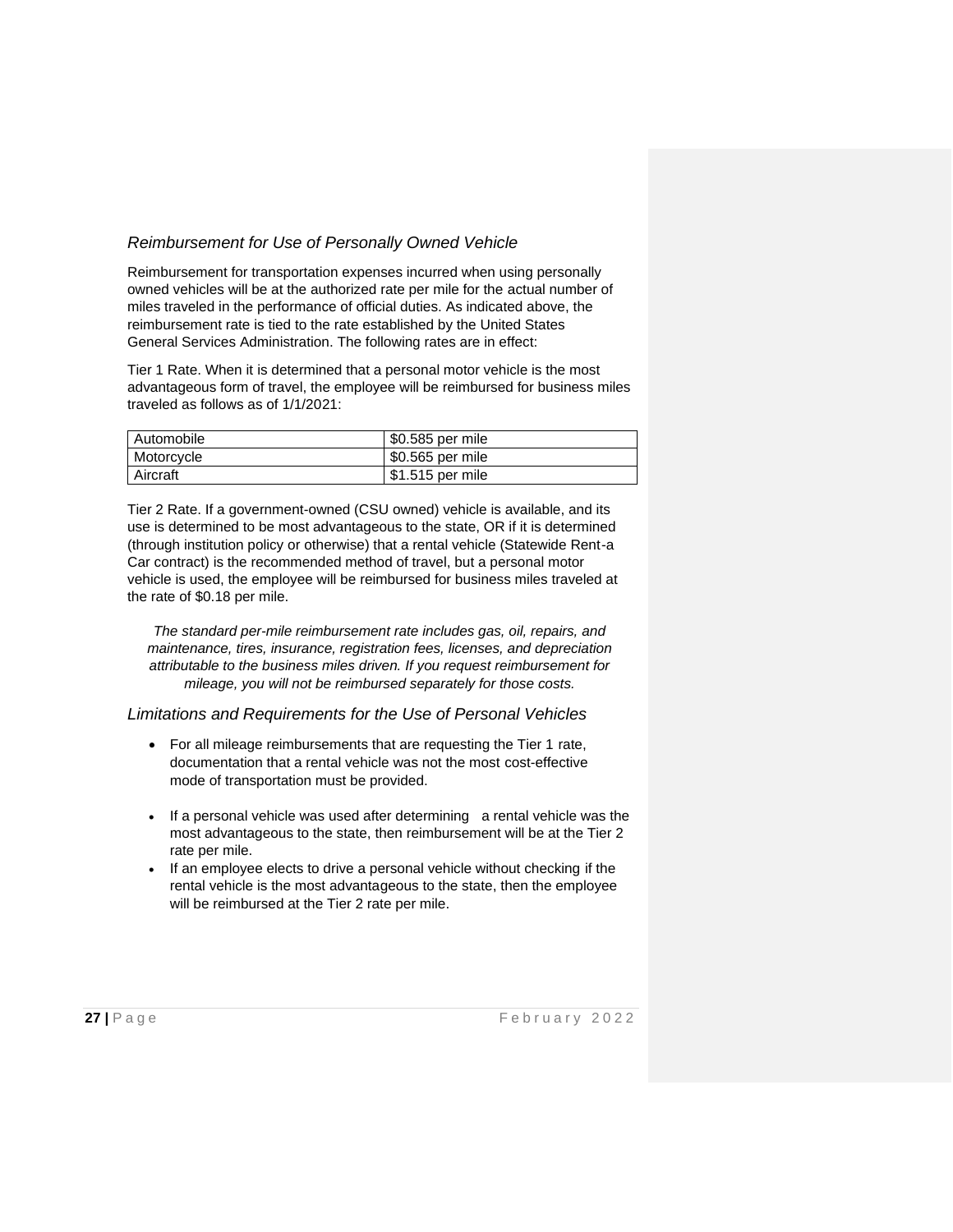*It should be noted that a change in the GSA rate does not automatically change the rate for the State of Georgia. The State of Georgia rates are changed only upon notification from the State Accounting Office/Office of Planning and Budget via the SAO web site.*

The mileage reimbursement encompasses all expenses associated with the operation of a personal motor vehicle, with the exception of tolls and parking expenses, which are reimbursed separately. Normal commuting miles must be deducted when calculating total mileage reimbursement. When requesting mileage reimbursement employees are required to submit the DOAS Cost Comparison form with the expense report.

### *Determination of Business Miles Traveled*

Employees may be reimbursed for the mileage incurred from the point of departure to the travel destination, less the normal miles traveled to work location each day. If an employee departs from headquarters, mileage is calculated from headquarters to the destination point. If an employee departs from his/her residence, mileage is calculated from the residence to the destination point, with a reduction for normal commuting miles. For the return trip, if an employee returns to headquarters, mileage is calculated based on the distance to such headquarters. If an employee returns to his/her residence, mileage is calculated based on the distance to the residence, with a reduction for normal commuting miles. Employees whose normal business function requires the use of a personal motor vehicle for travel from residence to multiple locations in a given day, or when an employee's "headquarters" differ from day to day should note on their Request for Authorization to Travel where their headquarters is located. It should not differ from one authorization to other authorizations.

*Exceptions:*

- If travel occurs on a weekend or holiday, mileage is calculated from the point of departure with no reduction for normal commuting miles
- If an employee does not travel three or more days to an office (headquarters) outside of his/her residence (i.e., residence is "headquarters"), the requirement to deduct normal commuting miles does not apply.
- If an employee travels two days or less to an office (headquarters), the requirement to deduct normal commuting miles will apply. Employees may also be reimbursed for business miles traveled as follows:
	- Miles traveled to pick up additional passengers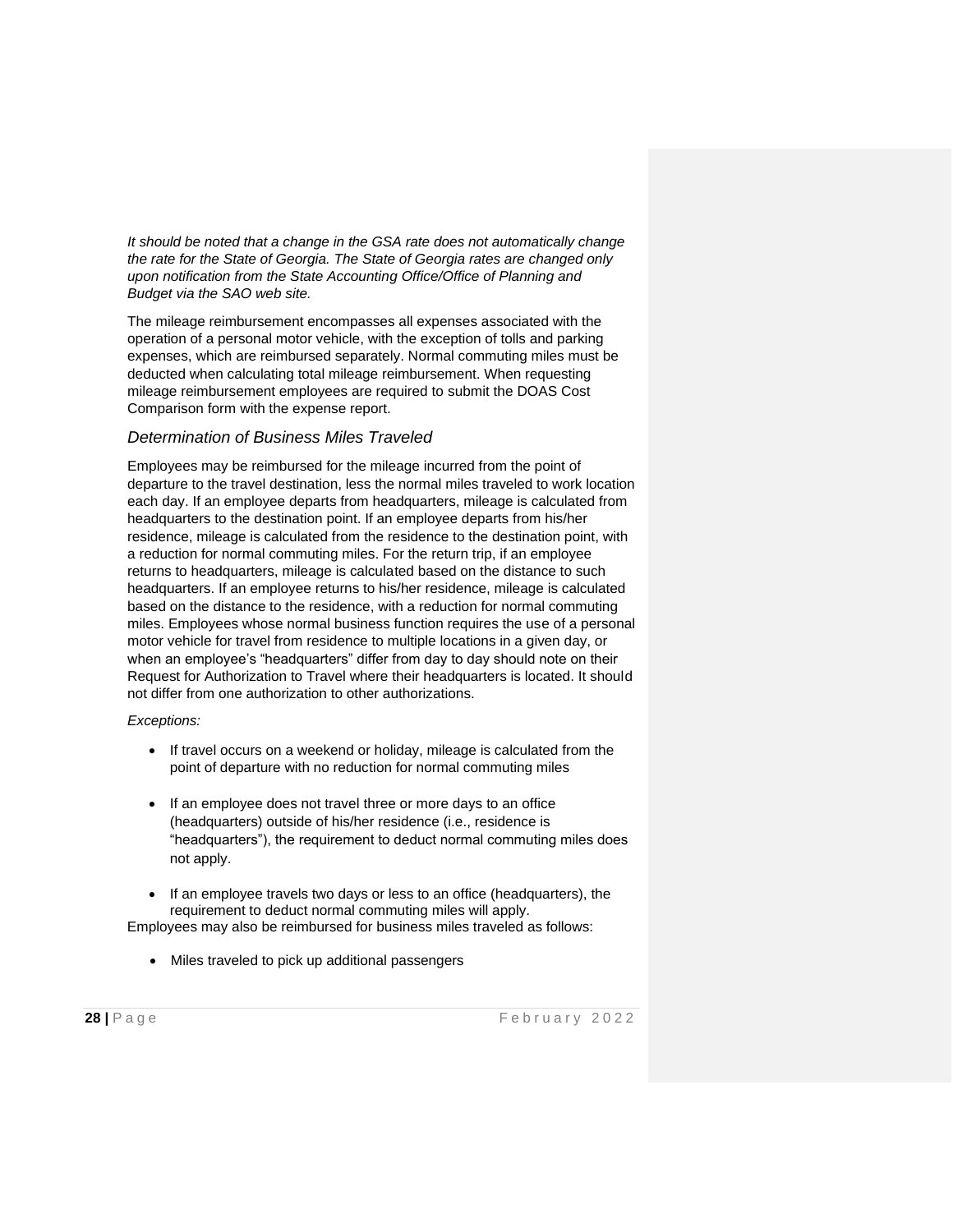- Miles traveled to obtain meals for which employee is eligible for reimbursement
- Miles traveled to multiple work sites

#### Example 1:

Employee's normal commute is 15 miles one way. Employee is required to travel to job site 40 miles from headquarters. Employee drives to headquarters, then to remote job site, then back to headquarters before returning home. Employee's business miles traveled are 80 miles.

#### Example 2:

Employee's normal commute is 15 miles one way. Employee is required to travel to job site 18 miles from headquarters. Employee drives to headquarters, then to remote job site, then home, which is 19 miles from remote site. Employee's business miles traveled are 22 miles, as follows: from headquarters to remote job site, 18 miles; from remote site to residence, 19 miles minus 15 miles one-way normal commute.

#### Example 3:

Employee's normal commute is 15 miles one way. Employee leaves from home to attend a conference 200 miles from the employee's residence. At the conclusion of the conference, the employee returns directly home. Employee's business miles traveled are 370 miles (400 actual miles traveled minus 30 round-trip commuting miles).

#### Example 4:

Employee's normal commute is 15 miles one way. Employee leaves from headquarters on Monday for a remote job site 150 miles from headquarters. Employee acquires lodging 5 miles from remote work site. Employee returns to headquarters on Friday. Employee's business miles traveled are 340 miles, as follows: from headquarters to remote site, 150 miles; from remote site to lodging on Monday, 5 miles; from lodging to remote site and back to lodging Tuesday – Thursday, 10 miles each day (30 miles); from lodging to remote site on Friday, 5 miles; from remote site back to headquarters, 150 miles.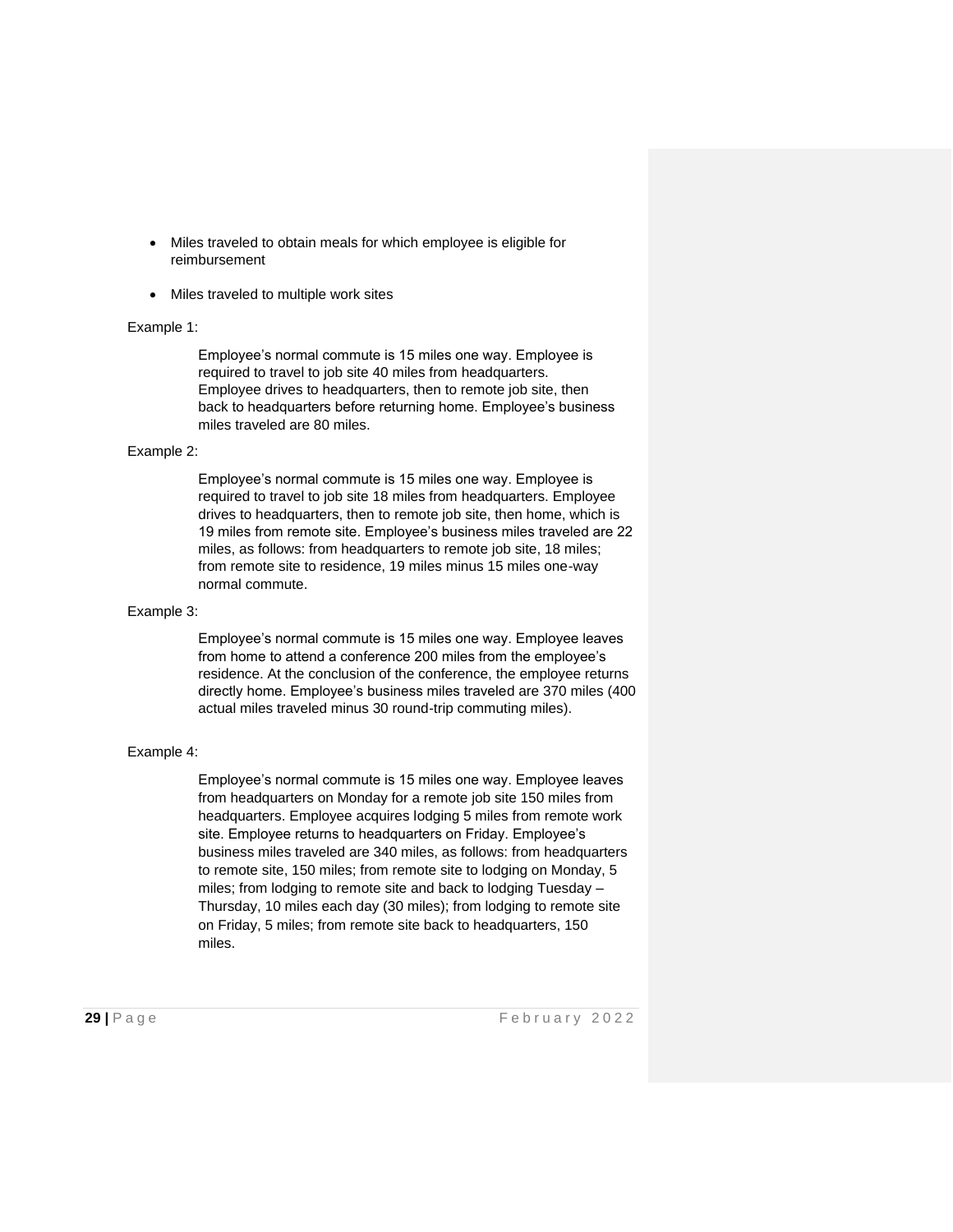#### *Prohibited Mileage Reimbursement*

Employees are not entitled to mileage reimbursement for travel between their place of residence and their official headquarters, or for personal mileage incurred while on travel status.

#### *Recording Mileage Driven*

Actual odometer readings are not required however a printout from MapQuest, Yahoo Maps, or Google Maps is required in order to provide sufficient documentation of the distance traveled. Personal/Commuting mileage will be excluded in determining the mileage for reimbursement. Claims exceeding mileage computed by the most direct route from the point of departure to the destination (due to field visits, traffic conditions, picking up passengers, etc.) must be explained on the on-line expense report.

#### *Parking/Tolls*

The authorized mileage rate is to include the normal expenses incurred in the operation of a personal vehicle. In addition, parking and toll expenses will be paid for official travel in a personal or state vehicle. Low-cost, long-term parking or automobile storage should be utilized. Receipts for parking and toll expenses should be provided when possible. If receipts are not available, an explanation must be included in the on-line expense report. Receipts are required for parking and toll expenses if the expense is equal to or greater than \$25.00.

#### *Rental Vehicles*

Use of commercially leased vehicles will be left to the discretion of the supervisor and must be approved prior to departure. CSU has mandatory statewide contracts with Enterprise and Hertz rental car companies. Employees must rent vehicles from one of these vendors when the use of a rental vehicle is the best value. Travelers are responsible for securing the lowest cost contract rental available at time of booking.

Approved car rental sizes are Compact, Intermediate or Full Size. Vans (12 passengers only) may be rented when there are more than 4 travelers. Employees requiring the use of commercially leased vehicles will be reimbursed for gasoline purchases associated with the business use of such vehicle, provided appropriate receipts are included. (This excludes renters who are furnished a fuel card and are billed based on a specific calculation for that location.) Employees must decline optional fuel offerings offered by the car rental vendor. Maintenance and oil changes are the responsibility of the rental company and will not be reimbursed. Rental cars should be returned with the same amount of gas that it had when it was picked up. Travelers should pay attention to the fuel amount when they pick up the vehicle to ensure there are no overcharges for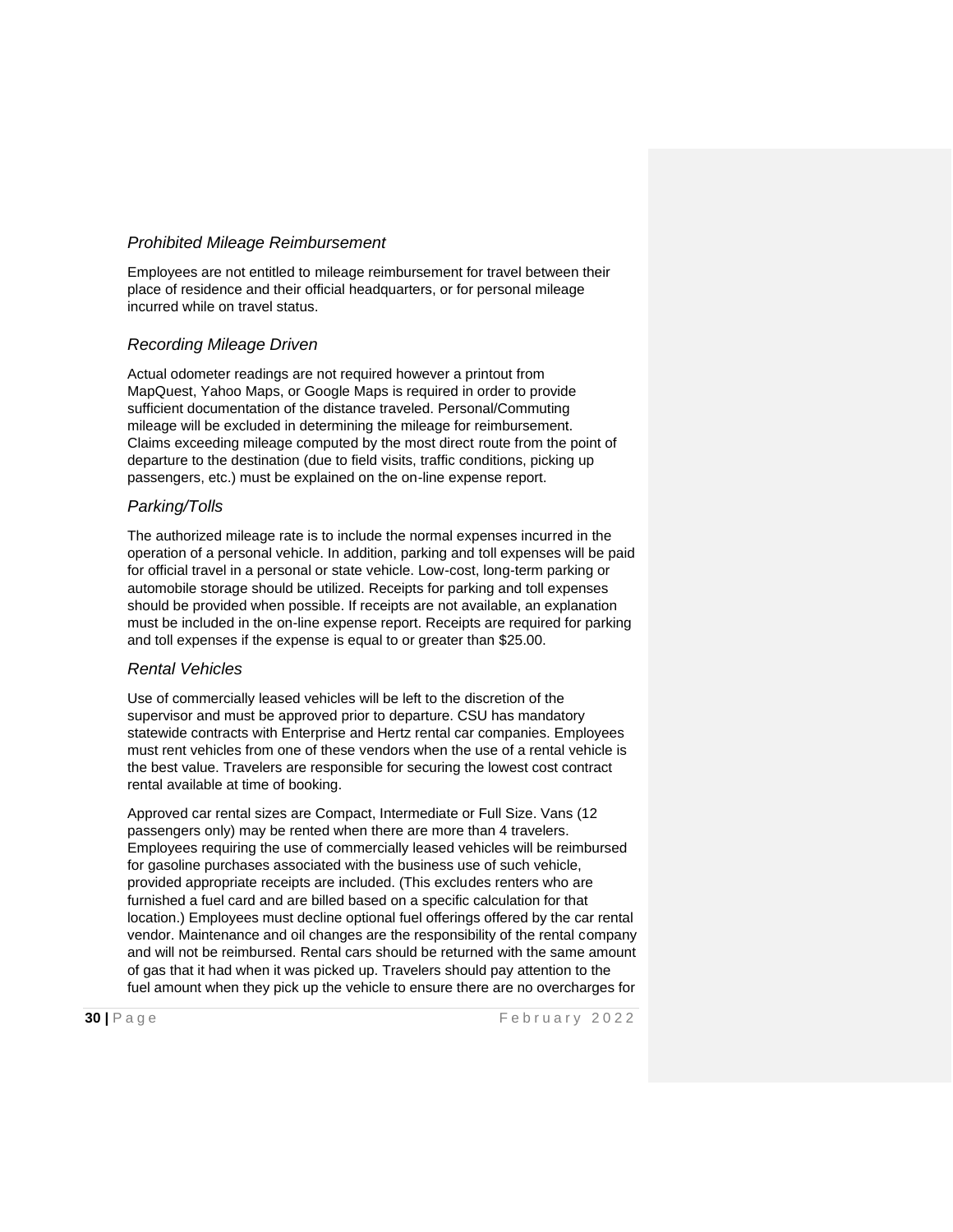gas upon return of the rental car. Travelers must also document their final mileage prior to returning vehicle to the rental car company.

Employees will be reimbursed for costs associated with official use of such vehicles. Personal accident insurance on rental vehicles is not reimbursable. Employees traveling on state business inside the Continental U.S. in a rented motor vehicle are covered by the State's liability policy; therefore, liability coverage should be declined when renting a motor vehicle. Loss Damage Waiver/Collision Damage Waiver (LDW/CDW) insurance is included in the statewide contract at no additional cost. If renting from a company that is not on the statewide contract, Loss Damage Waiver/Collision Damage Waiver insurance may not be included. When traveling to destinations outside the Continental U.S. (OCONUS), with the exception of Canada, the State Risk Management Department recommends that travelers accept collision insurance when renting cars. DOAS Risk Management Services may be contacted if additional information is needed.

**NOTE:** The State liability policy is only in effect while the employee is using the rented vehicle for official State business. For this reason, personal use of the vehicle, including allowing friends or family members to ride in a State rented vehicle, is prohibited.

**NOTE:** For any exceptions to the policy with regard to Rental Cars please contact Department of Administrative Services.

In the event of an accident while driving a rental vehicle, contact the Risk Management Office at (877) 656-7475, as well as the appropriate car rental vendor, for claims handling.

| When to Purchase Additional Rental Car Insurance                      |                     |                        |  |  |
|-----------------------------------------------------------------------|---------------------|------------------------|--|--|
|                                                                       | Automotive Physical | Liability Insurance on |  |  |
|                                                                       | Damage Insurance    | Vehicle                |  |  |
| <b>GA Statewide Rental Car</b><br>Contract Vendors - All<br>Locations | No                  | No.                    |  |  |
| Non-Contract Rental Car<br>Vendors - All Locations                    | Yes                 | No.                    |  |  |

*State of Georgia Policy on Additional Insurance*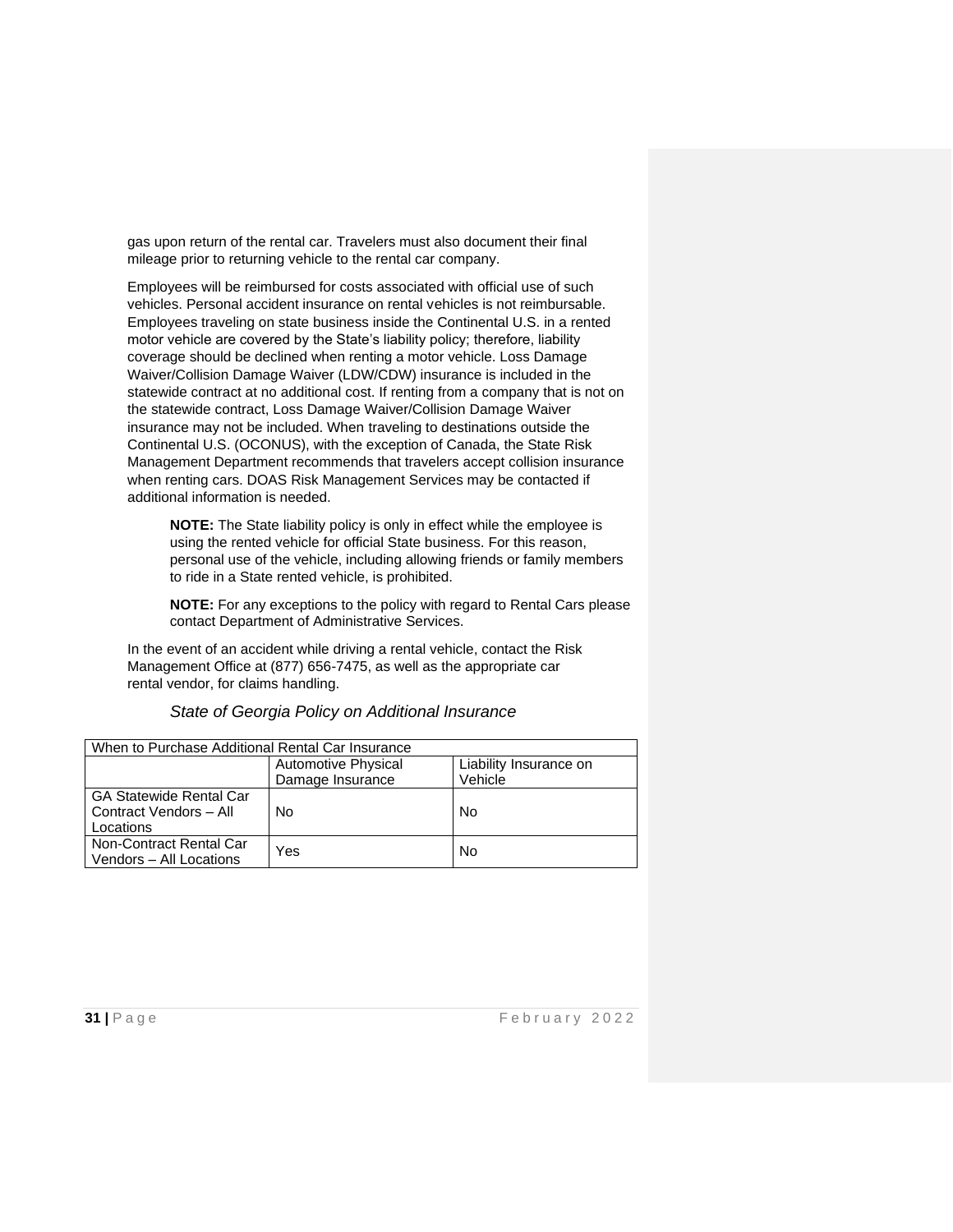Employees that elect to rent a motor vehicle (commercially leased vehicle) while traveling outside the state of Georgia should identify the lowest available rates when contracting for such a vehicle. Use of commercially leased vehicles will be left to the discretion of the supervisor and must be approved prior to departure. Use of a rental vehicle must be justified by cost comparison to alternate public and commercial transportation, such as bus service, taxi service, airport van service, etc. This cost comparison must be provided with the travel report.

#### *Ride Share*

Employees sharing a ride with another state employee using either a state or personal vehicle, and not claiming reimbursement for mileage, should indicate in the automobile record section of the on-line expense report the name of the person they rode with and the dates of the trips.

#### *Travelers with Physical and/or Medical Conditions*

The impact of travelers with physical and/or medical conditions, while on university travel, should be considered on a case-by-case basis. Compliance with the Americans with Disabilities Act (ADA) is mandatory. Each department has the authority to provide reasonable accommodations during university travel for employees with disabilities.

All university employees are to be afforded equal opportunity to perform travel for official university business even if the travel costs for disabled travelers will exceed what would normally be most economical to the university.

#### *Commercial Air Transportation*

Employees should utilize commercial air transportation when it is more cost effective and efficient to travel by air than by vehicle. Employees who require air travel should obtain the lowest available airfare to the specified destination, which may include the use of the internet or a travel agency **(for out of state travel only).**

Below are a couple of sites that provide airfare rates:

<http://www.kayak.com/> http://www.priceline.com/flights <http://www.expedia.com/>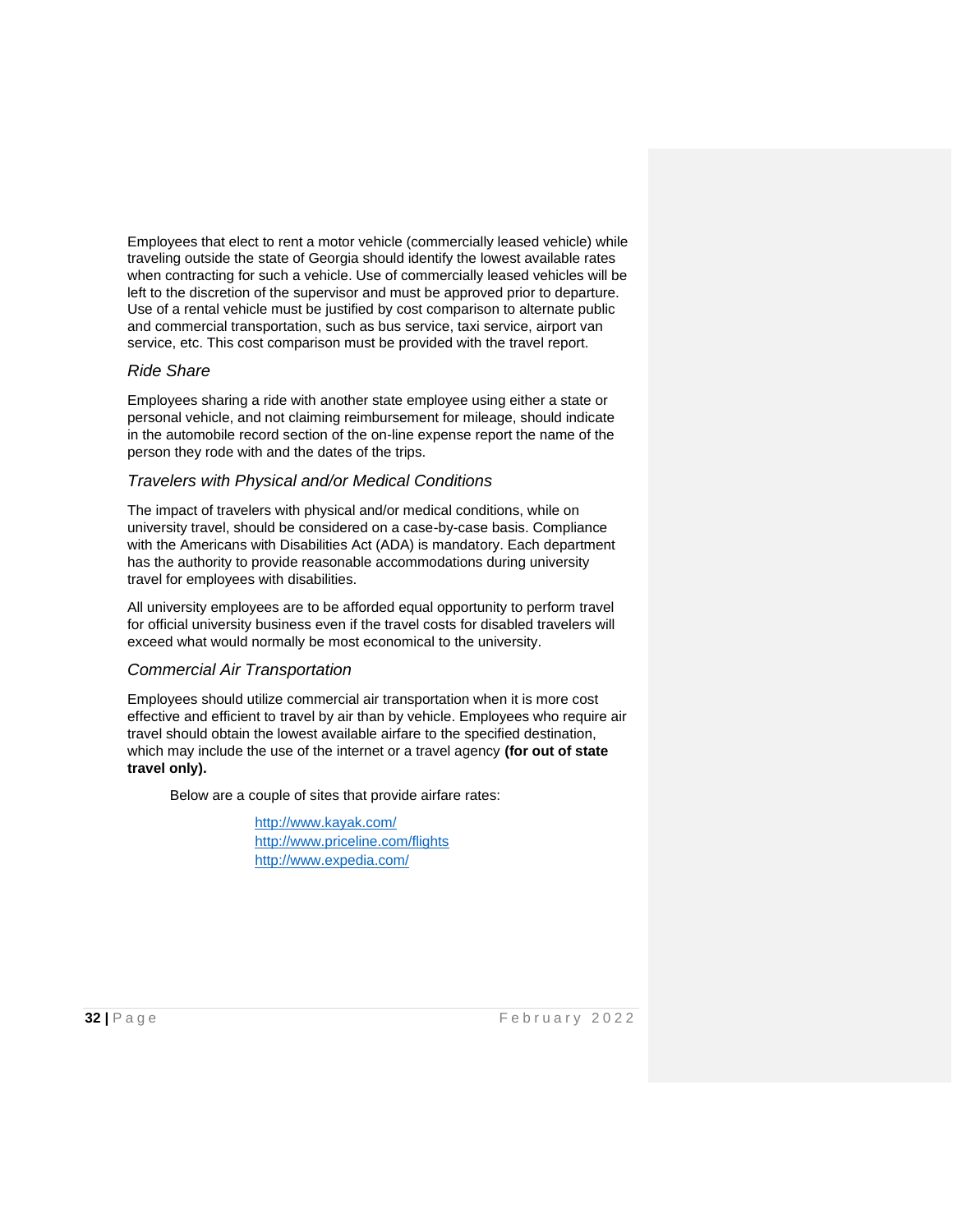Reimbursement will be made upon presentation of a ticket stub, receipt, or other documentary evidence of expenditure along with the on-line expense report upon completion of trip. According to O.C.G.A. § 45-7-30, officials or employees traveling by commercial air carrier will not be reimbursed for higher class/grade tickets, such as business class, premium select, business select, first class, and comfort for domestic flights except for travel to Alaska and Hawaii. It is not permissible to confirm a higher fare for upgrade eligibility or for personal reasons. Upgrades at the State's expense are not permitted. However, upgrades may be purchased after the travel is booked at the Traveler's expense. Airfare which exceeds the cost of the lowest fare for the flight on which such official or employee is traveling will be reimbursed if the following apply.

- Space is not otherwise available
- A licensed medical practitioner certifies that because of a person's mental or physical condition specific air travel arrangements are required; or
- The Commissioner of Public Safety certifies that specific air travel arrangements are necessary for security reasons. Prior written approval by the Vice President for Business & Operations is required on the above exceptions. For medical conditions, the Vice President for Business & Operations must be provided with the necessary medical certifications for any employee who requires special air travel arrangements due to medical conditions. The certification should also specify the expected length of time such conditions would have an impact on travel needs. These certifications must be available for examination so that auditors can readily determine who is subject to these special travel provisions.

*Note: Employees who choose to travel by personal vehicle when air travel is more cost-effective should only be reimbursed for the cost of the lowest available airfare to the specified destination. Department budget managers are responsible for determining lowest costs.*

Travelers on university business may open and maintain frequent flyer/guest accounts with airlines, car rental companies, and other travel suppliers. Any cost of these memberships is the responsibility of the traveler and will not be reimbursed by the university. Travelers may retain promotional items, including frequent flyer miles, earned on official university travel. However, if an employee makes travel arrangements that favor a preferred airline/supplier to receive promotional items/points and this circumvents purchasing the most economical means of travel, they are in violation of this policy.

**Formatted:** Font: (Default) Arial, 12 pt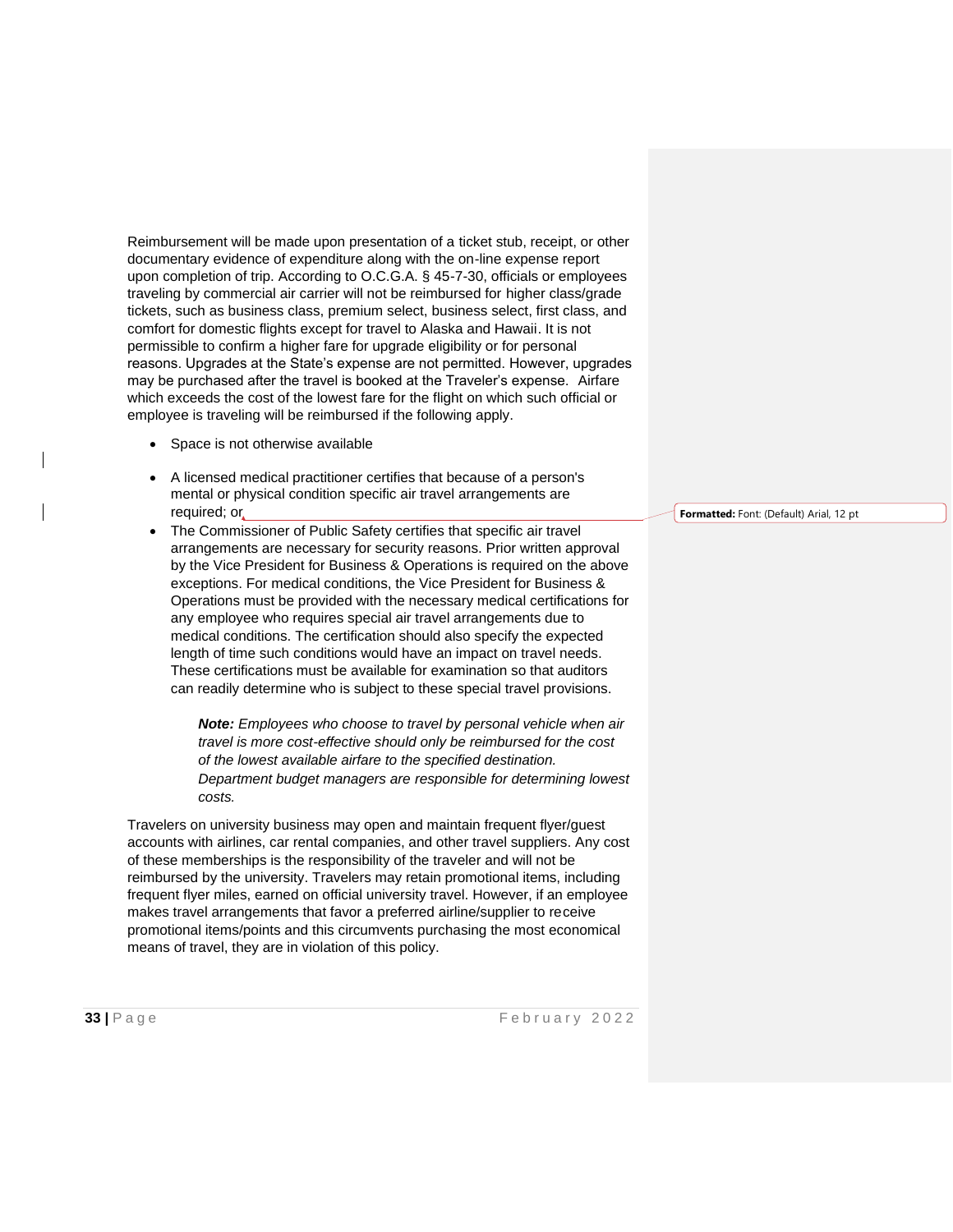Connecting flights should be chosen over nonstop flights when the connection does not add more than two hours to travel time and the connection saves \$200 or more. Travelers are not required to take a lower fare if a change of airline at the connection point is required.

### *Baggage Charges*

Most airlines are charging for checked luggage and for curbside check-in. In the event there is a charge for checking the traveler's first bag, the university will reimburse for that charge. The university will not reimburse for additional luggage unless an appropriate business explanation is provided.

Baggage charges incurred for excess weight will not be reimbursed, unless an appropriate business purpose explanation is provided. The university purchasing card may not be used to make payment for checked luggage.

### *Upgrades to Non-Coach Travel*

State officials or employees may, at any time, use personal frequent flyer miles or similar programs to upgrade to non-coach travel. In addition, nothing in this policy shall preclude a state official or employee from personally paying for an upgrade to non-coach travel.

For purposes of conducting official state business, state officials or employees may negotiate or arrange for upgrades to non-coach travel with individual commercial carriers if (1) the flight is international and over five hours in duration, and (2) the carrier agrees not to charge any additional cost to the state.

Indemnification received due to travel inconveniences imposed by airlines may arise when airlines overbook, change, delay or cancel flights. In these instances, airlines often offer the impacted passengers' indemnification for these inconveniences. Examples of indemnification that may be offered by an airline include vouchers for meals or lodging, upgrades to non-coach travel, and credits toward future flight costs. State employees are authorized to accept such indemnification if the travel inconvenience was imposed by the airline and there is no additional cost to the state.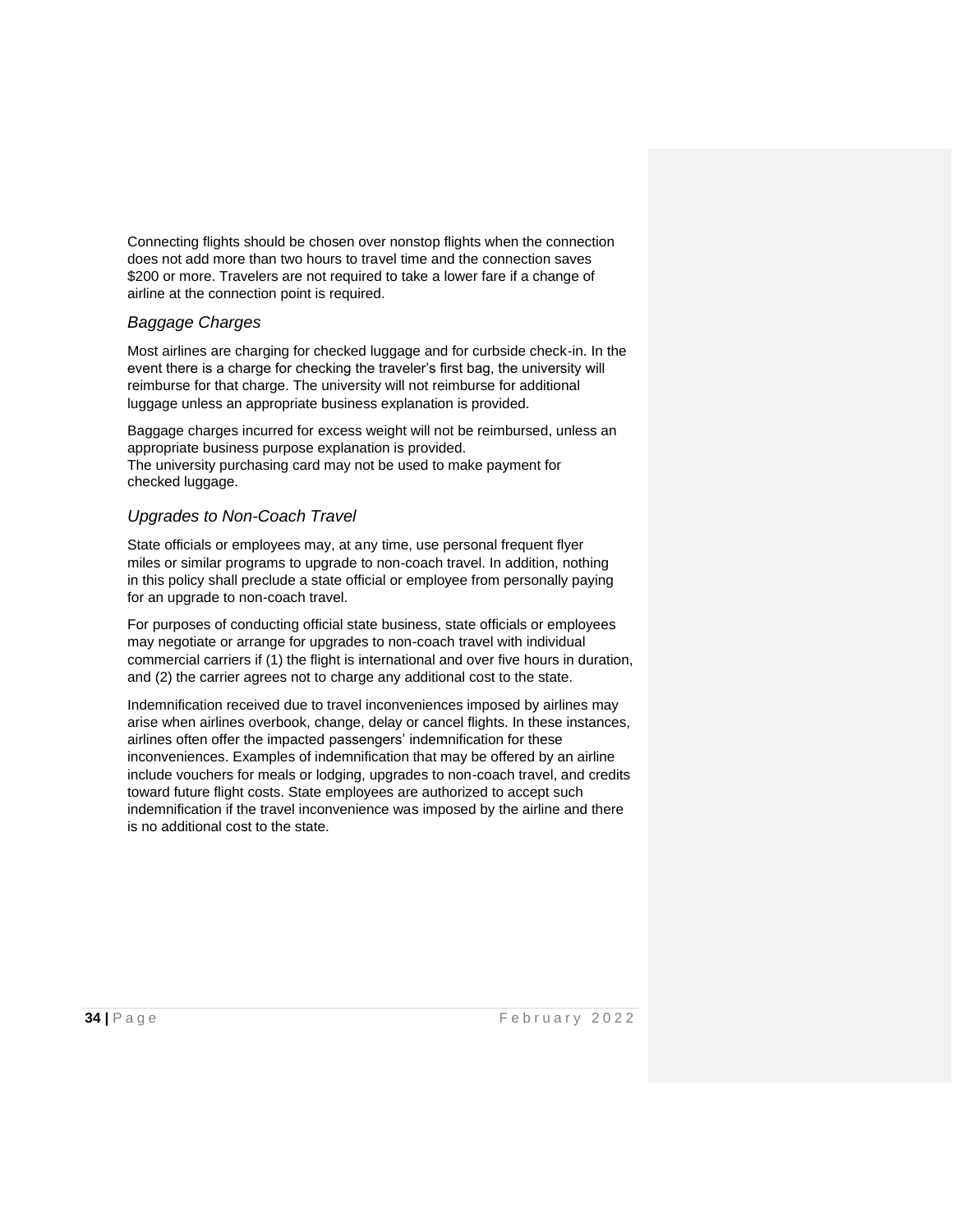## *Airline Cancellations*

Penalties and charges resulting from the cancellation of airline reservations (or other travel reservations) shall be the institution's obligation if the employee's travel has been approved in advance and the cancellation or change is made at the direction of and for the convenience of the institution. If the cancellation or change is made for the personal benefit of the employee, it shall be the employee's obligation to pay the penalties and charges. However, in the event of accidents, serious illness, or death within the employee's immediate family, or other critical circumstances beyond the control of the employee, the institution will pay the penalties and charges.

### *Fees for Changes in Flights*

Most airlines charge an additional fee for changes in flights. Employees should make every effort to avoid changes, but if an additional fee is imposed for rescheduling, this becomes part of the travel expense and is reimbursable. The reason for the change must be documented. If the airline ticket is not used at all for reasons beyond the control of the employee, the employee may be reimbursed (with the approval of his/her supervisor), but this would not be considered a travel expense. The reason for the ticket not being used must be documented.

#### *Airline Departure and Return*

When traveling by common carrier to conduct official state business, employees traveling to their destination earlier than necessary and/or delaying their return to avail the institution of reduced transportation rates may be reimbursed subsistence for additional travel days if, in the opinion of the traveler's supervisor, the amount saved in transportation costs due to the early and/or delayed travel is greater than the amount expended in salary and additional subsistence. Prior written approval by the Budget & Finance Department is required.

#### *Airline Reservations*

Travel plans should be made as far in advance as possible, once travel dates have been confirmed. To obtain discount rates, all flights should be booked at least 14 days in advance. Flights booked with less than 14 days advanced purchase are more costly and require a written explanation for the booking delay. The explanation must be provided to the approver, who may deny charges that result from last minute airline booking.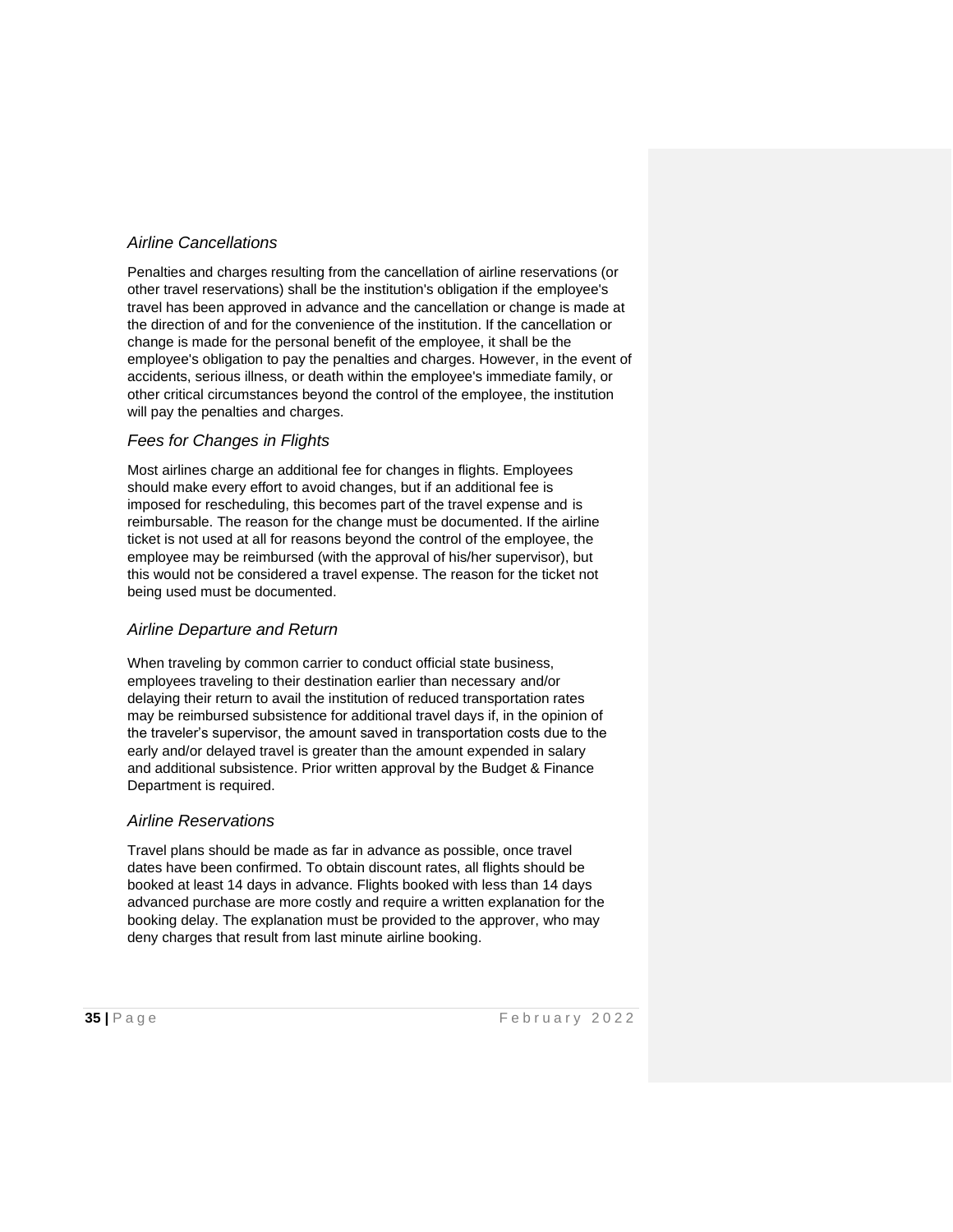Airline reservations can be handled by most travel agencies. Many travel agencies now charge fees for issuing tickets. These fees, if reasonable, are part of the cost of travel. Employees may, therefore, be reimbursed for such costs. **Employees are strongly encouraged to use the internet in order to avoid travel agency fees.**

Employees should use electronic ticketing, when available, to avoid any surcharge associated with hard-copy tickets.

Travel agencies used for making travel arrangements should not be related (by ownership) to the employee making, authorizing, or approving the arrangements. The travel agencies should also not be related to the employee actually traveling. A "related" party would include any members of the employee's family or any organizations in which the employee or his/her family members have a financial interest. The purpose for not using such travel agencies is to maintain the institution's integrity in financial matters.

#### **Fly America Act**

Airline travel reimbursement on federal and federal pass-through sponsored agreements is subject to the requirements found in the Fly America Act (49 U.S.C. 40118), which requires federal employees and others performing U.S. Government financed travel to use U.S. flag carriers for all air travel funded by the United States Government unless U.S. carriers are unavailable. This includes U.S. federal government employees and their dependents, consultants, contractors, **grantees**, and others.

*Note: U.S. flag air carrier service is considered available even if:*

- A foreign air carrier would be at less cost to the traveler or institution; or,
- A foreign air carrier would be more convenient to the traveler.

# *Private Aircraft Transportation*

The use of aircraft owned, rented or operated by a traveler on university business is strongly discouraged. If it is determined that the use of this type of aircraft is advantageous (cost-efficient and practical) to the university, written pre-approval should be obtained and an explanation must be noted in the comments section of the Expense report. The approval should be submitted with the traveler's Expense report. In the comments section of the Expense Report the employee should add the following comment: "traveled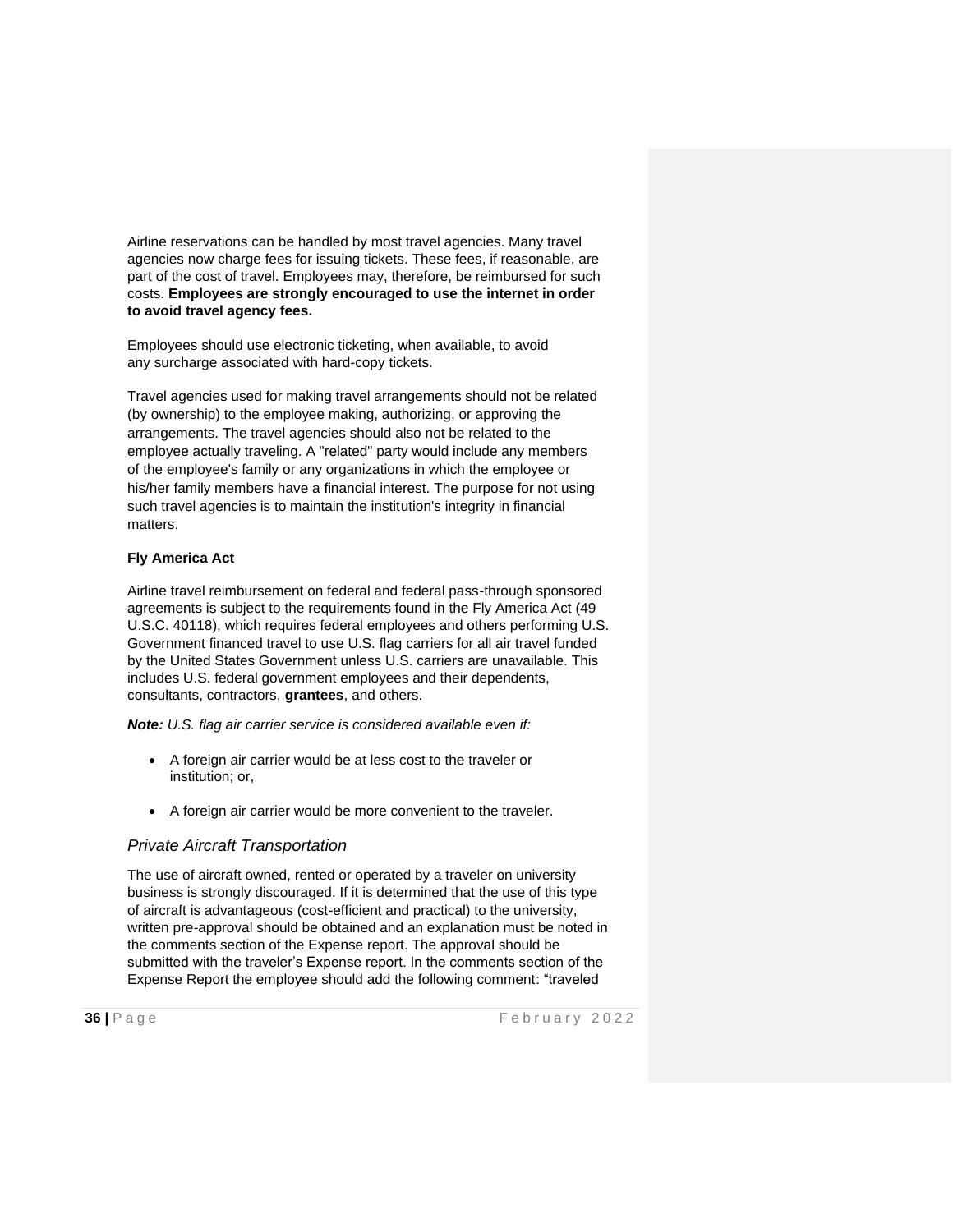by private aircraft; registration number *Nxxxx, mileage calculated [state source here]. Examples are Nxxxx, mileage calculated from US DOT website, or Nxxxx, mileage calculated from official state of Georgia highway map.*

Reimbursement for the use of a private aircraft is calculated per mile based on the current reimbursement rate which can be found on the SAO website. This rate follows the published GSA rate. For calculating mileage between airports, please visit the U.S. Department of Transportation Inter-Airport Distance website. For trips not listed on the website, a reasonable alternative should be used, e.g., an official highway map. Airplane nautical miles (NMs) should be converted into statute miles (SMs) or regular miles when submitting a voucher using the formula (1NM equals 1.15077945 SMs).

If a traveler opts to use a personal aircraft when use of a commercial aircraft would be the most economical and advantageous for the university, the traveler will be reimbursed up to the value of the commercial airfare (lowest coach fare).

### *Travel by Railroad*

Employees may be reimbursed for the actual cost of rail transportation, provided the appropriate personnel authorized the travel expense in advance. Employees traveling by rail are encouraged to obtain the lowest possible fare. There is no statewide contract for transportation by rail.

#### *Ground Transportation*

Transportation by bus, taxi, online transportation network company (i.e. Uber and Lyft), or airport van will be reimbursed between the individual's departure point and the common carrier's departure point; between the common carrier's arrival point and the individual's lodging or meeting place; and between the lodging and meeting places if at different locations. It is expected that airport vans will be utilized when available, when arrival or departure is during daylight hours, and when they are the lowest cost alternative. If the cost is less than \$25.00, receipts are not required for such items of transportation. A point-to-point explanation is required for each such item reimbursed.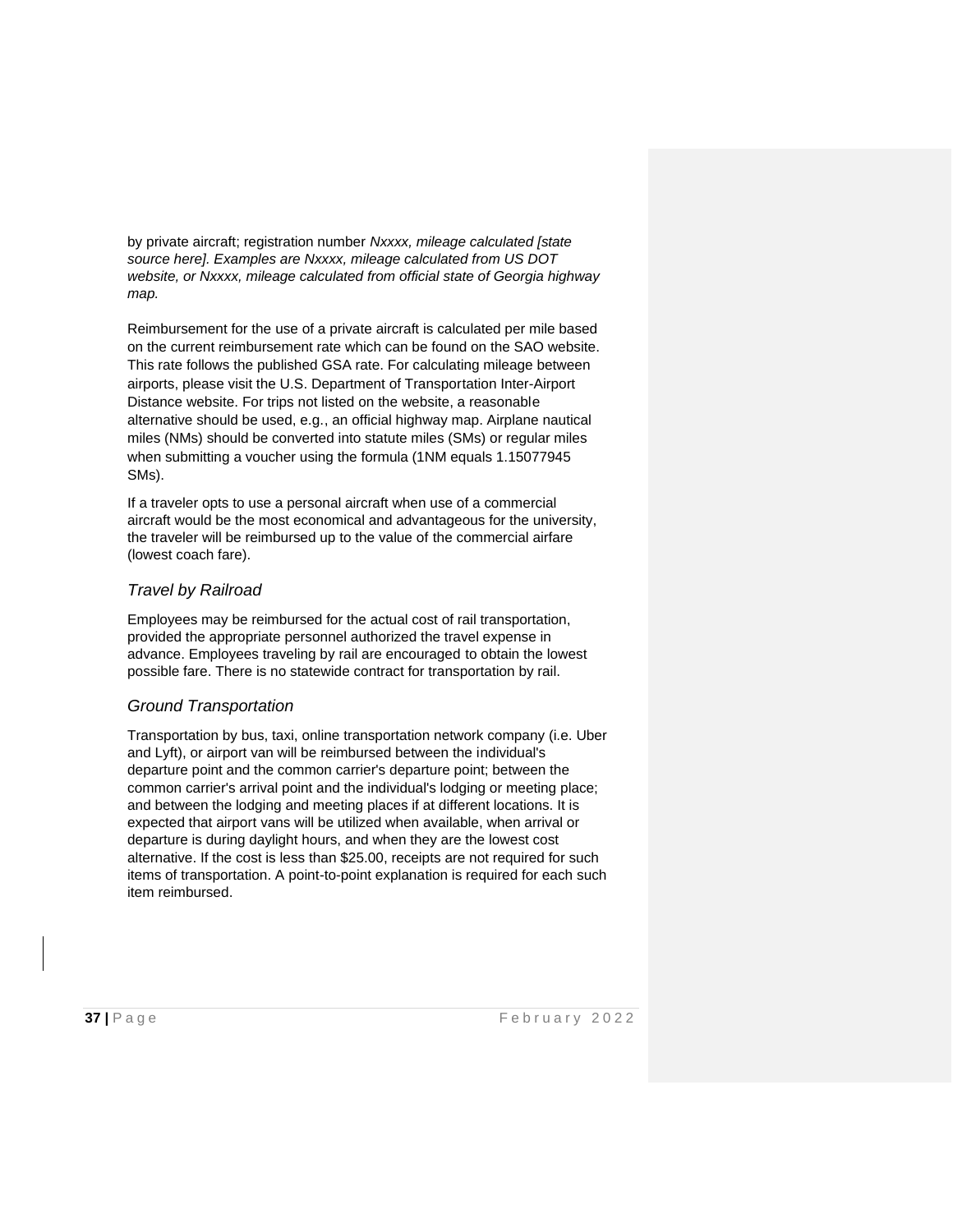Travelers may be reimbursed for reasonable ground transportation costs (personal car mileage, rideshare, shuttle, taxi, etc.) to/from eating establishments when such establishments are not located in the lodging location, are not fiscally prudent, or within safe walking distance of the lodging and/or the business function. The traveler may not request reimbursement for ground transportation costs for eating establishments distanced from lodging and/or business function based on personal choice ( i.e., traveling to St. Simons Island when lodging/business function is located on Jekyll Island). The State will reimburse tips for shuttle, taxi, or ride share services, up to 20% of total cost. Approvers should review these expenses prior to approving.

#### *Required Documentation of Expenses*

All travel by rented or public transportation must be recorded on the on-line expense report. Employees requesting reimbursement must submit receipts for travel by commercial air carrier or railroad and for the cost of rental vehicles (including the cost of gasoline purchased). Although receipts are recommended, employees are not required to submit receipts for travel by mass transportation, taxi, or airport vans unless such costs are \$25.00 or greater. However, a point-to-point explanation is required for each item reimbursed. All transportation expenses should be itemized within the online expense report.

# **1.6 Miscellaneous Expenses**

Reimbursable expenses include but are not limited to the following:

| Miscellaneous Reimbursable Expenses                                                                                   |  |
|-----------------------------------------------------------------------------------------------------------------------|--|
| Baggage handling services only, this does not include tips                                                            |  |
| Business office expenses (copy services, postage, and supplies)                                                       |  |
| Business related phone calls, faxes, and internet usage charges and fees                                              |  |
| Conference/Registration fees                                                                                          |  |
| Costs related to passports and travel visas when necessary to accomplish the<br>official business purpose of the trip |  |
| Costs related to vaccinations required and/or recommended for international<br>business travel                        |  |
| Currency conversion fees                                                                                              |  |
| Laundry or cleaning expenses on trips lasting seven (7) calendar days or more                                         |  |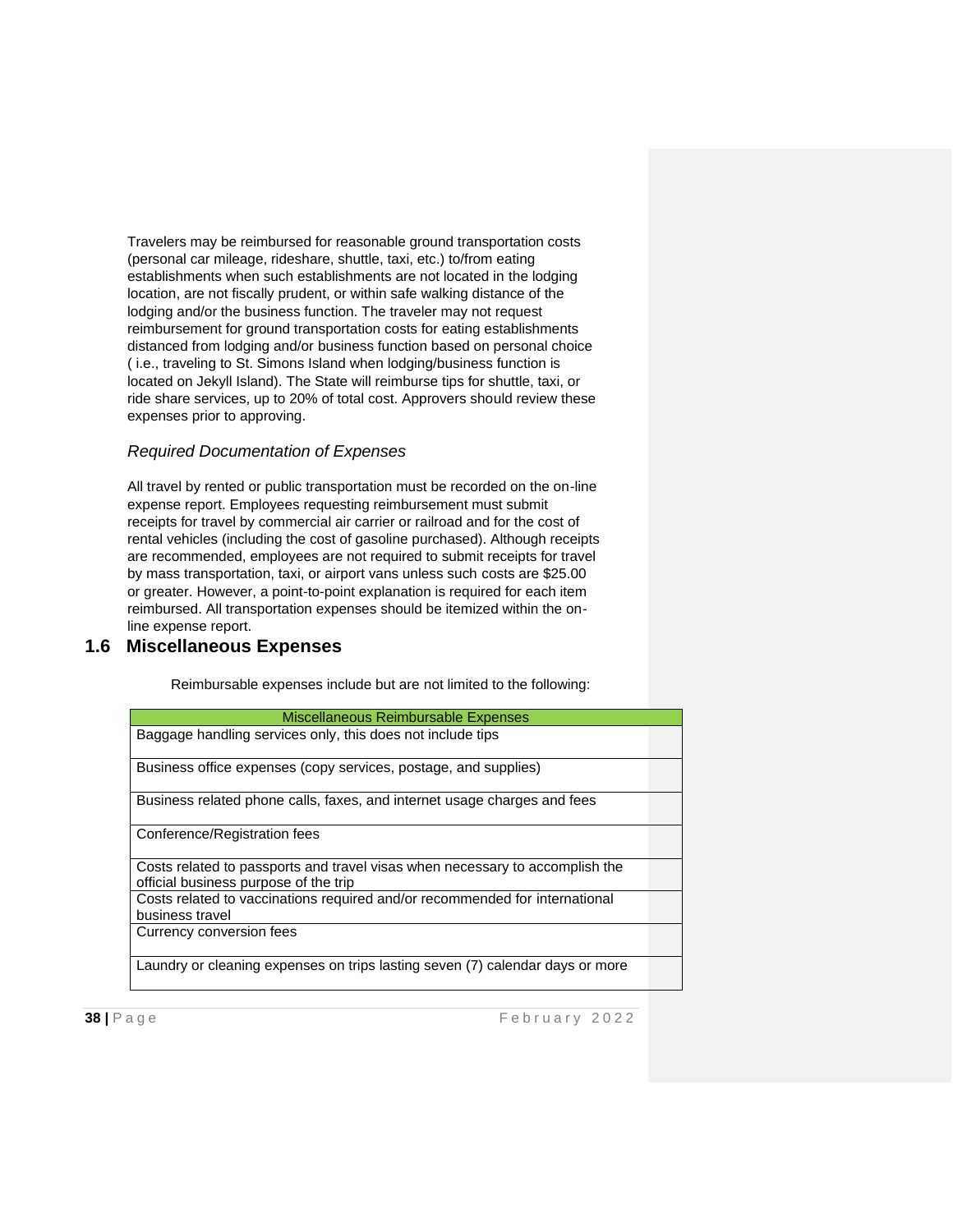Reasonable incidental travel expenses, also known as incidentals, are reimbursed separately from Per Diem Rates for In State and Out of State travel

Transportation costs from lodging or businesses to restaurants (domestic travel only).

# *Registration Fees*

Registration fees required for participation in workshops, seminars or conferences which an employee is directed and/or authorized to attend will be allowed when supported by a paid receipt or copy of a check showing payment. Any part of registration fees applicable to meals will be reported as a meal expense and not as a registration fee, if the costs can be separately identified. Registration fees may be prepaid.

# *Baggage Handling Services*

Employees may be reimbursed for expenses associated with baggage handling services (porterage) when an expense is actually incurred in moving luggage into or out of lodging places, common carriers, and/or airports, and when such expense was necessary. Employees should not be reimbursed for such expenses when they choose to use baggage handling services as a convenience to the employee. Most airlines are now charging for checked luggage and for curbside check-in. Baggage charges incurred for excess weight will not be reimbursed, unless an appropriate business purpose explanation is provided. In the event there is a charge for checking luggage, the State will reimburse for a maximum of one (1) luggage.

# *Telephone/Telegraph/Fax Expenses*

Employees may be reimbursed for expenses incurred for work related telephone, telegraph, and fax messages. Employees must document these claims using the on-line expense report and indicate the location from which each call was made, the person contacted, and the reason for the communication. Personal calls made while on travel status are not reimbursable.

#### *Stationary/Supplies/Postage Expenses*

Expenditures for stationery, supplies, stenographic, or duplicating services may be reimbursed, provided the expense is directly associated with a work-related project and the cost is reasonable. In addition, work-related postage expenses may be reimbursed. Employees requesting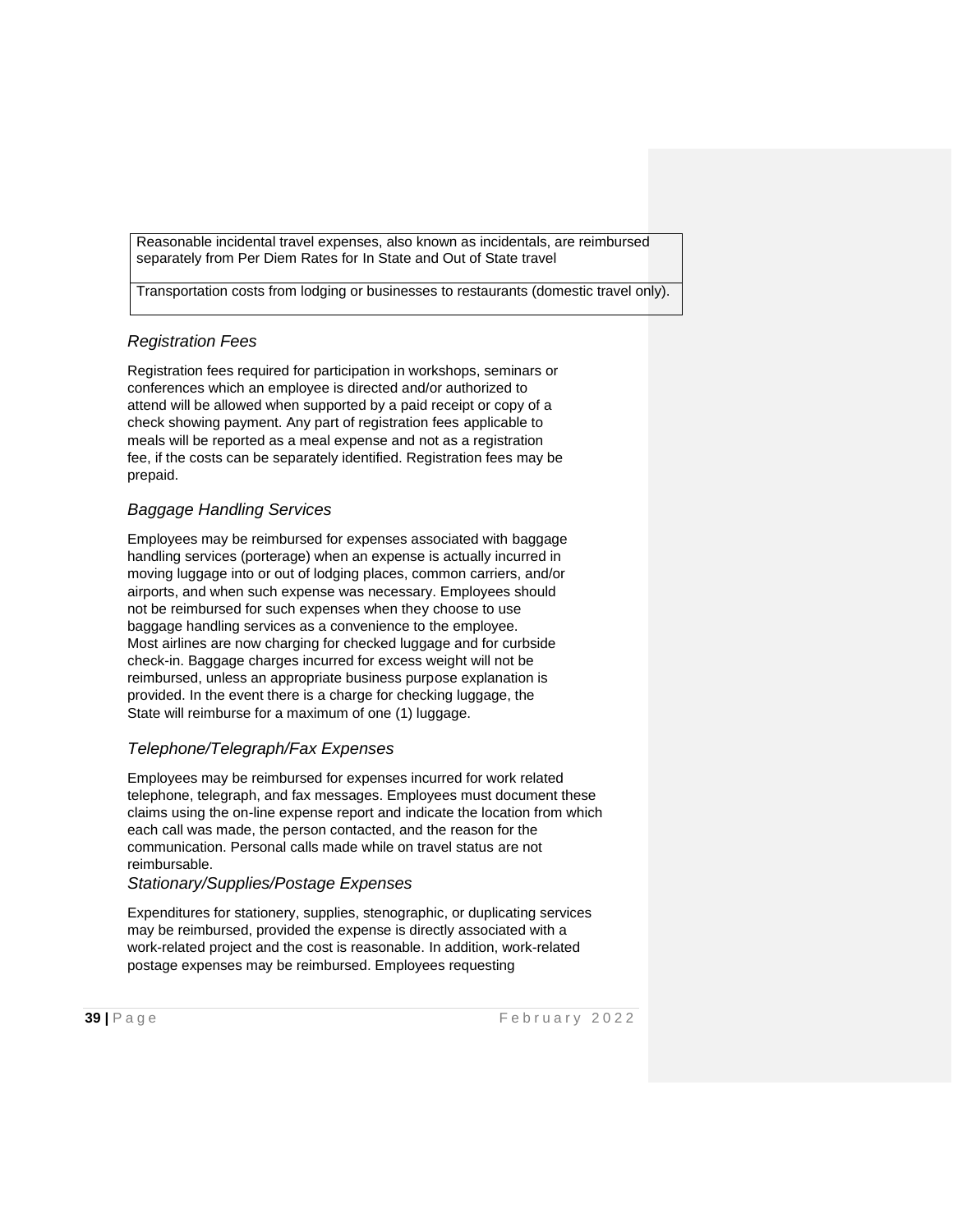reimbursement for these expenses must document actual expenses on the on-line expense report and explain the purpose for these expenses.

## *Visa/Passport Fees*

When travel required by an employer necessitates the use of a passport and/or visa, and the employee does not currently possess such valid document(s), the related visa/passport fee is eligible for reimbursement when documented by a receipt.

#### *Internet Usage Charges*

Employees may be reimbursed for work-related internet usage charges. These charges should be separately identified on the itemized hotel/motel bill but should not be listed on the expense report as "lodging." These charges should be included in the "All Other Miscellaneous Expense" section of the on-line expense report.

#### *Non-Reimbursable Expenses*

The following expenses are not reimbursable unless specific legal authority has been established:

| Miscellaneous Non-Reimbursable Expenses                                             |
|-------------------------------------------------------------------------------------|
| Airline, car, and card membership dues and club fees;                               |
| Airline reserved/priority seating fees                                              |
| Travel upgrade fees (air, rail, car)                                                |
| Alcoholic beverages                                                                 |
| Bank charges for ATM withdrawals, except on international travel                    |
| Childcare costs                                                                     |
| Clothing or toiletry items                                                          |
| Commuting between Residence and Primary Workstation                                 |
| Country Club dues                                                                   |
| Expenses related to vacation or personal days taken before, during or after a       |
| business trip                                                                       |
| Haircuts and personal grooming                                                      |
| Incidental travel expenses are included in International Per Diem Rates and are not |
| separately reimbursed.                                                              |
| Laundry, cleaning, pressing costs for trips of less than seven days                 |
| Loss Damage Insurance when State agency contract rate vehicle is available,         |
| and another rental car agency is utilized                                           |
| Loss or theft of cash advance money or airline tickets                              |
| Loss or theft of personal funds or property                                         |
| Lost Baggage                                                                        |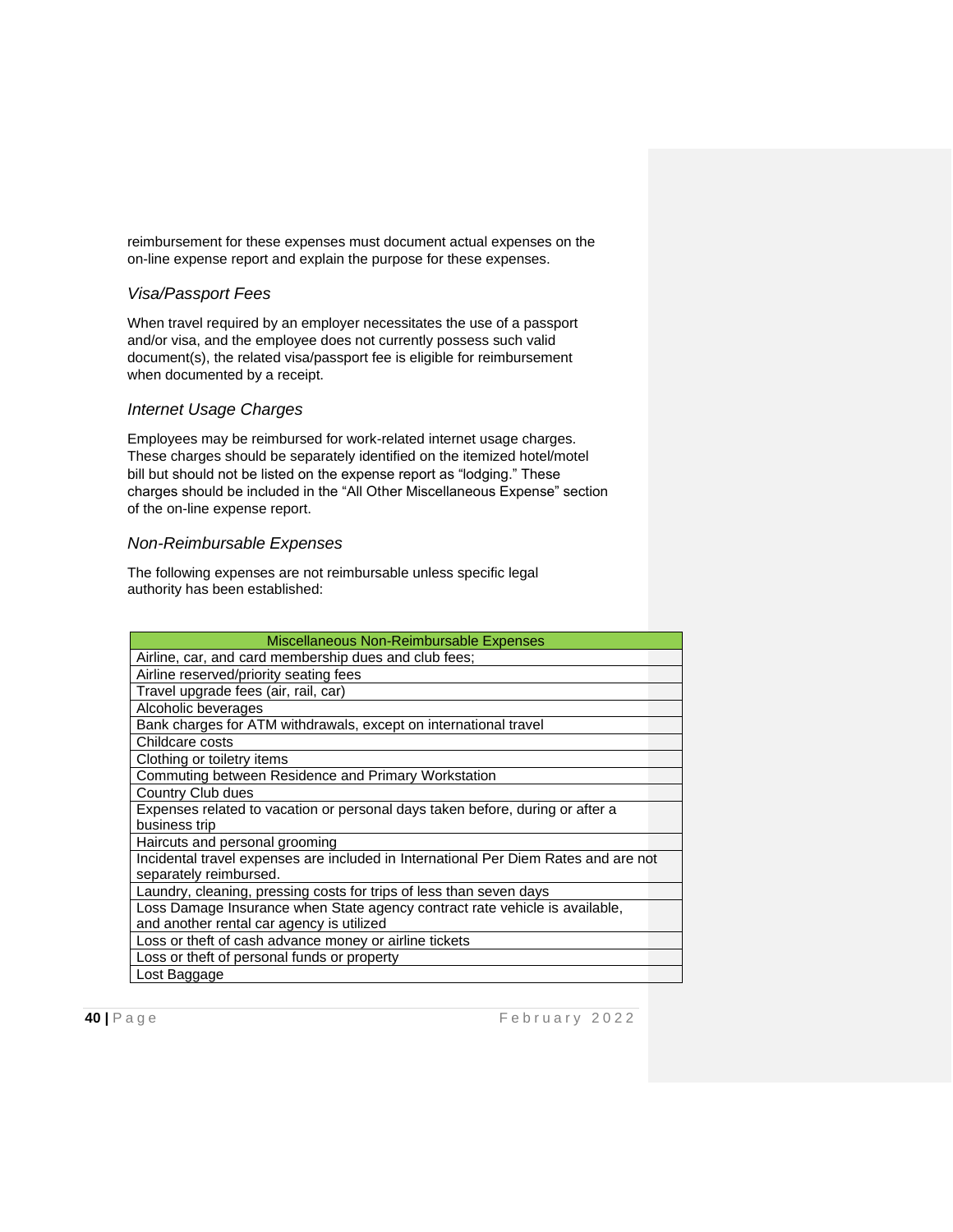| Luggage or briefcases                                                               |  |
|-------------------------------------------------------------------------------------|--|
| Medical expenses while traveling                                                    |  |
| Mini-bar charges                                                                    |  |
| Movies                                                                              |  |
| No-show/Cancellation fees or fees located to late check-out (unless business or     |  |
| weather related)                                                                    |  |
| Personal reading materials (magazines, newspapers, etc.                             |  |
| Personal vehicle maintenance (including car washes)                                 |  |
| Personal entertainment                                                              |  |
| Personal pet care                                                                   |  |
| Recreational expenses                                                               |  |
| Rental vehicle maintenance (including car washes)                                   |  |
| Saunas, massages                                                                    |  |
| Shoeshines                                                                          |  |
| Souvenirs or personal gifts                                                         |  |
| Tips covered by per diem allowances                                                 |  |
| Traffic citations (moving violations), parking tickets, court fees, and other fines |  |
| Travel accident insurance premiums                                                  |  |
| TSA Pre-Check application fee for airport pre-screening convenience service         |  |
| Valet services for parking, when self-parking options are available, unless         |  |
| there are valid security reasons                                                    |  |
|                                                                                     |  |

#### **Restrictions upon Combining Personal Travel with State Business Travel**

For in state and out-of-state trips that combine personal travel with state business travel, reimbursement will not exceed the amount of what it would have cost the state if the traveler did not combine personal travel with business travel. Combining State travel with personal travel does not in and of itself provide justification for using a private vehicle rather than a state-owned vehicle.

For out-of-state trips between points where scheduled airline service is available and where travelers are combining official state travel with a holiday, weekend trip, vacation or other personal travel, payment will be based on the cost of round-trip coach airfare and the meal and lodging per diems to which personnel would have been entitled while traveling by air or by the least expensive reasonable means of travel. The employee must provide a written analysis with justification for the expenses to be reimbursed. The analysis should include references to round-trip coach airfare with associated meal and lodging costs for the trip without personal travel. This written analysis/justification must be approved by the employee's supervisor.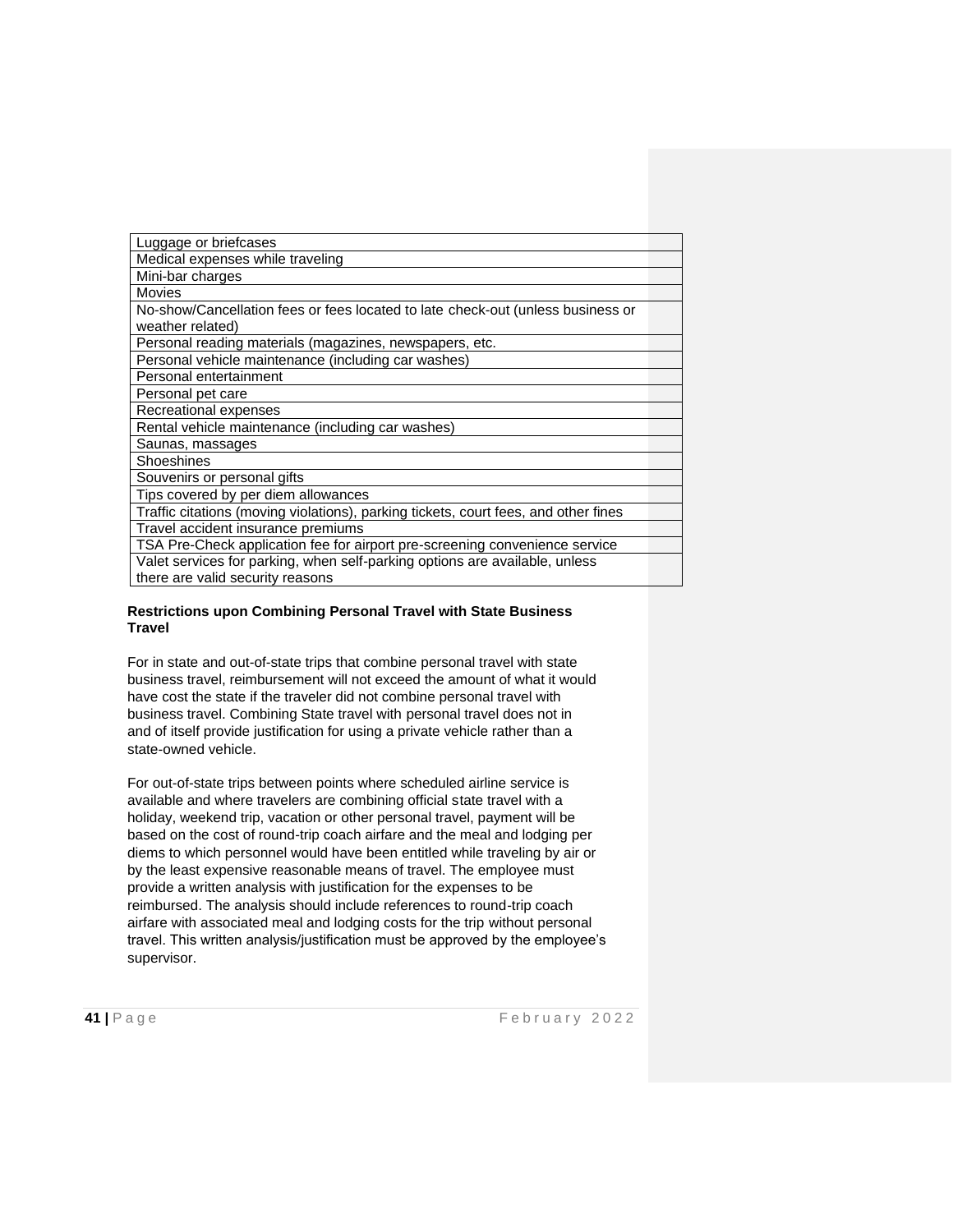# **1.7 Reimbursement Procedures**

### *Responsibility for Processing*

Responsibility for appropriate audit, approval, and reimbursement of employee's on-line expense reports is vested in the Budget & Finance Department. Each expense report must be approved by the authorized department immediate supervisor/budget manager. The Travel & Expense Analyst will process completed and approved expense reports in an expeditious manner.

### *Prior Approval Amount Limits*

In cases where the prior approval denotes a pre-authorized amount, reimbursement will not exceed this authorization unless specifically approved by the Department Budget manager. Expense reports cannot be resubmitted at a later date or at year-end for additional reimbursement.

### *Submission by Employee and Time Constraints*

The expense report must be submitted online (using the PeopleSoft Employee Self Service module) within 10 days of completion of the trip but no later than 45 calendar days. Submit original receipts, cost comparisons, and maps (i.e., commute and trip maps) for mileage reimbursement and keep copies for departmental files. Per IRS regulations, expense reports submitted in excess of 60 days after trip completion may not be reimbursed and any amounts reimbursed will be added as taxable income to the employee.

# *Processing Time by the Travel & Expense Analyst*

Reimbursements are processed within 5-10 business days. However, this depends on the report being submitted in the system and all documentation (receipts and hard copies of report) being received in a timely manner. Employees may review the status of expense reports online via the PeopleSoft Expense Module through Employee Self Service.

#### *Distribution of Funds*

Reimbursements are distributed according to the banking information entered in Payroll through ADP.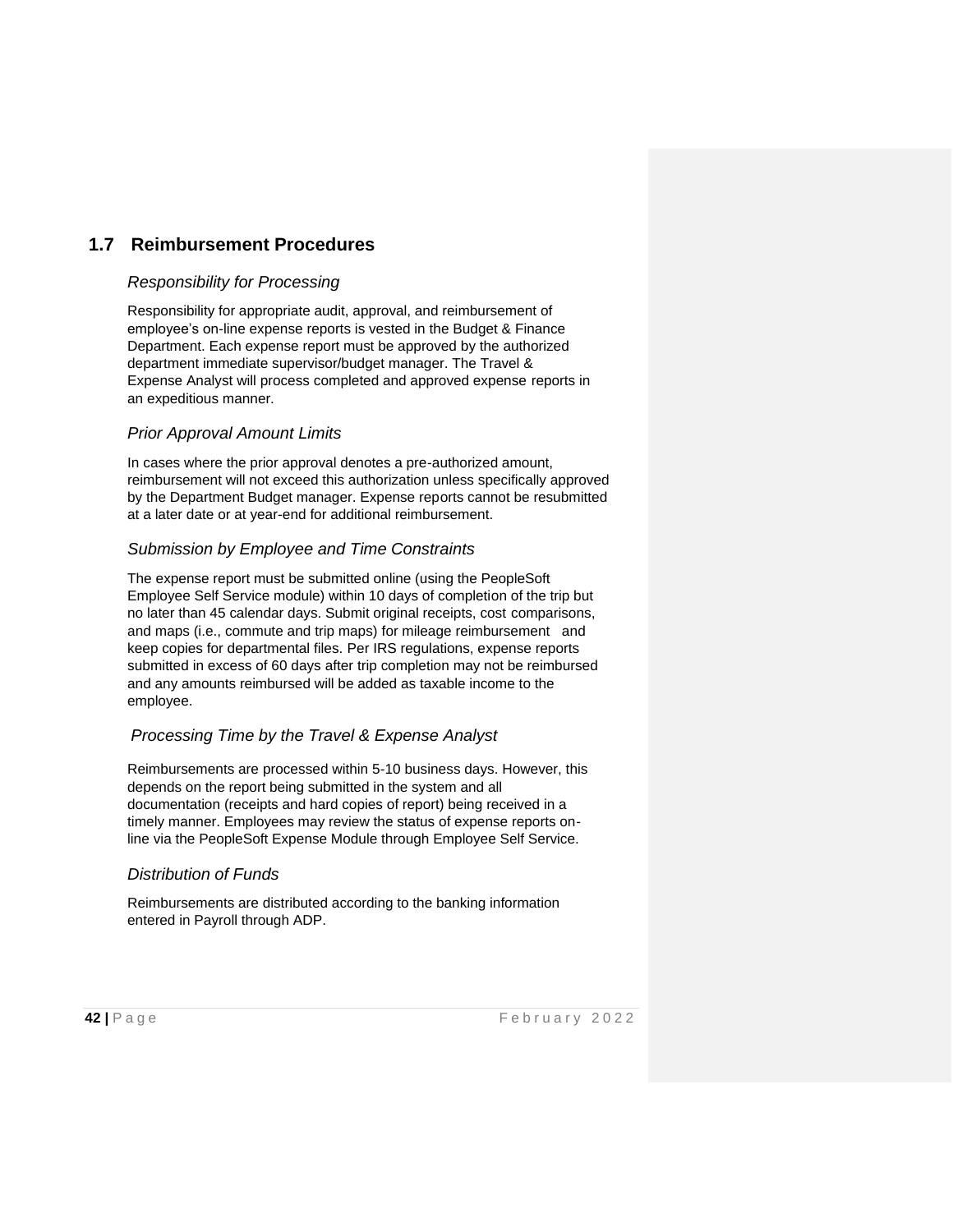# **1.8 Travel Procedures for Employees**

### *Request for Travel Authorization*

The Travel Authorization form should be completed and submitted to allow time for all required approvals to occur at least ten working days prior to the anticipated travel date. Upon returning from a trip, the employee should submit a completed on line expense report from the approved travel authorization. The online report will be automatically routed to the department budget manager. The department budget manager should review the expense report for accuracy and compliance with travel regulations. If the report is in order, the form should be approved and routed to the Travel & Expense Analyst.

### *Internal Revenue Service Requirements*

In order for travel advances and reimbursements of travel expenses to be excluded from a traveler's taxable income, the State's travel policies must meet the Internal Revenue Service (IRS) requirements for an "Accountable Plan". In general, this OPB Policy Memorandum No. 1 (Revision No. 5), and the State Accounting Office - Statewide Travel Policy have been developed with the IRS Regulations as their primary payment framework. Accordingly:

- Advances and reimbursements must be reasonable in amount, must be made for travel only, must be in line with actual costs incurred and must be within Policy limitations. Expenses that do not comply with Policy guidelines will be the obligation of the individual that incurred the expense.
- Advances and reimbursements must be reasonable in amount, must be made for travel only, must be in line with actual costs incurred and must be within Policy limitations. Expenses that do not comply with Policy guidelines will be the obligation of the individual that incurred the expense.
- Employee must submit expenses via PeopleSoft substantiating the amount, date, use and business purpose of expenses within 10 days, but no later than 45 calendar days after completion of the trip or event.
- Expenses submitted more than 60 calendar days after completion of the trip or event, will be included in the employee's W-2 Form as taxable income.
- Travel expenses associated with advances must be reconciled and submitted in PeopleSoft within 10 days, but no later than 30 calendar days after completion of the trip or event. Any portion of an advance that was not used must be returned, within 10 days after completion of trip or event.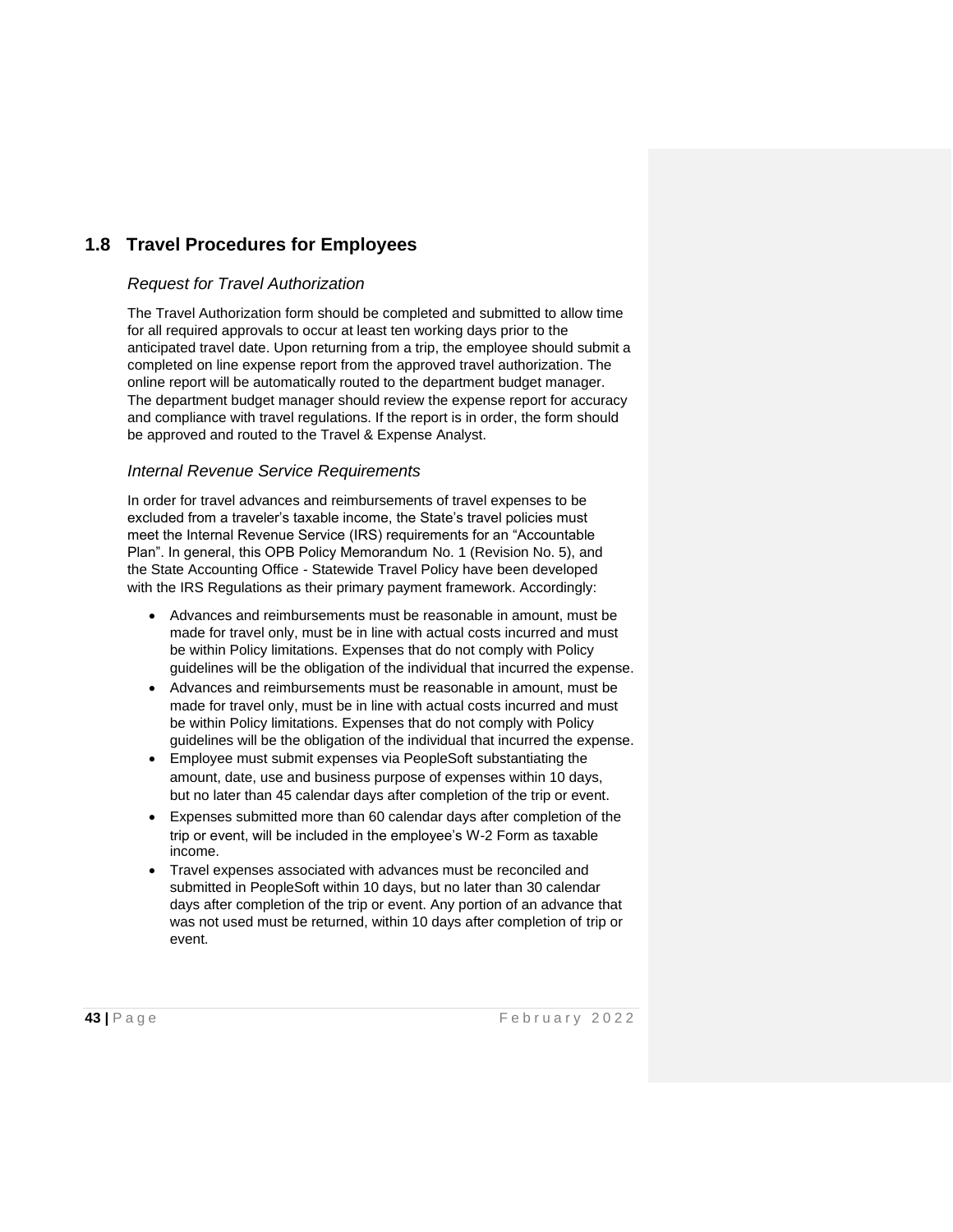• Advance amounts in excess of substantiated travel expenses that are not returned to the State within 120 days after the trip should also be included in the traveler's IRS Form W-2 as taxable income.

# *Travel Cash Advance*

*Travel advances refer to any payment to an employee for travel expenses made prior to the scheduled trip.*

*O.C.G.A. § 45-7-25 and O.C.G.A. § 45-7-26 authorizes the payment of travel advances to employees of all State agencies and charges the Director of the Office of Planning and Budget (OPB) with the following responsibilities.*

*"The Director of the Office of Planning and Budget shall develop the necessary rules, regulations, and procedures to govern the advance of State funds to employees prior to travel in the conduct of official State business, and to provide for proper accounting of the State funds advanced to such employees on a timely basis following such employees return from travel status."*

*Accordingly, regulations have been developed which cover the payment and accounting for travel advances, as well as related matters.*

*O.C.G.A § 50-5-5 authorizes and charges the State Accounting Officer, in cooperation with the Office of Planning & Budgeting, to adopt rules and regulations governing in-state and out-of-state travel and travel reimbursement. Policies and procedures related to reporting travel expenses and reconciling expenses with travel advances are provided for in the State Accounting Office – Statewide*

*Accounting Policy & Procedure – Statewide Travel Policy. Clayton State University has adopted appropriate rules and regulations for cash advances.*

#### *Travel Advances – Purpose and Intent*

The purpose of travel advances is to minimize the financial burden on employees while traveling on behalf of the State. This objective can be accomplished by providing cash advances to traveling employees. State agencies should carefully consider the need to issue cash advances. Travel advances are limited and available only to an employee whose current annual salary is \$50,000.00 or less when traveling within the United States. However, travel advances are available to an employee, regardless of salary level, for international travel.

The travel purposes for which funds may be advanced include anticipated subsistence, as well as mileage and other transportation costs which are allowable as reimbursable travel expenses under guidelines issued by Clayton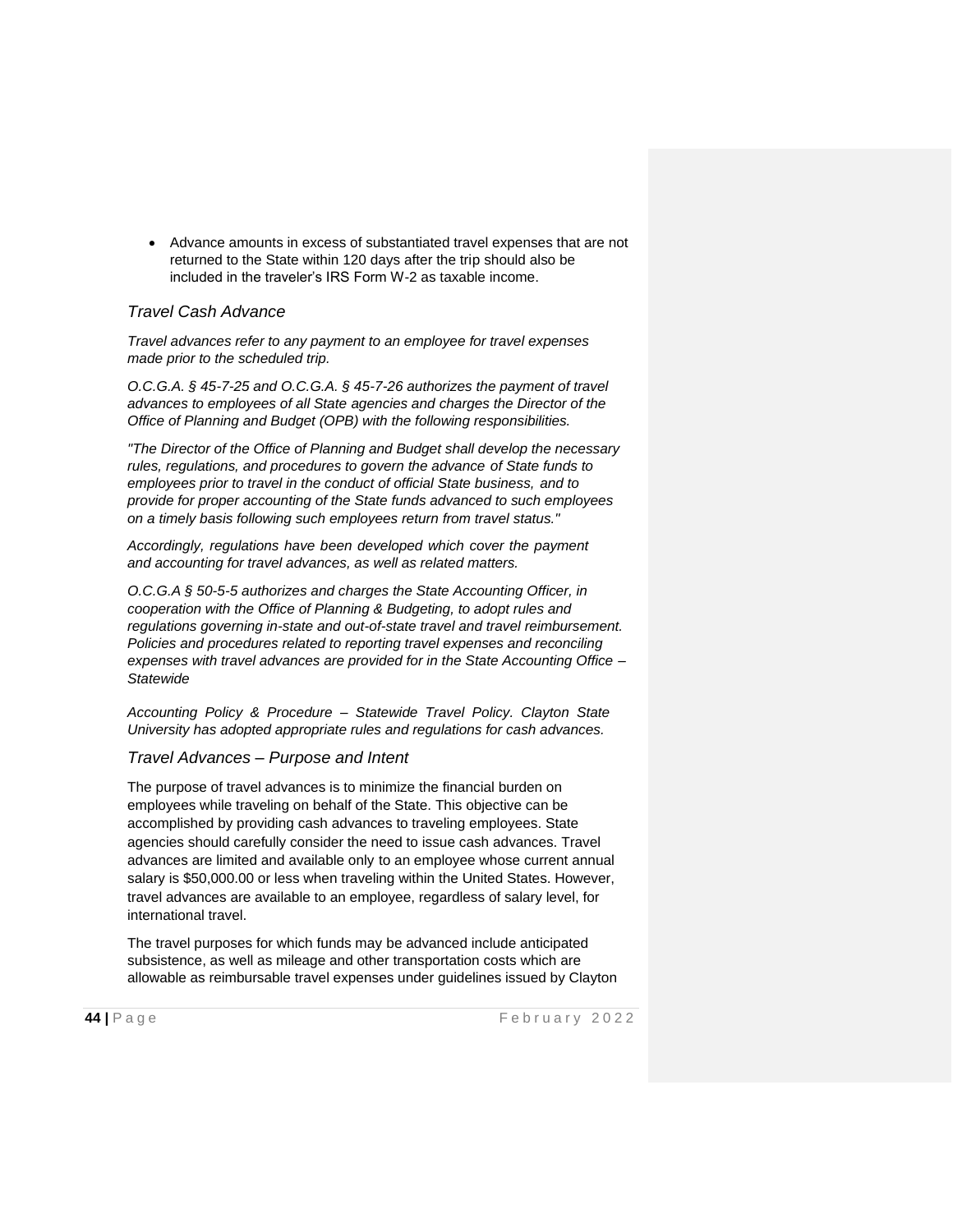State University, the State Accounting Office and OPB. Travel advances are not required by State law or by these regulations but are left to the discretion of each agency head. Department heads, Deans or their designees are required to specifically authorize each cash advance made to an employee.

When submitting a cash advance to the Budget & Finance Department, the employee is required to sign the *Repayment Agreement for Cash Advance Form*; in which the traveling employee agrees to pay all amounts by the dates specified in the agreement and provide required documentation. The following documents must be received before a Cash Advance can be approved:

- Repayment Agreement (service.clayton.edu/budgetandfinance
- Travel Authorization (must include business purpose)
- Flyer (if applicable)
- Roster with signatures

#### *Travel Advance Request*

Users should make requests for travel advances via the PeopleSoft Travel module. For details on how to request a travel advance for approval, refer to:

#### <http://www.clayton.edu/accounting-services/expenses/travel/createacashadvance>

#### *Timing and Amount of Cash Advances*

Eligible employees may request an advance before an official business trip to cover expenses which will be ultimately reimbursed by the State. A travel advance request should be submitted via the PeopleSoft Expense module no more than 30 business days and no less than 7 business days prior to travel. Any request made less than 5 business days prior to travel, may not be approved or processed.

Because the Clayton State University Travel Policy has been developed in accordance with Internal Revenue Service (IRS) requirements for an "Accountable Plan", per IRS Rule 1.62-2(g)(2), an advance should be provided to the employee no more than 30 days prior to travel.

The requested amount must be related to the estimated cost of required travel but must be held to a minimum and allowed only when an advance is warranted in the judgment of the agency head. A travel advance will not be made for less than \$100.

## *Accountability and Responsibility for Funds Advanced*

An employee who receives payroll via ACH (direct deposit) will also receive a travel advance via ACH (direct deposit) in the bank account indicated within the employee's payroll system.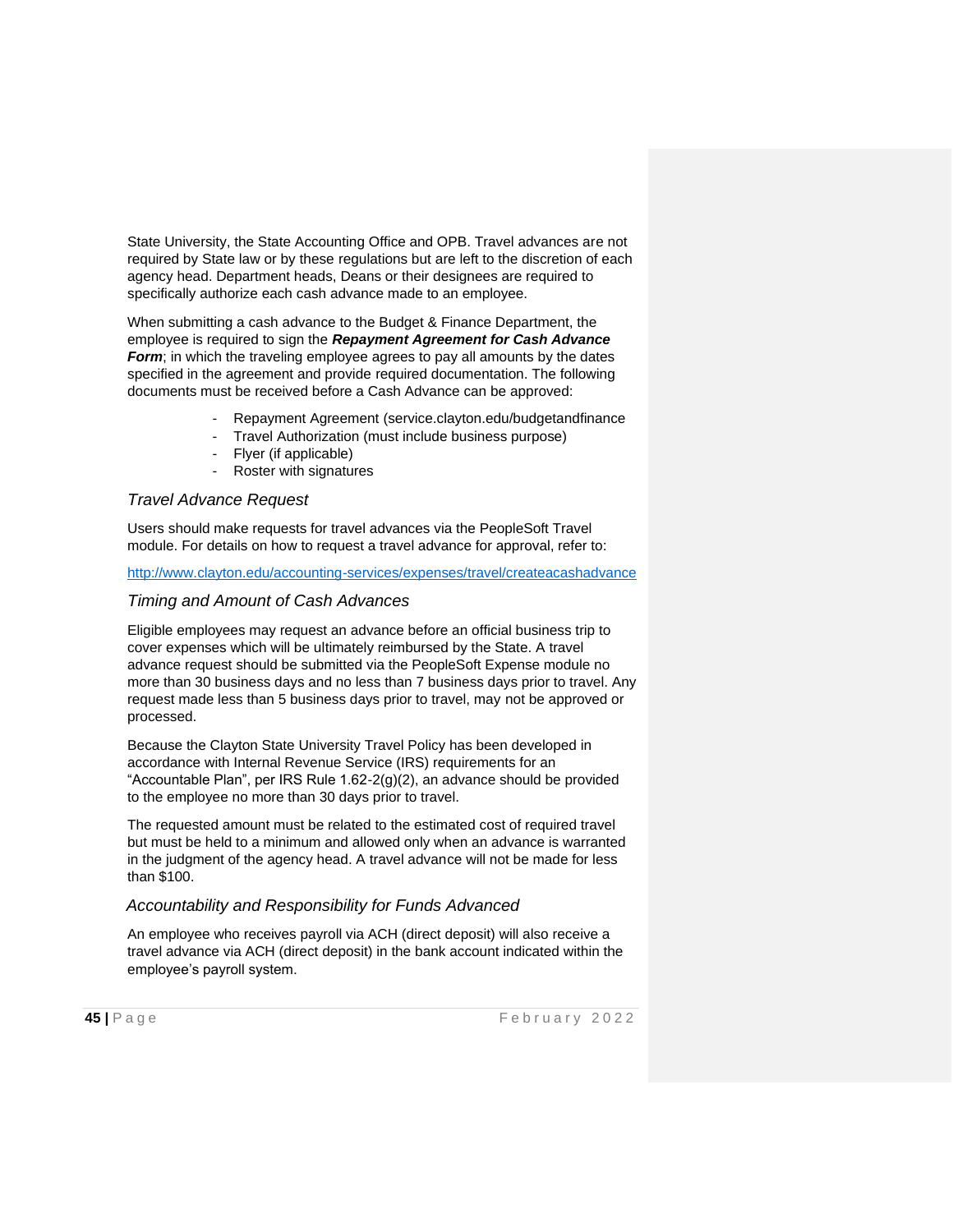All employees are fully responsible for funds advanced to them and shall account for those funds in the manner specified by the Clayton State University Travel Policy. The liability of the employee extends to travel advance funds which are lost or stolen. Neither State Law nor these regulations, however, in any way relieve the agency head from the responsibility of accounting for all funds expended for travel purposes.

#### *Travel Advance and Expense Reconciliation*

Travel expenses and advances must be reconciled and submitted as soon as possible, but no later than 45 calendar days after the completion of the trip or event, "matching" the expenses to the approved advance by providing the appropriate receipts and documentation. When the actual travel expenditures exceed the amount of the cash advance, the employee shall be reimbursed for the amount of the excess. If the actual travel expenditures are less than the amount of the cash advance, the employee shall reimburse the agency for the difference. This reimbursement shall be made at the same time that the travel expenses are substantiated and submitted. Payments should be made in the Bursar's Office and receipt of payment should be sent to the Travel & Expense Analyst with expense report.

- Advances that remain open and unreconciled more than 120 days after the date of travel should be included in the employee's IRS Form W-2 as taxable income.
- In cases where a planned trip or event is canceled or indefinitely postponed, any advances must be reconciled, and the funds returned within two business days from such notice of cancellation or postponement. Failure to do so will result in the advance amount being deducted from the employee's next available paycheck. In addition, the employee may be subject to disciplinary action.
- Employees who require payroll earnings adjustments for un-reconciled Travel Advances to collect amounts due the University are not eligible for advances in the future.
- In general, a traveler should have only one travel advance outstanding at a time. However, in certain business cases (such as having multiple advances issued for the same trip, or for accommodating continuous business travel), it may be necessary to have more than one outstanding advance.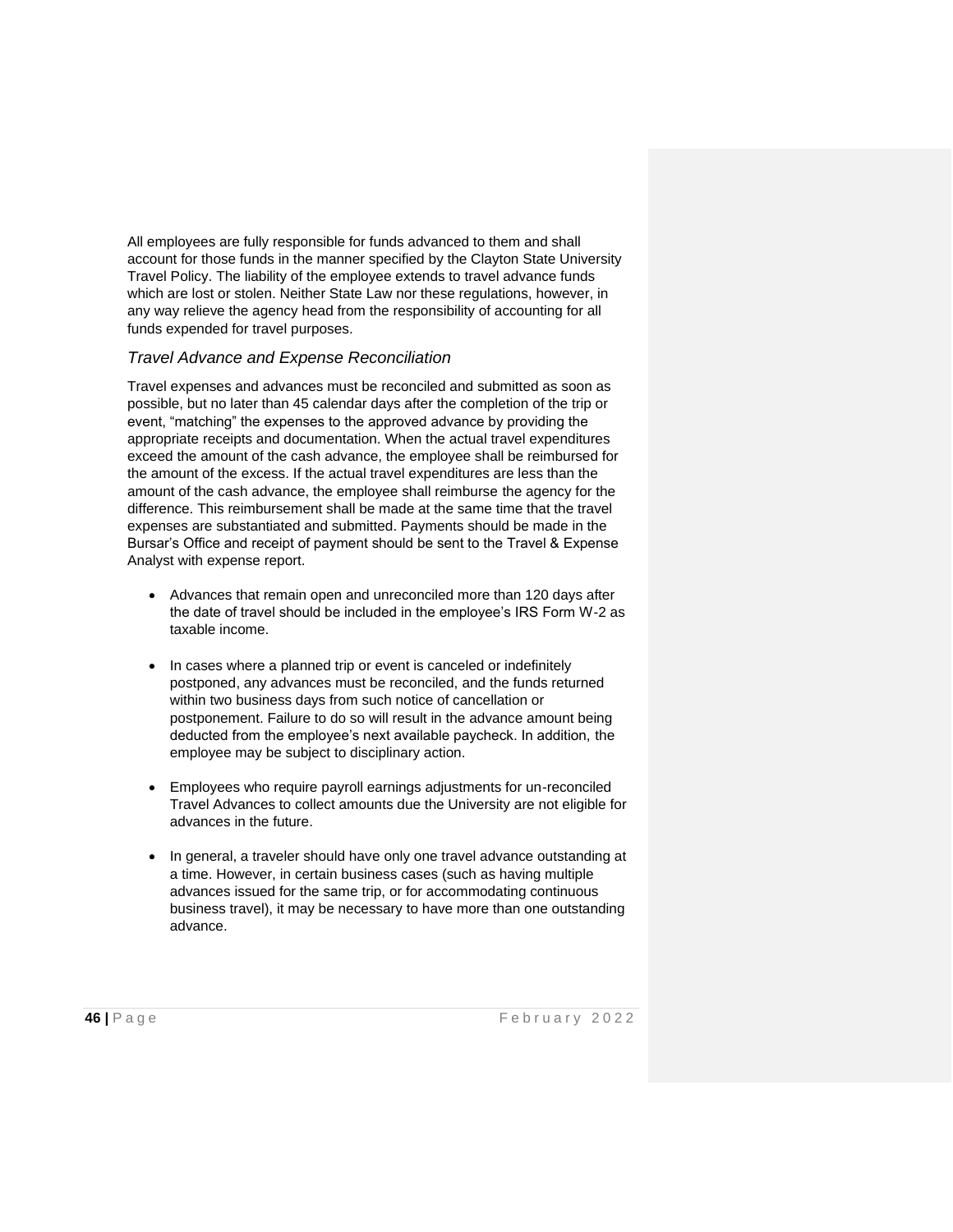Upon termination of employment, all employees must promptly account for and return any outstanding advances; otherwise, open advances will be deducted from the employee's final paycheck or annual leave payout. Human Resources shall take steps to provide for a checkout procedure to ensure that terminating employees do not have outstanding cash advances and/or outstanding travel expenses. In any event, travel expenses submitted more than 45 days after the last day of employment will not be reimbursed.

#### *Recovery of Cash Advances for Continuous Travel*

Employees who are in a continuous travel status and have been given a blanket routine travel authorization, the full recovery of any cash advance is not required until the employees are removed from continuous travel status. Both the employee and the Department Head, Dean or his/her designee shall be responsible for ensuring that the cash advance does not exceed the expected travel expenses for one (1) pay period. Travel expenses incurred during each pay period shall be reported on the travel expense statement and submitted at the end of the period. Any reimbursement of funds to the employee must not increase the outstanding cash advance above the authorized limit.

# **1.9 Travel Expense Report**

The on-line expense report is to be completed by the individual traveler. In cases where the prior approval denotes a pre-authorized amount, reimbursement will not exceed this authorization unless specifically approved by the department budget manager. On-line expense reports cannot be resubmitted at year-end for any additional reimbursement.

The expense report should be submitted online (using the PeopleSoft Employee Self Service module) within 10 days of completion of the trip. Submit original receipts and cost comparisons to the Budget & Finance Department and keep copies for departmental files. Note that IRS regulations require the expense report be completed within 60 days of trip completion. Specific yearend cutoff dates will be established during the last quarter of the fiscal year. Expense reports will not be reimbursed after the cutoff date.

All receipts and paid bills must be original. The employee's electronic signature on the on-line expense report attests that the information presented on the report is accurate. Employees who provide false information are subject to possible termination of employment and/or to criminal penalty of a felony for false statements, which is subject to punishment by fine of not more than \$1,000 or by imprisonment for not less than one nor more than five years.

The on-line report will be automatically routed to the department budget manager. The department budget manager should review the expense report for accuracy and compliance with travel regulations. If the report is in order, the form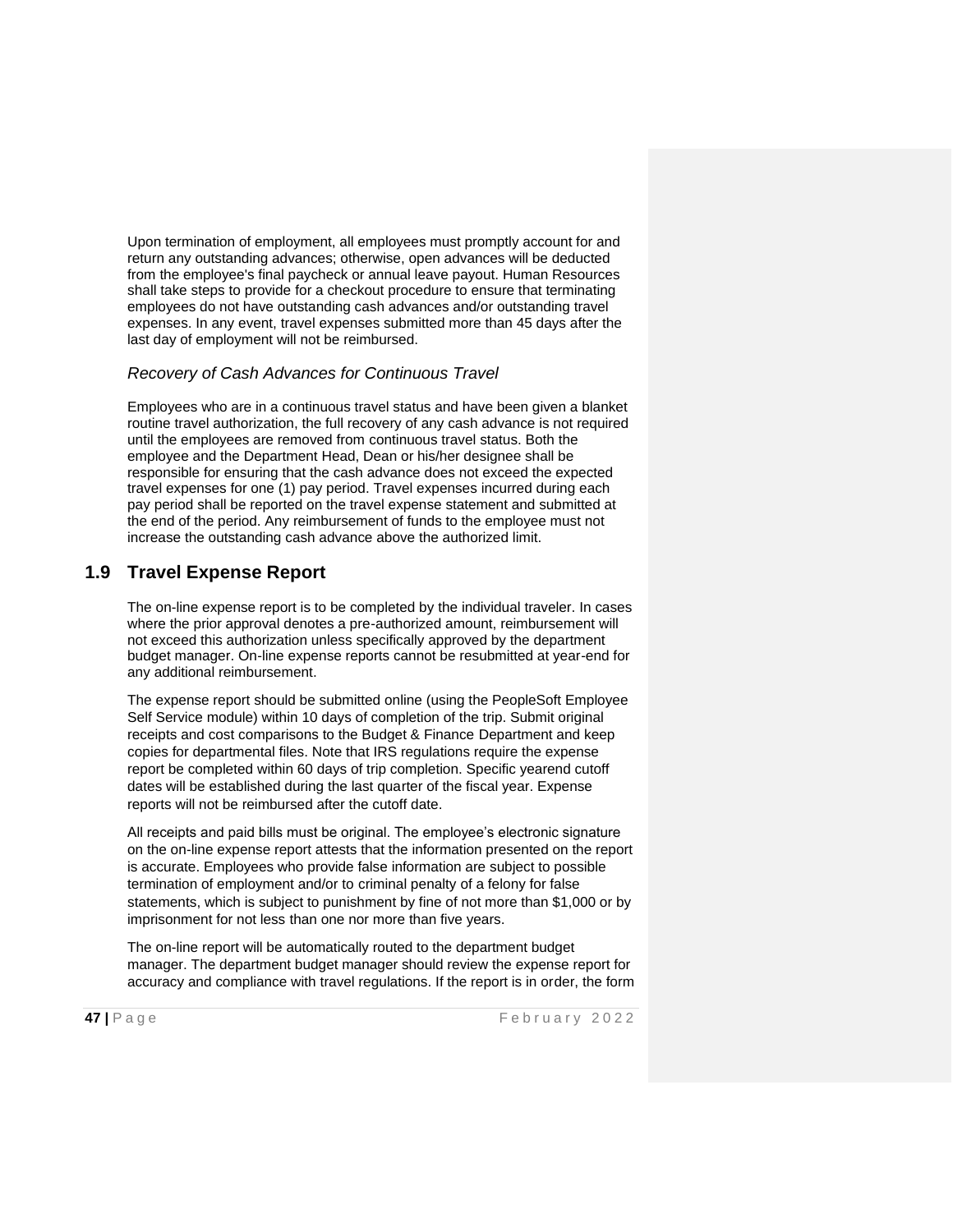should be approved and routed to the Budget & Finance Department. By approving the form and allowing its routing to the Budget & Finance Department, the approver is performing several functions. These functions are discussed in detail immediately below.

By approving travel expenses, the approver is attesting that he/she has thoroughly reviewed each transaction and the supporting documentation and has verified that all transactions are allowable expenses. The approver is the "check" in the expense reporting process to identify potential or actual errors in expense reporting and is equally accountable for all expenditures. The approver role should be assigned to an individual who can judge the business appropriateness of each expenditure. It is recommended, but not required, that approvers have the responsibility of approving expenses for no more than 25 expense submitters.

Each transaction must be consistent with departmental budgetary and project/grant guidelines. The approver must be sure the correct funding sources are charged, in keeping with proper fiscal stewardship. Under no circumstances should an individual approve his/her own expense submission. Should expenses not meet approval guidelines, the expense approver may deny the expense. Denied expenses will be considered a personal expense to the employee and will be processed in accordance with the policies herein as either a reduction in the traveler's reimbursement due, an amount due the agency, or a payroll deduction (future) accordingly.

Upon granting approval of expense submissions, approvers are certifying:

- Appropriateness of the expenditure and reasonableness of the amount
- Availability of funds
- Compliance with funding agency regulations and State reimbursement policies
- Completeness of documentation and accuracy

After the approver has verified the report is in order, the form should be approved and routed to the Budget & Finance Department for processing.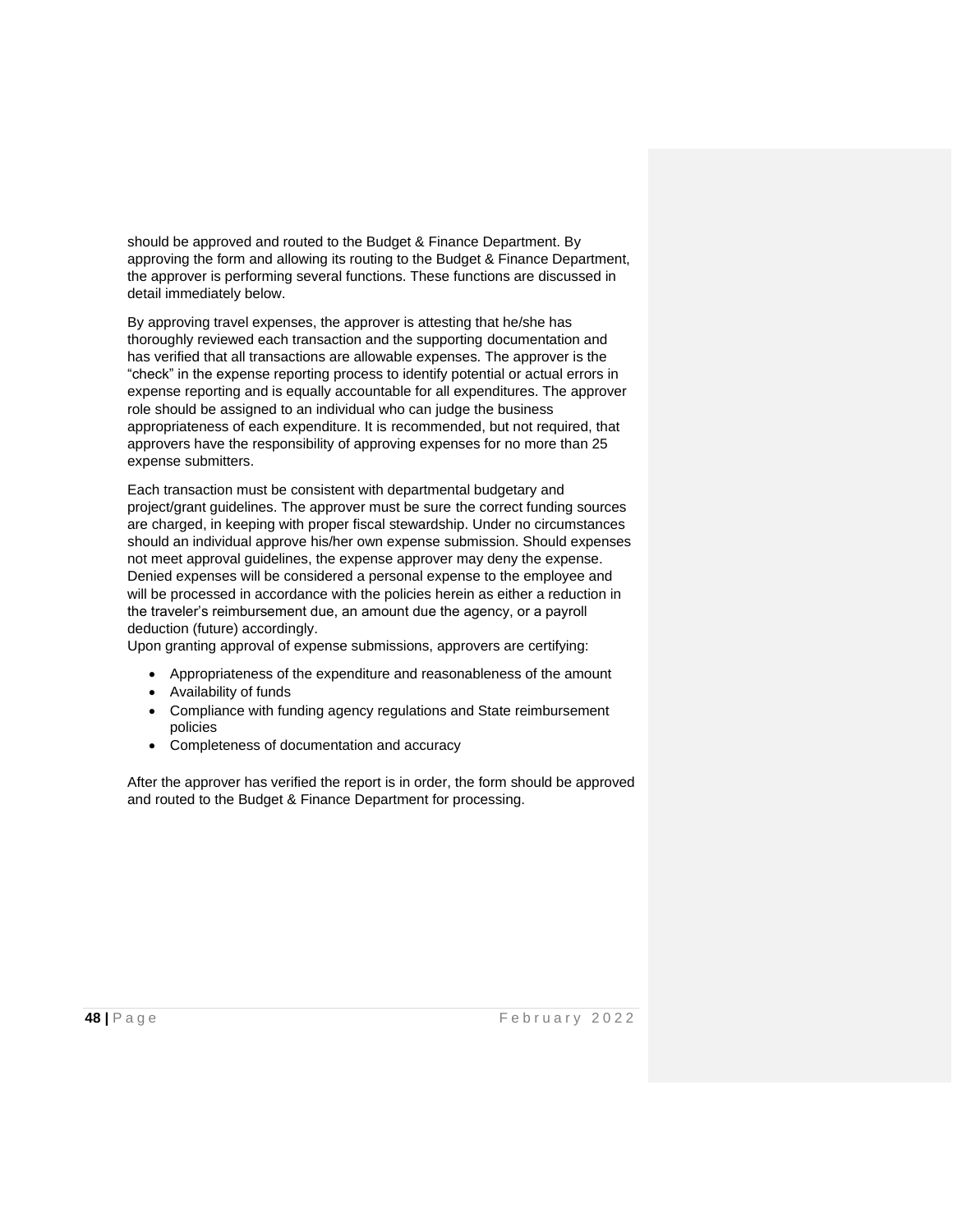# **1.10 Registration Fees and Associated Membership Fees**

There are instances where membership fees may be considered as part of registration fees. These may be allowed if the savings on the cost of registration is more than the cost of membership. For example, membership fees are \$100. The cost of a workshop to members is \$150 and to nonmembers it is \$300. The registration fee and membership combined (\$250) is less than the nonmember registration. By joining, there is a cost savings to CSU.

In this example, the combined registration fee and membership fee may be submitted as registration fees. A detailed explanation of the cost savings afforded by paying the membership fee should be included with the Prepaid Registration Form or the on-line expense report.

### *Registration Fees Prepaid by the University*

Registration fees required for attendance at meetings, conferences, seminars, and workshops may be paid in advance by the university. In order to request advance payment of registration fees via check, the following items must be submitted to the Budget & Finance Department:

- A completed and approved Check Request form, including the Federal Identification Number of the vendor to be paid. The Check Request form is available on the Accounting Services web site at: <http://www.clayton.edu/accounting-services/Accounts-Payable/Forms>
- Documented evidence of an approved Travel Authorization for the trip.
- Agenda of conference, workshop or seminar
- Original and one additional copy of the completed registration form.

All checks for the payment of registration fees should be sent to Accounts Payable for payment unless otherwise noted on the Check Request Form. An employee planning to prepay a registration should allow adequate time for processing.

# *Registration Fees Paid by the Employee*

Registration fees may be paid by the employee in advance using a personal check or a personal credit card. Employees may also pay for registration fees at the meeting or workshop. Under these circumstances, reimbursement will be processed after the trip via the on-line expense statement. Receipts are required.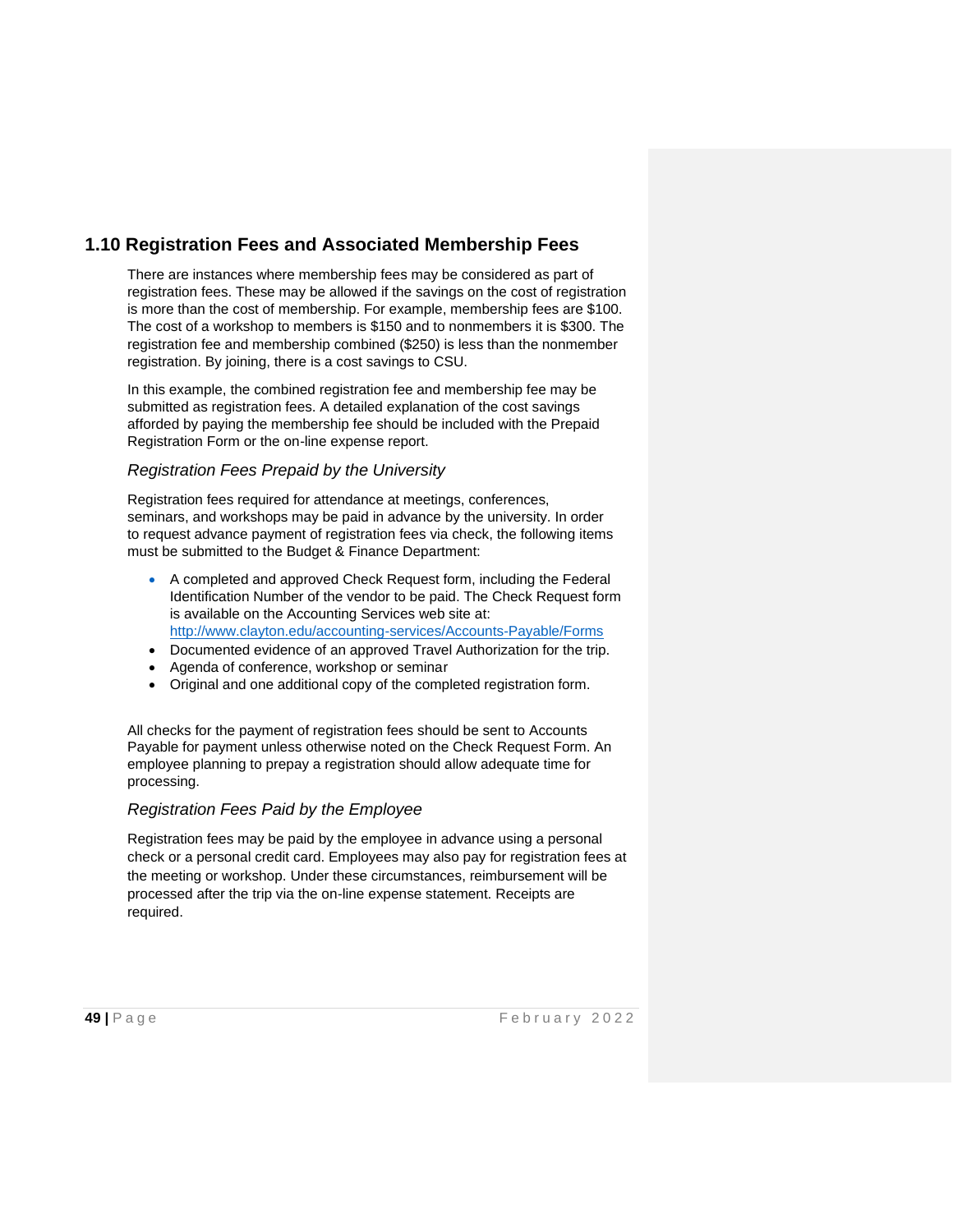## *Registration Fees Paid Using the Departmental Purchase Card*

Registration fees may be paid in advance utilizing the Departmental CSU Purchase Card for the employee's home department. Reporting of the registration fee will be in accordance with the Purchasing Card processing outlined in Chapter 14 of CSU BPM (Procurement of Goods and Services) and the p-card documentation should include the prior approval for travel.

# **1.11 Provisions for Authorized Non-Employees**

This section addresses non-employee travel to include students, consultants, and individuals applying for a job at the institution, etc... An individual may be subject to different rules depending on the capacity in which they are participating in an event. For example, Volunteers might include employees or students if the individual is operating in a capacity separate from their employee or student role. An employee or volunteer attending a student event in the capacity of a student would be considered a student. A student work participating in an event while being paid would be considered an employee. Travel expenses for non-employees should be limited to certain circumstances as described below:

- Students authorized to travel for participation in academic programs and sanctioned student events to include athletic and recruiting events. Students include individuals enrolled to take classes at an institution, including students enrolled in Continuing Education, and individuals being recruited as potential students.
- Individuals contracted to perform a service for the institution where the contract provides for travel expense reimbursement.
- Research, academic conference, or academic event travel funded by a grant award to the institution in those instances when the grant award specifically authorizes payment for non-employee travel in support of research, academic conference, or academic event.

Job applicant travel associated with an interview as specified in institutional policy. Institutions electing to pay travel expenses for job applicants shall develop a policy, approved by the president, which addresses the positions that are eligible for travel expense reimbursement. When developing this policy, consideration should be given to funding availability and the business necessity of paying travel. Consideration also should be given to allowing travel expenses to be paid only for senior administration and faculty job applicants. Any exceptions to the institution policy shall be pre-approved by the institution president.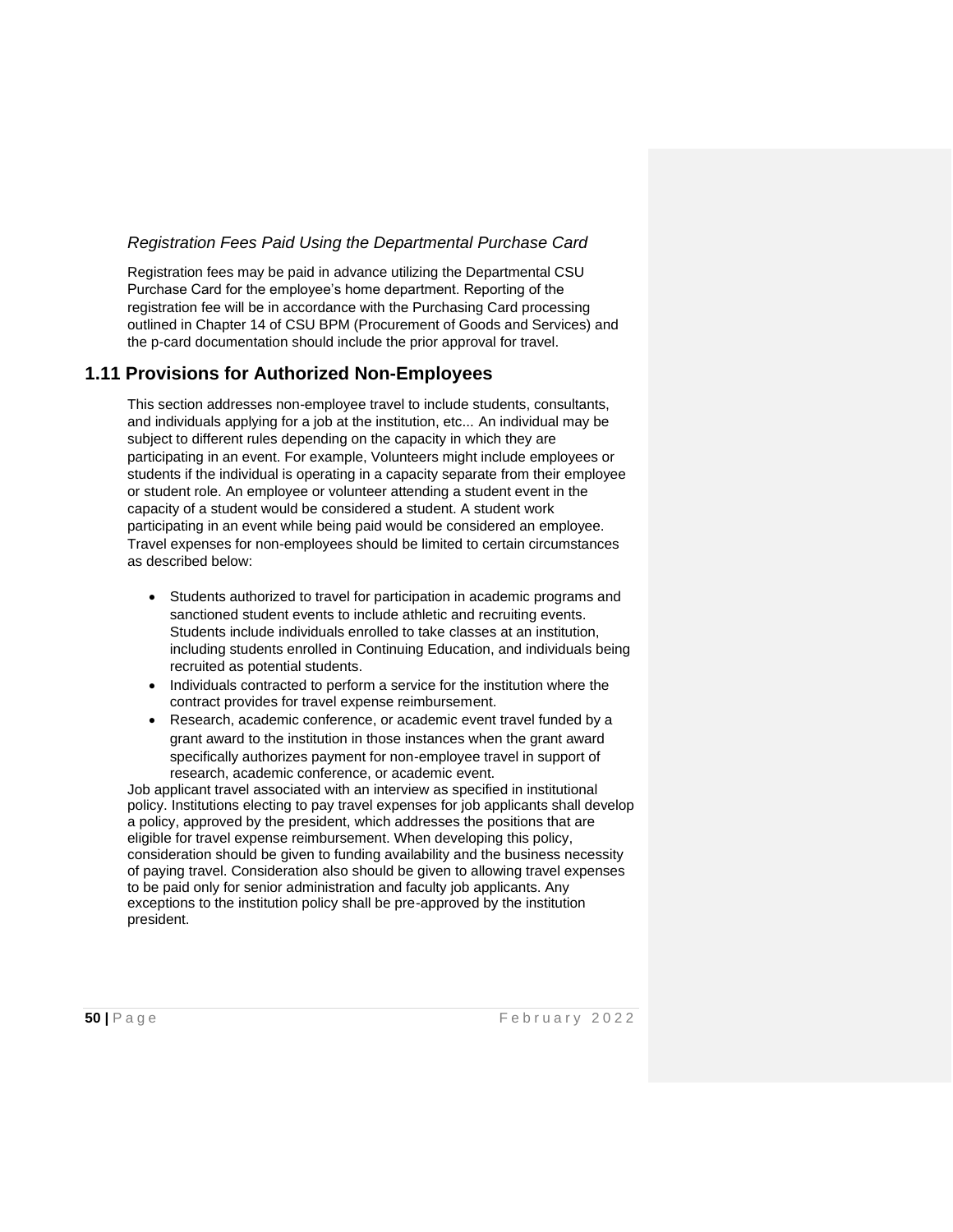Viable methods to pay job applicants include:

- Including interview expenses in the contract with an external search firm
- Requiring a job candidate to perform a service to the institution, such as a presentation on subject matter applicable to the position applied for. Consideration provided to the candidate for this service would be the reimbursement of travel expenses.
- Requesting travel expense reimbursement for the job candidate from the Foundation.

#### *Student Team and/or Group Travel*

Students must be enrolled at Clayton State University and the travel must be associated with an approved athletic team event or an official event sponsored by Student Activities or Academic Instruction.

Travel approvals and reimbursement procedures are consistent with the Clayton State University Travel Regulations. All Student Team and/or Group Travel funded by Student Activities funds must also comply with all of the terms and conditions found in the Student Travel Request Checklist that may be found at: [http://www.clayton.edu/campus-life/Organizations/Resouces-Forms.](http://www.clayton.edu/campus-life/Organizations/Resouces-Forms)

For Team or Group Travel approved by a supervisor, an advance check payable to the Team or Group leader may be issued for the estimated cost of the travel if the payment cannot be paid directly to a vendor. If the Group or Team Leader is a CSU employee, the advance may be initiated using the Cash Advance option in PeopleSoft. If the Group or Team Leader is not a CSU employee, the Check Request form should be used to request the advance. Upon completion of travel, the Team or Group leader should deposit all unused funds with the Bursar's Office, followed by documenting the trip expenses on the on-line Expense Report. If funds were provided to individual team or group members, a properly completed roster of names and amounts should be submitted to the Budget & Finance Department. If travel expenses exceed the travel advance, the remaining reimbursement, if approved, will be disbursed to the Team or Group leader.

If the Team or Group leader is a CSU employee, then the employee's individual expenses should be submitted via the on-line expense report for employees.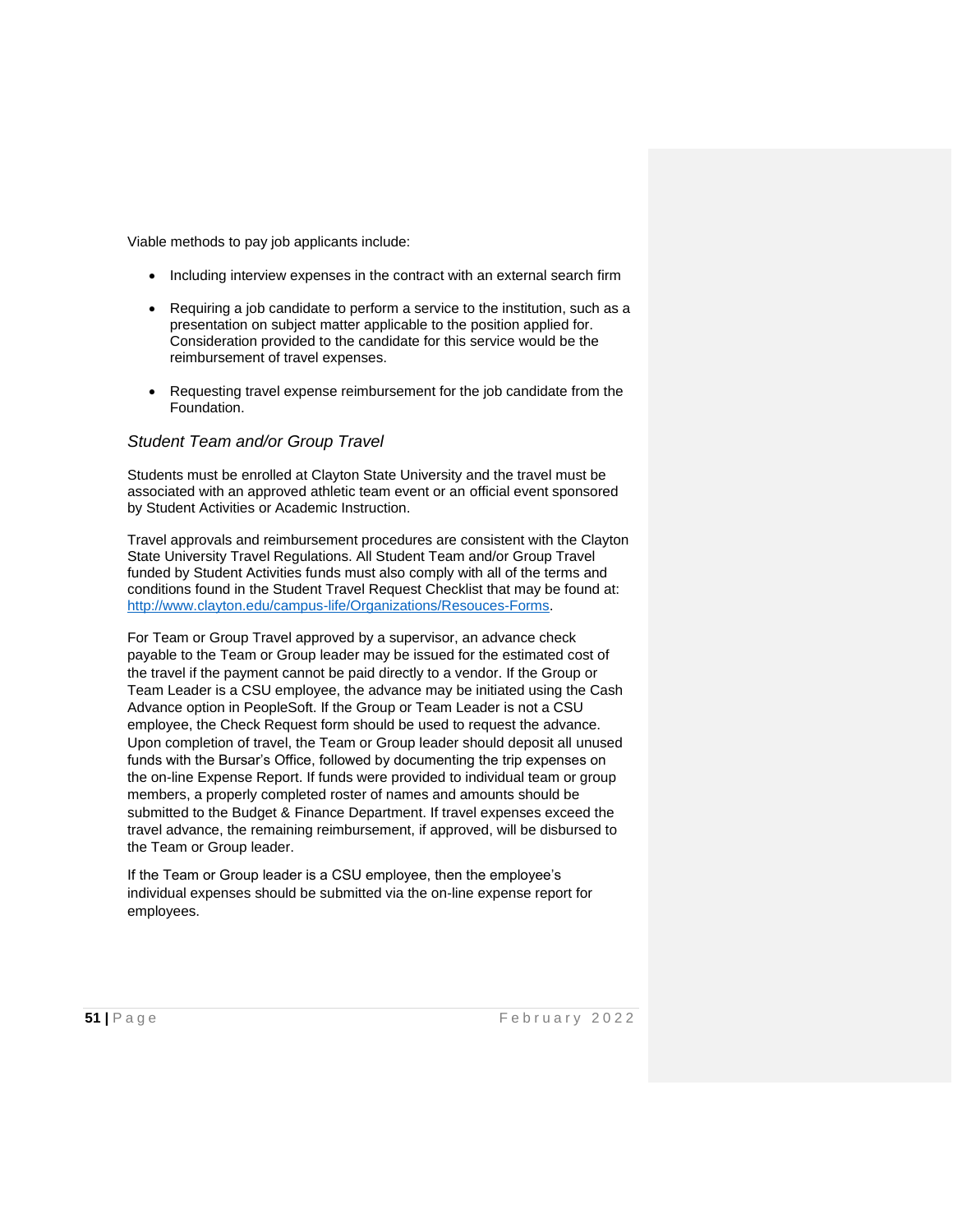# **1.12 Student Employee Travel**

Occasionally, a student employee at Clayton State University may be required to travel in the performance of job duties. These travel expenses may be reimbursed to the student employee upon proper completion and approval of required forms. Authorization for travel and request for reimbursement for travel expenses should be obtained using the **Travel** & Expense Module.

All regulations and policies pertaining to regular employees also apply to student employee travel.

# **1.13 International Travel**

The following policies must be adhered to when traveling internationally. The Travel Authorization form must be approved by employee's immediate supervisor or higher administrative authority prior to travel, dated and submitted with the traveler's expense report.

#### *Air Travel*

First class travel reimbursement is prohibited. Business class travel is allowed for international flights.

The Fly America Act was enacted to mandate the use of U.S. flag air carriers for federally funded international travel. The Federal Travel Regulations requires international flights be on U.S. flag air carriers whenever possible, which is accomplished when code sharing is present. Code sharing occurs when two or more airlines "code" the same flight as if it was their own. In other words, the international flight may be on a foreign air carrier's plane but is considered the same as one operated by an U.S. flag air carrier. Compliance with the Fly America Act is satisfied when the U.S. flag air carrier's designator code is present in the area next to the flight numbers on the airline ticket, boarding pass, or on the documentation for an electronic ticket (passenger receipt).

What does this mean to you? If you are scheduling international travel that is federally funded, you must ensure that all flights, where possible, are scheduled on U.S. flag air carriers or on foreign air carriers that code share with a U.S. flag air carrier.

# *International Meals & Incidentals Reimbursement*

For employees traveling internationally, meals, taxes, tips on meals, and other travel incidentals are included in the Per Diem Rate. **Gratuity outside of the per diem amounts will be reimbursed up to 20%.**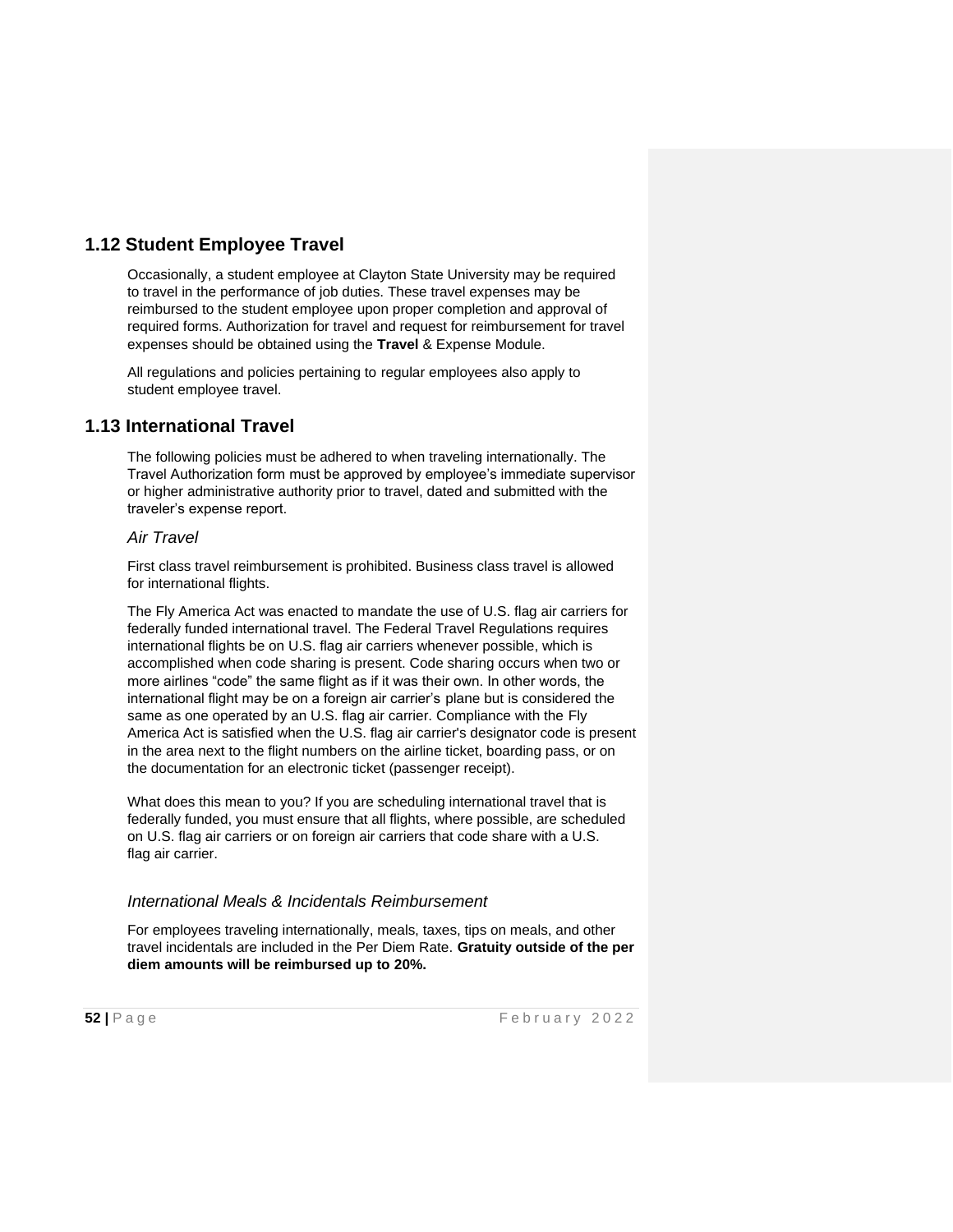Incidental travel expenses included in the per diem rate for international travel include fees and tips given to porters, bellhops, hotel housekeeping, stewards/stewardesses, and hotel staff.

Ground transportation costs (e.g., taxi, shuttle) to and from airports and railroad stations, and between business meetings, as well as the Reimbursable Miscellaneous Expenses are not included in the per diem and are reimbursed separately. These expenses are reported as miscellaneous expenses on expense report.

Travelers are eligible for 75 percent of the total per diem rate on the first and last day of international travel.

#### *Other International Travel Expenses*

With proper documentation, justification, and approval, the State will reimburse:

- Currency conversion fees or traveler checks, when deemed necessary
- Bank charges for international ATM withdrawals
- Services of guides, interpreters, packers, or drivers, when deemed necessary
- Fees for the issuance of passport, visas, and/or affidavits, when required for business international travel
- Costs related to vaccinations and inoculations required and/or recommended for international business travel

#### *Foreign Currency Conversion*

When a traveler incurs expenses in a foreign currency each expense should be converted to United States dollars (USD). The following methods are acceptable:

- Credit card statement: If the expenses are charged, the credit card company will convert them to USD.
- Conversion of charges via the internet for the dates of travel. Acceptable sites: Oanda Converter and Yahoo Finance Converter - these sites allow for built in exchange fees and specific travel dates.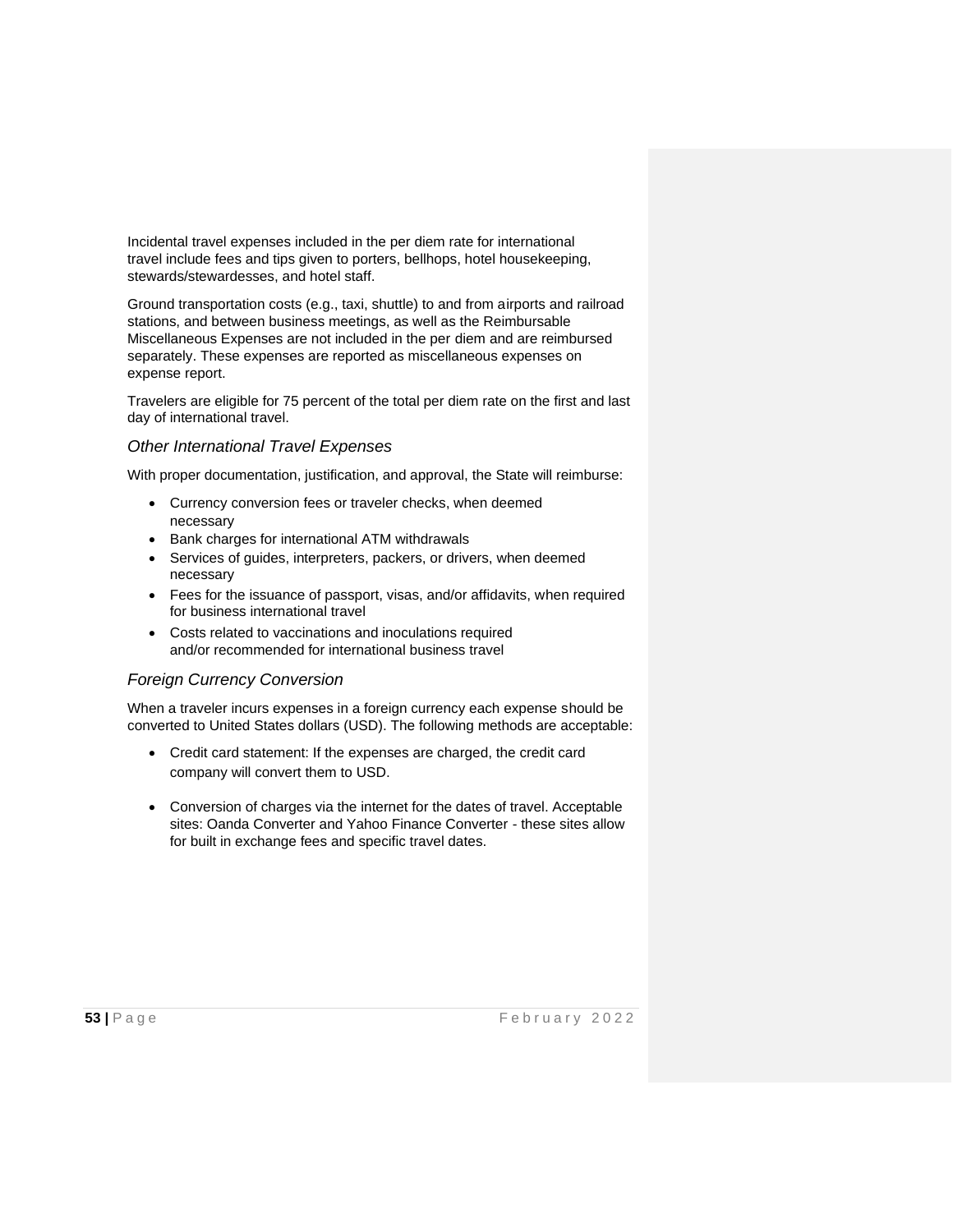Use the following formula for currency rate conversion based on actual cash exchange:

 $FXC = U$ 

 $F =$  amount of charges in foreign currency

C = conversion factor (USD's per unit of foreign currency)

U = equivalent expenses in US dollars

Example:

F = \$100 of charges in Canadian Dollars

C = \$.68 USD's per Canadian Dollar

U = \$100 CD x \$.68 USD/CD = \$68 USD

# **1.14 Frequently Asked Questions**

#### *How do I set up my PeopleSoft User Account?*

The system will walk you through the steps to set up your expense self-service account.

- Go to https://www.usg.edu/gafirst-fin/
- Click "Register for My Account"
- Below the sign-in you will need to click the "Register for My Account" link
- Enter your Date of Birth in the format shown, mm/dd/yyyy
- Enter the last 4 digits of your social security number
- Enter your 5 digit zip code

The last 3 steps above validate that the information entered matches your information with our Human Resources department (same as shown in ADP)

- Enter a User Id please use the same id as you are currently using to log into the network, usually first initial and last name
- Enter a password, it is case sensitive and requires at least 10 characters, must contain at least 2 numbers, and have one upper case letter.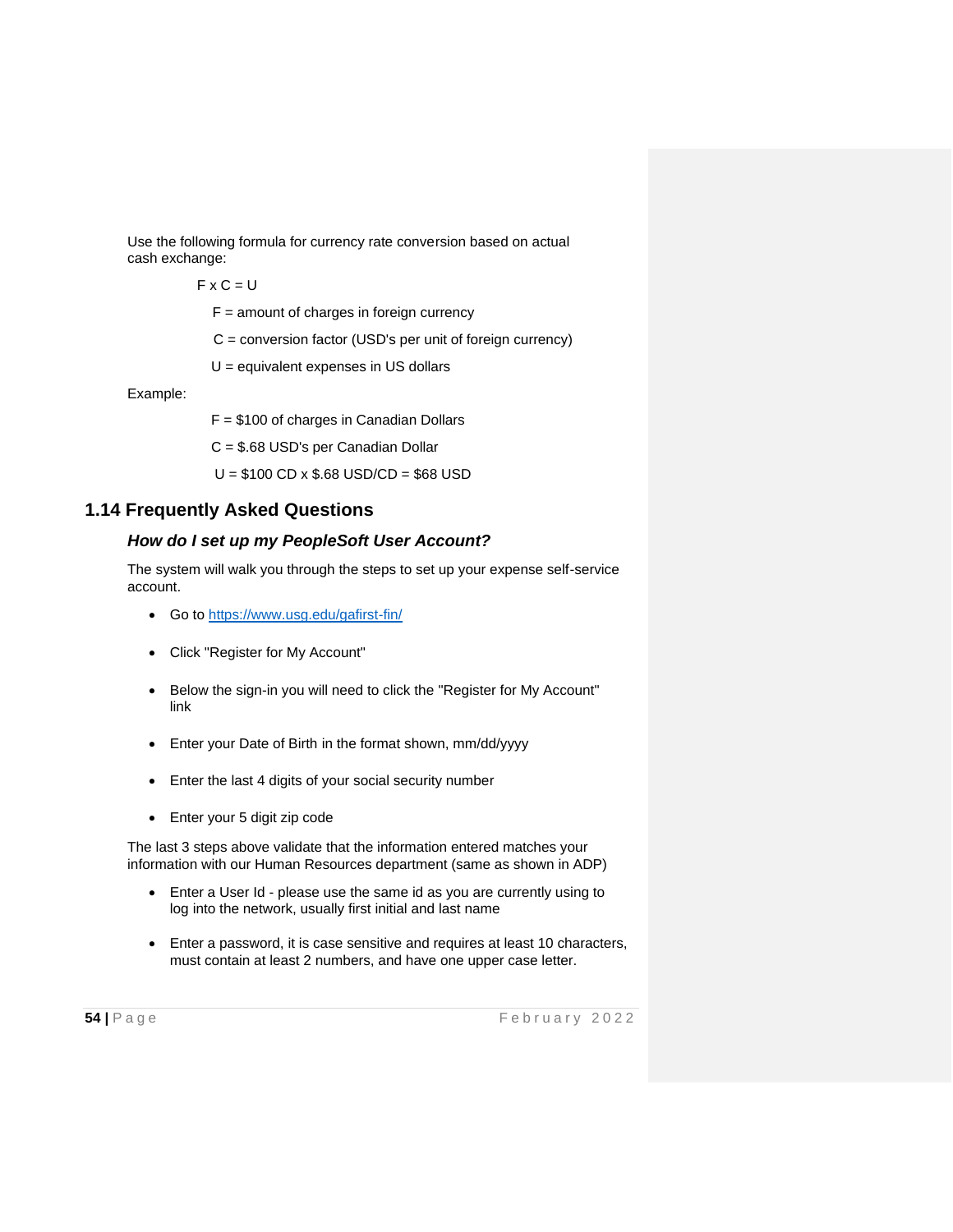• Enter your email address.

After completing the setup, if you see a "Sign out" option on the top right it will take you back to the sign-on page. If you do not see a sign out option, return to the expense sign-on page from our webpage, [www.clayton.edu](http://www.clayton.edu/) > Offices & Departments > Accounting Services > Expenses > Travel > Links > Expense Self Service.

Sign in from GeorgiaFirst Financials:

- Click GeorgiaFirst Self-Service
- Select Clayton State University for Sign-on Authentication
- Enter Email Address and Password
- Verify Account by selecting text me or call me
- Enter Microsoft Verification Code
- Click Nav Bar (right corner of screen)
- Click Navigator
- Click Employee Self-Service and Employee T&E Center
- Click Expense Report and Create
- Select "Profiles and Preferences", then "Review/Edit Profile" Select the Organizational Data tab and under HR Information, confirm that you are on a record that reads "Active" under the Employee Status. If you have multiple active records, by using the arrows on the top right (First<1of?>Last) select the record that has the Default Profile option checked.
- The account string shown in the "Default Chartfield Values" section is the information that will default when you create an expense. The fund, program, class, budget ref, and department must be entered. Project code is optional. There is usually an administrative assistant or budget manager for each department who has this information. Once this information is set up, it will default to each expense when it is created.
- Budget Ref is based on the current fiscal year.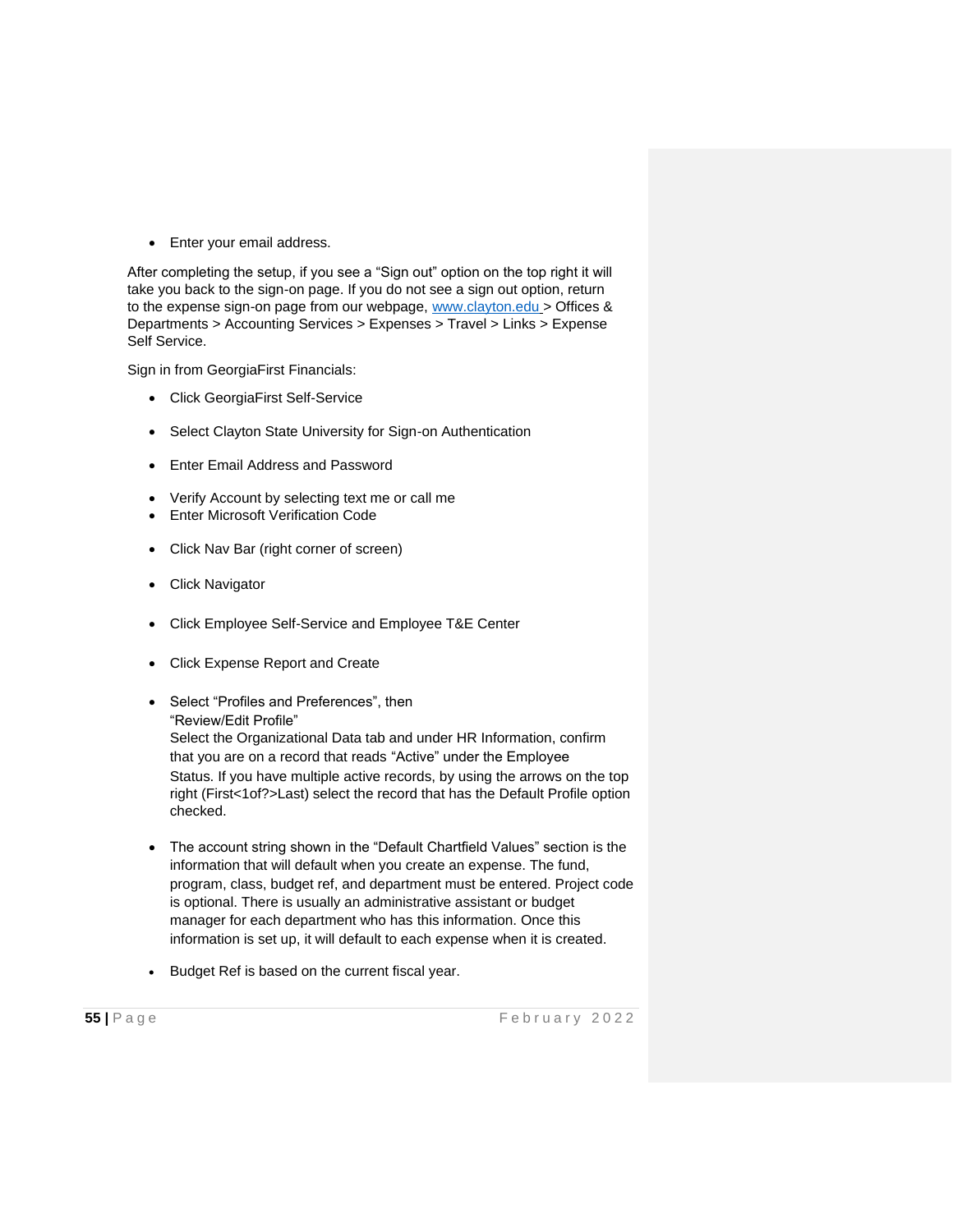For technical problems contact William (Josh) Bartlett, IT Database Professional (678) 466-5530 or [WilliamBartlett@clayton.edu](mailto:WilliamBartlett@clayton.edu)

For functional questions contact Tiffany Hines, Travel & Expense Analyst (678) 466-5513 or [tiffanyhines@clayton.edu](mailto:tiffanyhines@clayton.edu)

### *What link do I use to log in to Self-Service?*

<https://www.usg.edu/gafirst-fin/>

### *What if my password for Self-Service doesn't work?*

If you have problems with your password, click on the 'Forgot Username or Password' link below the Sign-in button. This will guide you through the steps to receive a temporary password through email. If you experience problems with this link please contact William Bartlett at X5530.

# *How do I Create a Travel Expense report?*

- Before you begin, you will need to know the Fund, Department, Program, and Class for your department. Please contact the Budget Manager for your department for this information.
- Log in to GeorgiaFirst Financials:<https://www.usg.edu/gafirst-fin/>
- If you have problems with your password, click on the 'Forgot Username or Password' link below the Sign-in button. This will guide you through the steps to receive a temporary password through email. If you experience problems with this link please contact William Bartlett x5530.
- Click on NavBar (upper-right corner of screen)
- Click on Navigator
- Click on Employee Self Service
- Click on Employee TE Center
- Click on Expense Report
- **Click on Create**
- Under General Information: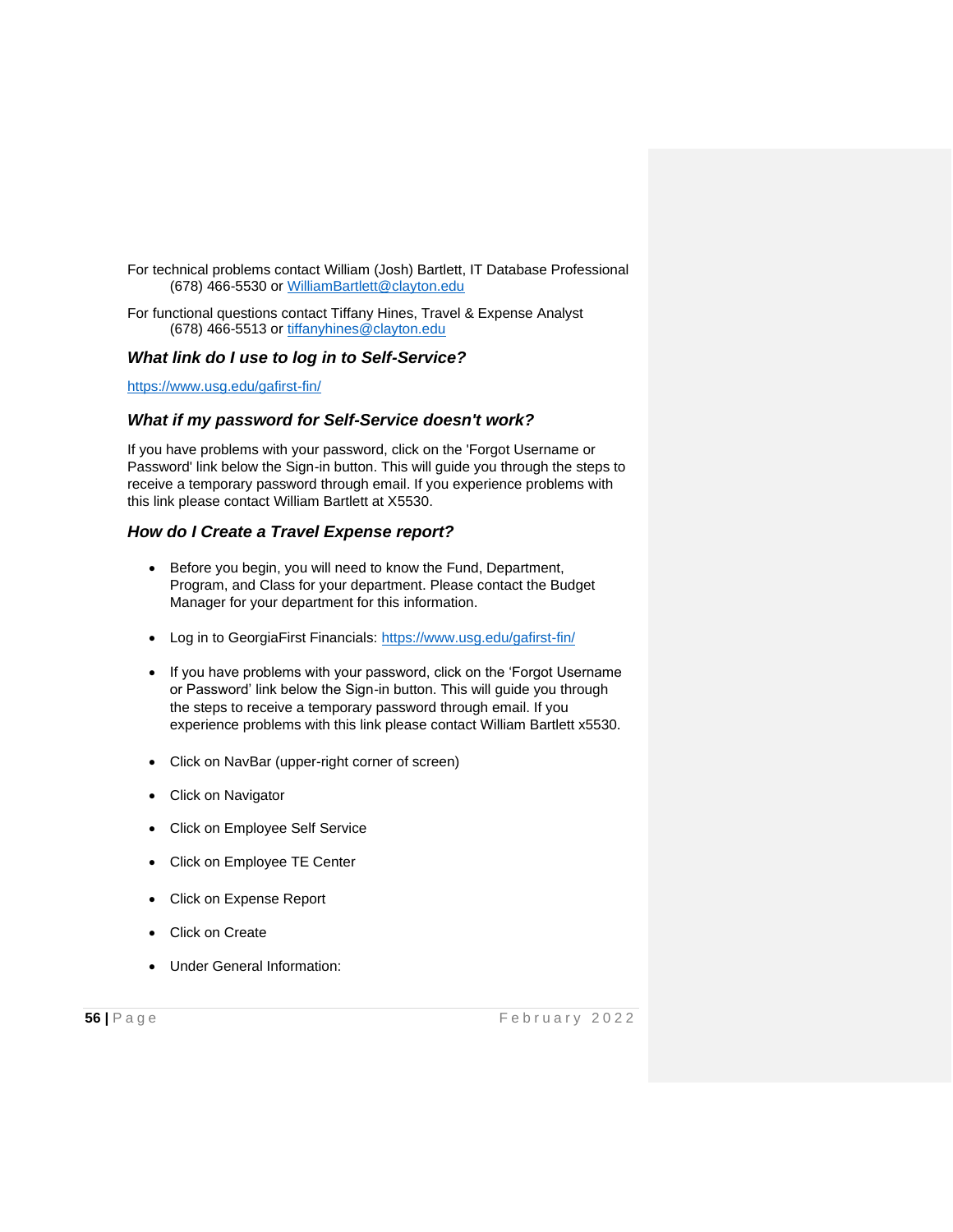- o Fill in your Description. (Example: Travel Reimbursement/Mar 2019)
- o Choose the appropriate Business Purpose from the Business Purpose drop down menu.
- o Enter your Destination Location. If you choose to search for your Destination Location, click on the Magnifying Glass to the right of the Destination Location box. Change the Search by option to Description. Enter the appropriate Destination Location name or the first few letters in the 'Begins With' box, click on 'Look Up' and double click on the appropriate Destination Location name. If the Destination Location you need is not found then choose a Destination Location close by.
- Enter a brief description of this report in the Comment section including your Beginning Location and your Destination Location
- Click the Accounting Defaults link and verify that the Fund, Department, Program and Class are correct for this expense. If not, you may change it here and click OK. This information will change for this report only. Bud Ref should reflect by default the current Budget Year (ex. July 1, 2017 – June 30, 2018 would be 2018)
- Under the Details section you will need to choose the appropriate Expense Type by clicking on the drop down arrow
- Enter Date, Amount and Payment Type
- Please note that you should click on the 'Save for Later' button periodically to prevent loss of data as the report will time out
- Click on the 'Detail' link and enter specific information about your expense in the Description section
- Be sure your accounting info is correct by clicking on the 'Accounting Details' link.
- Click on 'OK' to return to previous page.
- Click on 'Return to Expense Report'. If you don't click on this link your entries/changes will not be saved.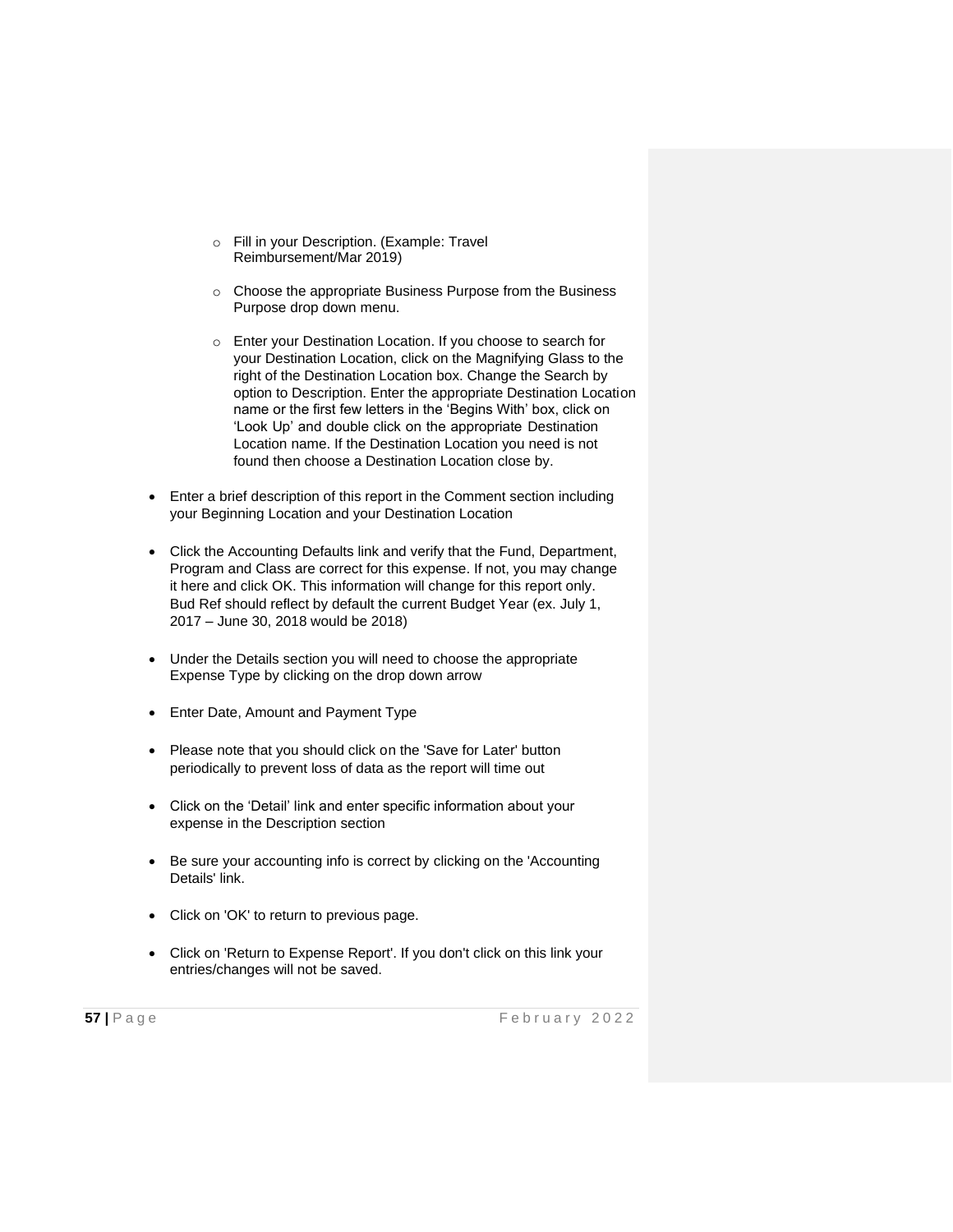- Click on 'Check for Errors'. If you have errors (Red Flags) please be sure to check that your accounting info is correct, odometer readings, location and times have been entered correctly. If corrections are made be sure to click on 'Return to Expense Report'.
- Click on 'Update Totals'.
- Click on 'Submit'. When the Summary comes up click on 'OK'. This takes you back to your expense report.
- Click on 'Printable View' on the bottom right to print a hard copy to submit to your supervisor along with your receipts and a copy for your records if desired.

### *How do I Modify a Travel Expense report?*

- Log in to GeorgiaFirst Financials:<https://www.usg.edu/gafirst-fin/>
- If you have problems with your password, click on the 'Forgot Username or Password' link below the Sign-in button. This will guide you through the steps to receive a temporary password through email. If you experience problems with this link please contact **William Bartlett x5530**.
- Click on NavBar (upper-right corner of screen)
- Click on Navigator
- Click on Employee Self Service.
- Click on Employee TE Center
- Click on Expense Report.
- Click on 'Modify'.
- Enter your Report ID if you know it and click on 'Search'. If you don't know it you can search by name by clicking on the drop down menu and choosing 'Name'. Enter your last name or the first few letters then click on 'Search'.
- You should see a list of reports that you have submitted previously along with their status.

**58** | Page **F** e b r u a r y 2022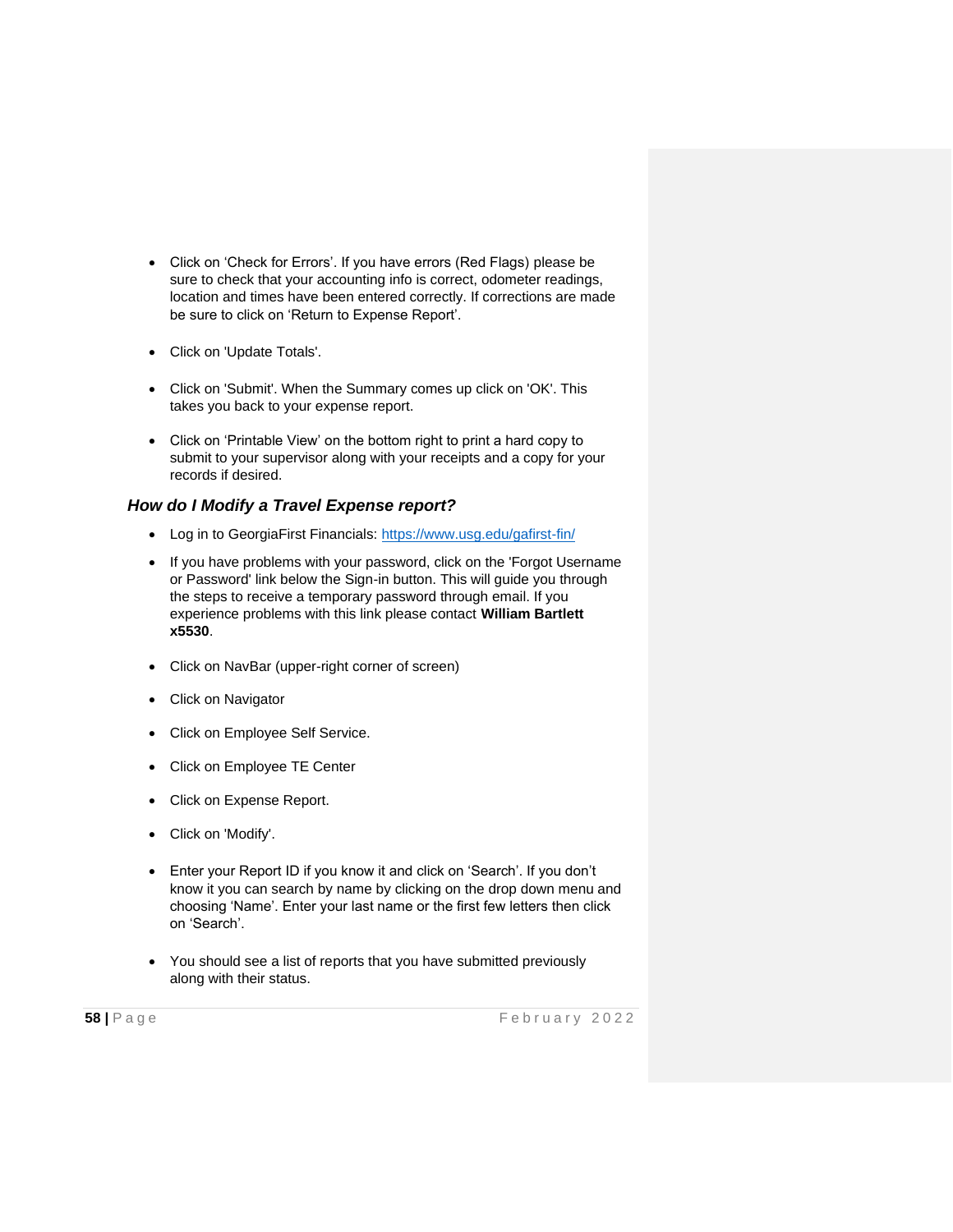- Choose the appropriate report.
- Please note that you should click on Save for Later periodically to prevent loss of data as the report will time out.
- Make changes as needed.
- If you click on the 'Details' link to make changes, be sure to click on the 'Return to Expense Report' link. If you don't click on this link your changes will not be saved.
- If you need to add a line click on 'Add' by the drop down menu under the expense lines. It should default to 'New Expense'. Fill in all fields as needed. Click on 'Details' to complete the entry of your information and then click on the 'Return to Expense Report' link to save your changes.
- If you need to delete a line click in the corresponding box to the left of that line. Click on 'Delete Selected'.
- When your changes are complete click on 'Check for Errors' and then Update Totals'.
- Click on 'Submit'. When the Summary comes up click on OK. This will take you back to your expense report.
- Click on 'Printable View' on the bottom right to print a hard copy to submit with your receipts and one for your records if desired.

#### *How do I Delete a Travel Expense report?*

- Log in to GeorgiaFirst Financials:<https://www.usg.edu/gafirst-fin/>
- If you have problems with your password, click on the 'Forgot Username or Password' link below the Sign-in button. This will guide you through the steps to receive a temporary password through email. If you experience problems with this link please contact **William Bartlett x5530**.
- Click on NavBar (upper-right corner of screen)
- Click on Navigator
- Click on Employee Self Service.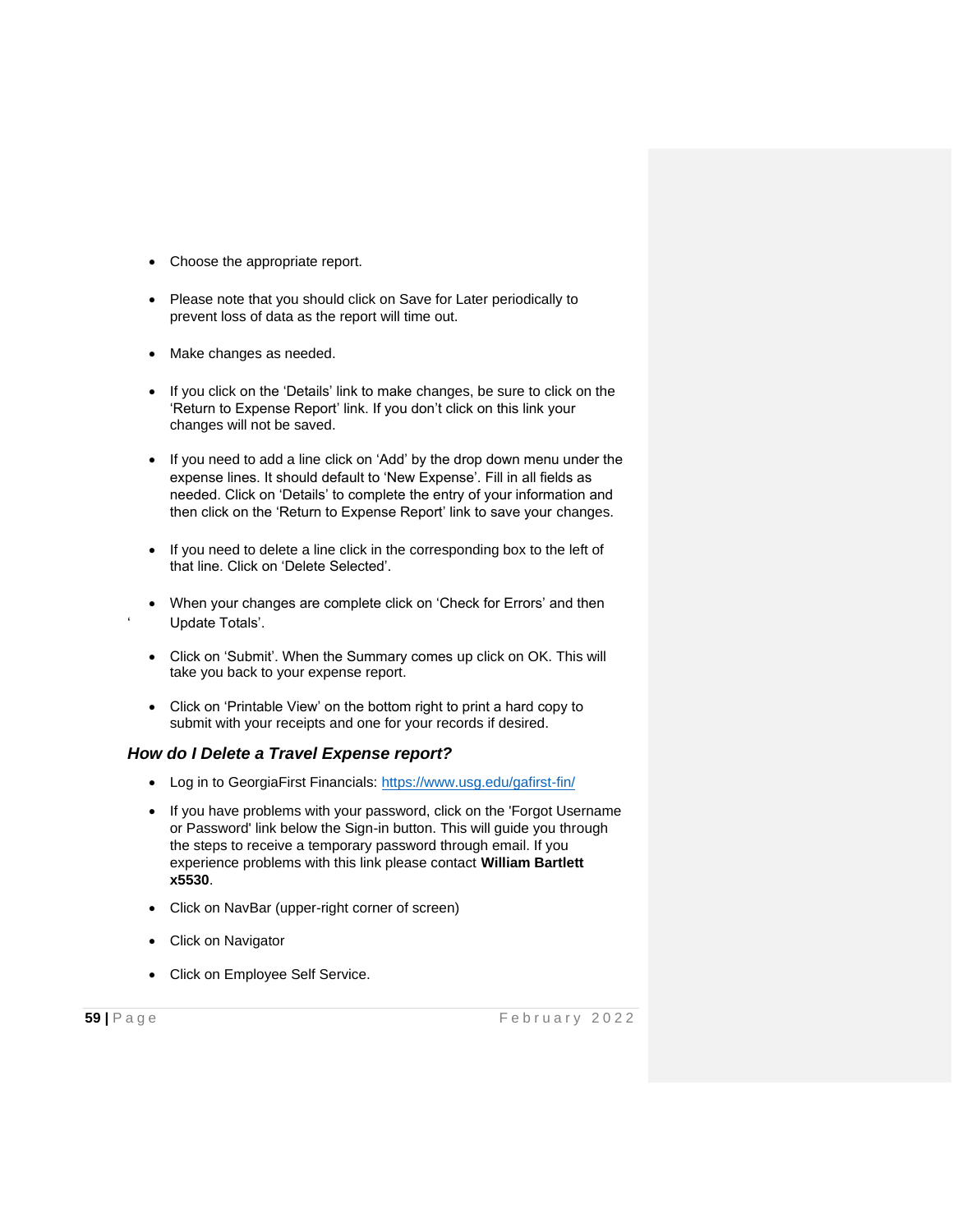- Click on Expense Report.
- Click on Delete.
- Enter your Report ID if you know it and click on 'Search'. If you don't know it you can search by name by clicking on the drop down menu and choosing 'Name'. Enter your last name or the first few letters then click on 'Search'.
- You should see a list of reports that you have submitted previously along with their status.
- Choose the appropriate report and click on 'Delete'. No further action is required.

# *How do I view my Travel Expense report?*

Log in to Self-Service. Click on Employee Self-Service, Expense Report, and View/Print. You may search for your report by name or report id number.

# *Can I copy and then modify a previous Expense Report?*

No. This will cause errors within the system. Please create a new report each time. (See pg. 55-57 for instructions on how to create a new report)

### *Will my Supervisor/Approver need to sign the hard copy of my Travel Expense report?*

This is up to the individual supervisor/approver. At this time, it is not required since the approval is given and date/time stamped in the system.

#### *Can I be reimbursed for expenses incurred prior to my travel?*

No. You will need to wait until you return to request reimbursement.

### *What documents are required for travel related expenses when submitting a check request?*

In order for a check request to be processed for travel related expenses, we will need original receipts or invoices showing the amount to be paid. We will also need a Travel Authorization form signed by the employee traveling and also their supervisor. All check requests for travel related expenses must include a Travel Authorization form in order to be processed.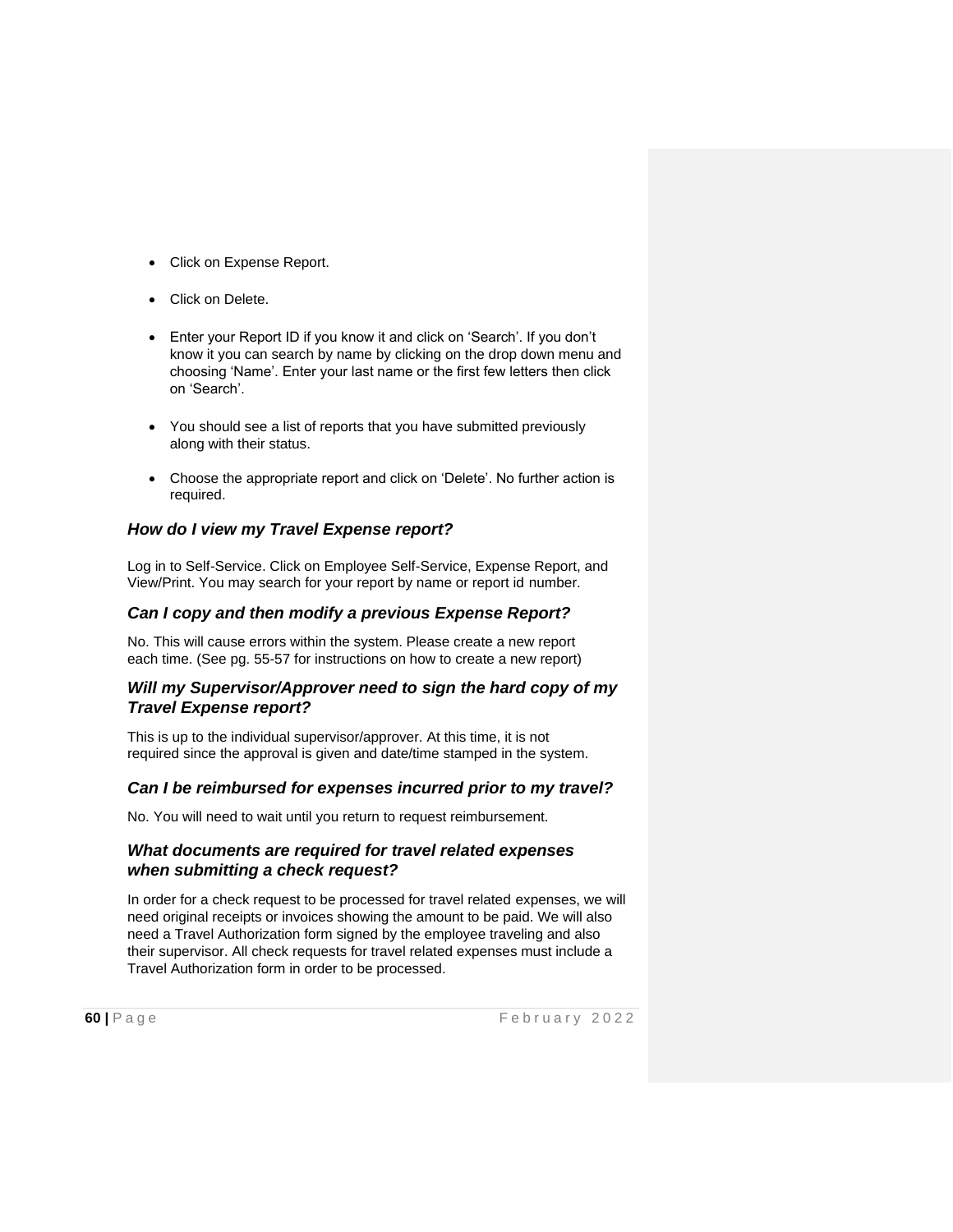# *How can I pay for lodging if I do not have a credit card and a cash advance is denied?*

We have learned that some hotels have changed their business practices and are requiring checks for the payment of lodging at least 10 business days in advance of check-in. Due to this industry change and an increase in the number of requests for (1) advance hotel payments and (2) rush payments before travel dates; we are establishing a new procedure to (1) reduce the risk of hotels not accepting our checks and (2) ensure that faculty and staff receive the check in a timely manner to pay for lodging expenses. This new procedure will eliminate the risk of the hotel not accepting the check. The new procedure is listed below.

Budget & Finance must receive the request and all appropriate backup documentation **at least 14 business days in advance** of the travel date or the request may be returned to you. If returned, you will need to pay for the lodging cost and submit a reimbursement request upon returning from the travel. This is due to most hotels adopting new policies of not accepting checks at the time of arrival/departure.

Fill out a check request made payable to the hotel for the exact amount of your lodging **at least 14 business days in advance**. Be sure to obtain a confirmation from the hotel showing your confirmation number and amount. Submit the confirmation, travel authorization, a W-9 and an Advance Payment Form with your check request. Be sure to retain a copy of all of your documents for your records and please take a copy of your confirmation with you in case of discrepancies.

# *Why haven't I received my Travel reimbursement?*

Please check the status of your report by logging in to Self-Service. Click on Employee Self-Service, Expense Report, and View/Print. You may search for your report by name or report id number. If your report is in a 'Pending' status, you will need to click on the 'Submit' button in order to allow the report to move through the system. If you have submitted your report, please check with your Approver/Supervisor to see if it is in their worklist awaiting approval. Once your report is approved, it will move into the AP Approvers worklist for reimbursement processing.

# *When will I get my Travel reimbursement?*

Reimbursements are processed within 5-10 business days. However, this depends on the report being submitted in the system and all documentation (receipts and hard copies of report) being received in the Budget & Finance office.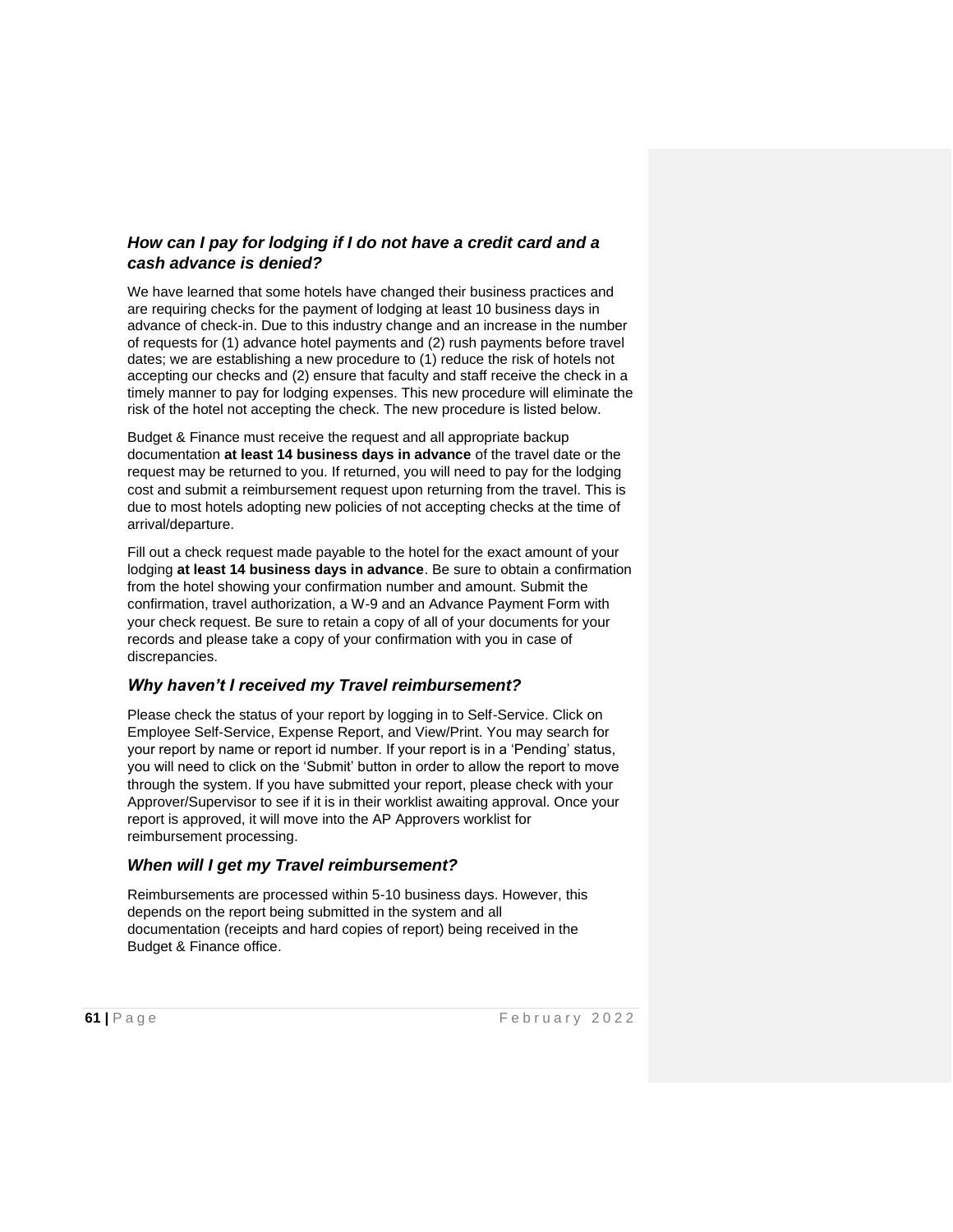# *Will I be reimbursed by check or direct deposit?*

This is dependent on the banking information entered in Payroll.

# *Should I use the Pre-Paid Payment Type option?*

Yes, if you have requested a check for lodging, airfare, rental vehicles or other travel related expenses. Include the receipts or copies of them for these expenses with your expense report. Paying expenses out-of-pocket does not establish a pre-paid expense.

# *Can I use frequent flyer/guest accounts for my travel?*

Travelers on university business may open and maintain frequent flyer/guest accounts with airlines, hotels, car rental, credit card, charge card companies and other travel suppliers. The cost of these memberships or enrollments is the responsibility of the traveler and will not be reimbursed by the university. Travelers may retain promotional items, including frequent flyer miles, earned on official state travel. However, if an employee makes travel arrangements that favor a preferred airline, charge or credit card or other supplier in order to receive promotional items/points and this circumvents purchasing the most economical means of travel, or results in "excessive" rewards or points, they are in violation of this travel policy. Costs for travel arrangements that violate the policy violation are non-reimbursable.

# *Must I submit copies of my receipts in order to be reimbursed?*

State policies require original, detailed receipts showing the date and amount paid. In the absence of actual receipts, credit card statements may be acceptable in lieu of actual receipts.

# *How long do I have to submit my Travel Expense report?*

Employees must submit all expenses for reimbursement and reconciliation within 10 days of trip completion, no later than 45 calendar days. IRS guidelines require reimbursement within 60 days. If the reimbursement does not occur within 60 days, the reimbursement will be included in the employee's taxable income.

#### *How do I obtain authorization to travel?*

Employees must submit travel authorization using the Travel & Expense Module and acquire approval from the department head or designated official PRIOR to the travel. The Travel Authorization must be applied to the expense report before submitting for reimbursement.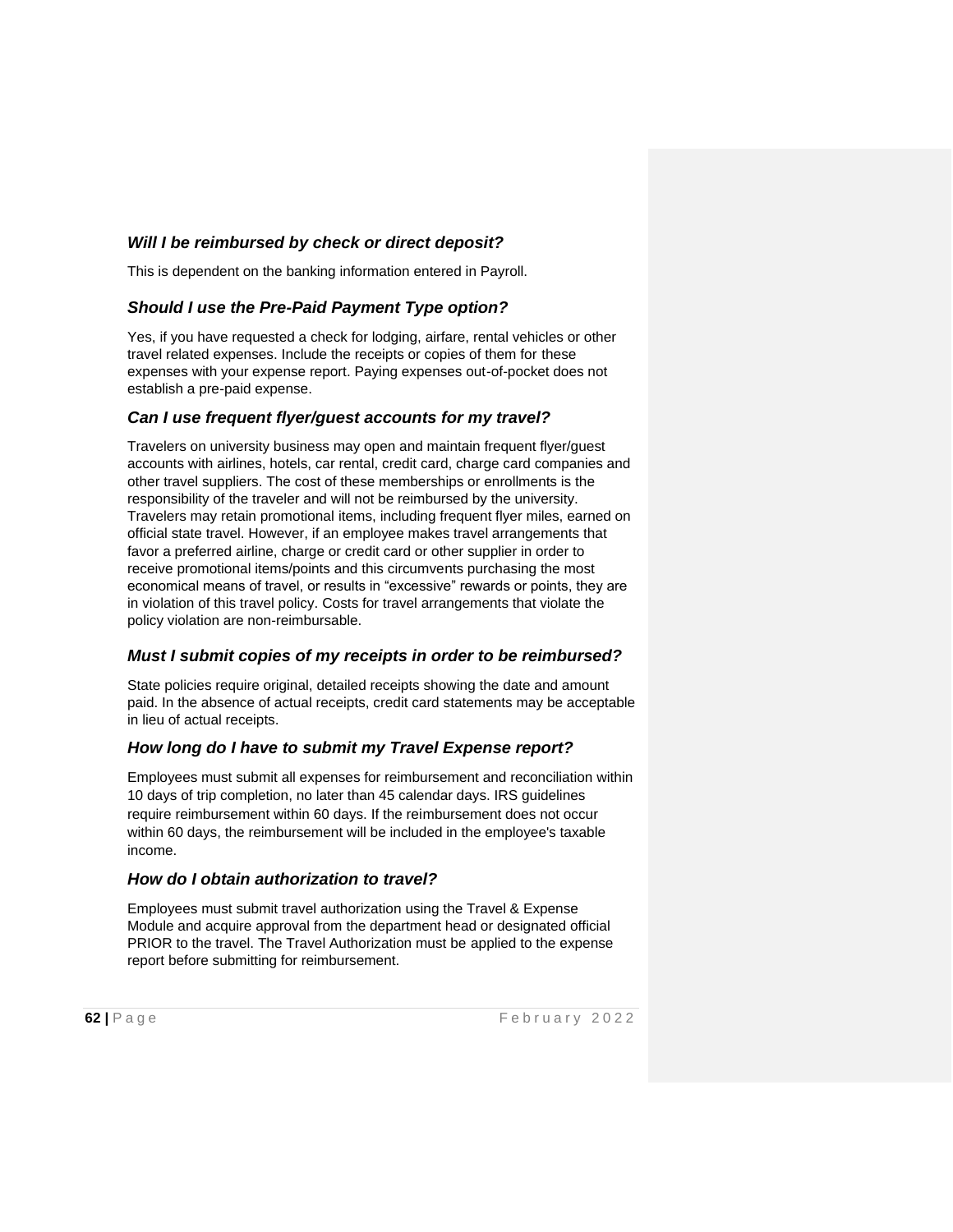## *What receipts are required for reimbursement?*

Receipts are required for all expenses you are seeking reimbursement for including but not limited to: *lodging, airfare, baggage* fees, taxis, buses and other types of public transportation, parking, rental vehicles and fuel purchases associated with the rental vehicle and registration fees.

### *Why do I need to submit a copy of my agenda?*

This is a requirement for our auditors to ensure that per diem is not claimed for meals provided at your meeting or conference.

### *What if I need to travel by Airline?*

Employees should utilize commercial air transportation when it is more cost effective and efficient to travel by air than by vehicle. Employees who choose to travel by personal vehicle when air travel is more cost effective should only be reimbursed for the cost of the lowest available airfare to the specified destination.

Employees should refer to the statewide contract when making travel arrangements.

Employees should use electronic ticketing to avoid any surcharge associated with hardcopy tickets. Tickets may be purchased using a state issued corporate charge card, state purchasing card, personal credit card (on an as-needed basis with prior approval of employer) or through invoicing by a travel agent. Many travel agencies now charge small fees for issuing tickets. These fees, if reasonable, are part of the cost of travel. Employees may, therefore, be reimbursed for such costs, regardless of whether the airfare tickets were purchased through the State airfare contract or not.

Officials or employees traveling by commercial air carrier will not be reimbursed for the portion of non-coach (first class, business class, etc.) airfare that exceeds the cost of the lowest available fare on the same flight unless:

- There is no other space available on the needed flight;
- The Commissioner of Public Safety certifies that specific air travel arrangements are necessary for security reasons; or,
- A licensed medical practitioner certifies that, because of a person's mental or physical condition, specific air travel arrangements are required. (Written documentation from physician required)
- An international Business class nonstop flight exceeds 5 hours in duration. This does not include any time spent in between flights during a connection.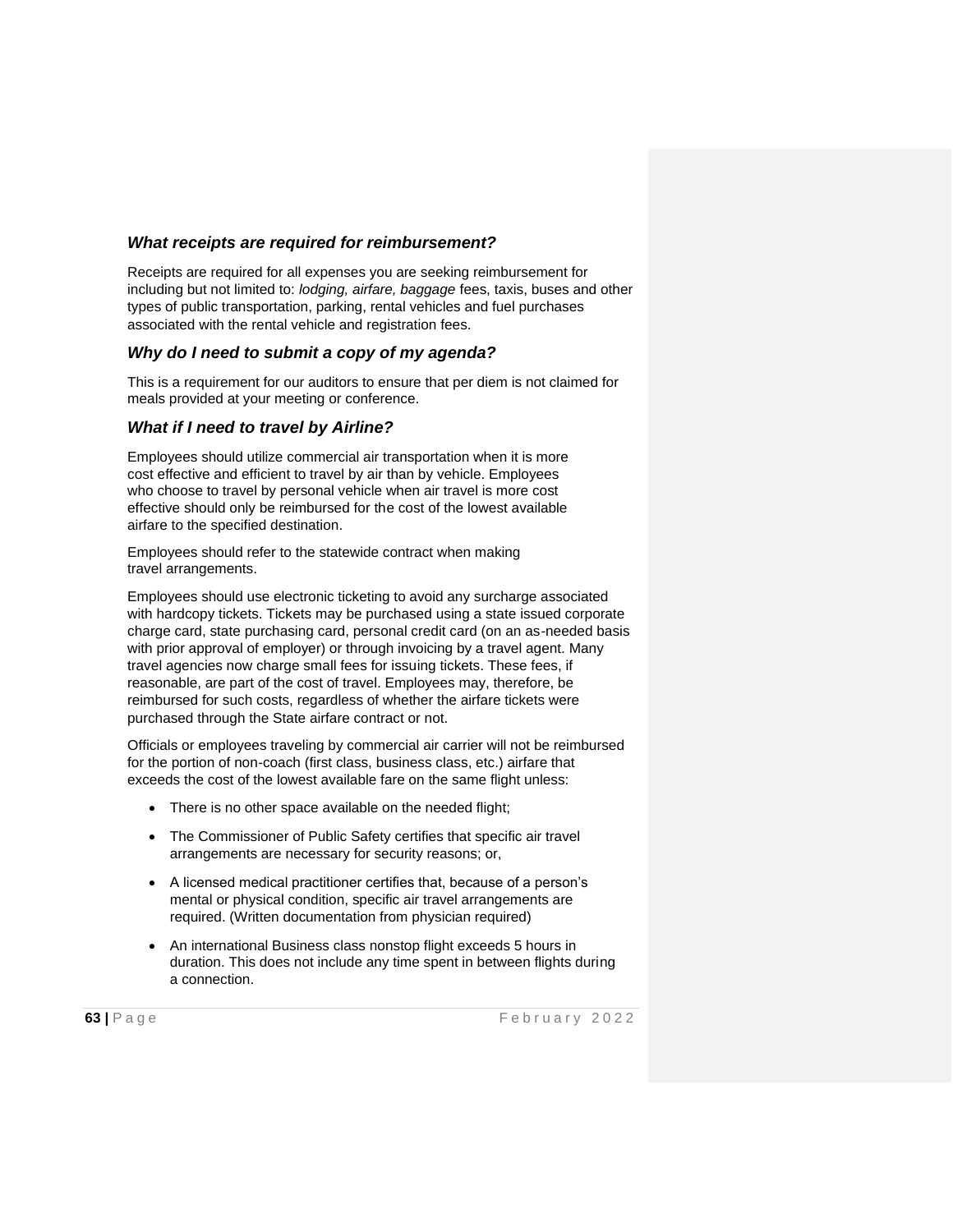• In the event there is a charge for checking luggage, the State will reimburse for a maximum of one (1) piece of checked luggage. In the event additional bag(s) are required, requests for reimbursement must include an associated explanation.

## *How do I get Occupancy Tax (County or Municipal Excise Tax) removed from my hotel bill?*

When lodging in Georgia, you must provide the hotel/motel with a Hotel/Motel Tax Exempt form, which may be obtained from the Forms section for Expenses. The State has updated the form to assist with compliance.

### *Do the per diem rates for employees apply to non-employees?*

Yes. Students and other non-employees are expected to remain within the per diem rates.

# *What are the per diems for meals within Georgia?*

The cost of meals will be reimbursed at the actual cost of meals, up to \$50.00 a day, including tax and tips.

Georgia Meal Per Diem rates:

| <b>Eligible Meals</b> | <b>Per Diem Amount</b> |
|-----------------------|------------------------|
| <b>Breakfast</b>      | \$13.00                |
| Lunch                 | \$14.00                |
| <b>Dinner</b>         | \$23.00                |

When traveling overnight, employees will be reimbursed 75% of per diem on first/last day of travel, less any meals provided. For example,

| Total Meal per diem for day | \$50    |
|-----------------------------|---------|
| Total after 75% proration   | \$37.50 |
| Lunch provided              | $$-14$  |
| <b>Total Reimbursed</b>     | \$23.50 |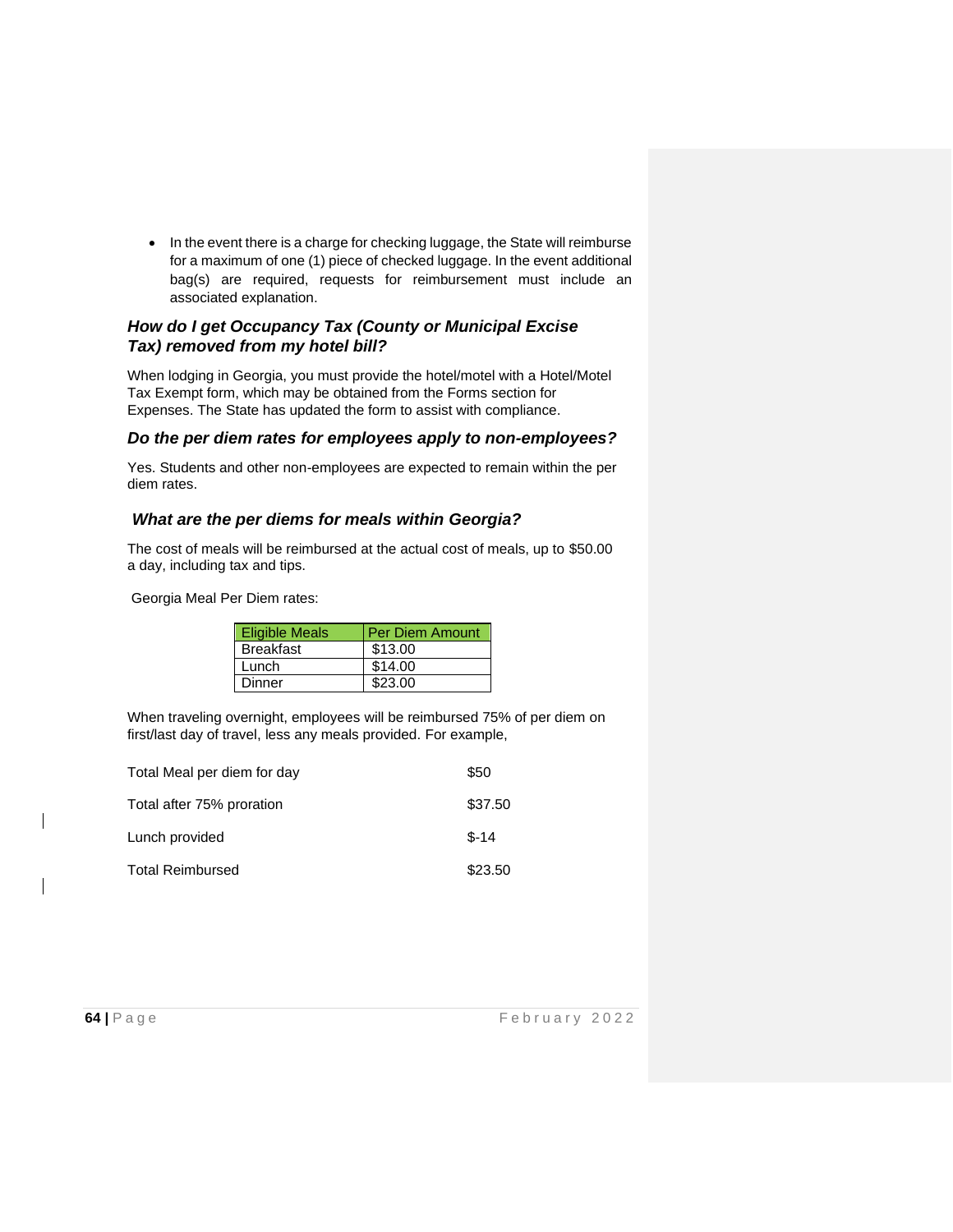#### *What are the per diems for meals outside of Georgia?*

Employees traveling outside of Georgia may receive meal per diem amounts up to the federal per diem rates, except on first and last day of travel is 75% of meal per diem less any meals provided. The \$5 federal incidentals allowance is allowed at the discretion of the approving designee. Please note that the \$5 incidentals allowance is no longer included in the per diem rates. Employees must be reimbursed separately for incidentals. See State Travel Policy Section 4.1 for additional information related to incidentals.

#### *Can I be reimbursed for meals not associated with overnight travel?*

No, the University System of Georgia does not allow meal per diem reimbursement for non-overnight travel.

#### *How is Commuter Mileage calculated?*

Commuter mileage is the mileage from an employee's residence to their primary workstation. If an employee departs from their residence, mileage is calculated from the residence to the destination point, with a reduction for normal one-way commuting miles. For the return trip, if an employee returns to primary workstation, mileage is calculated based on the distance to such primary workstation. If an employee returns to their residence, mileage is calculated based on the distance to the residence, with a reduction for normal one-way commuting miles. If travel occurs on a weekend or holiday, mileage is calculated from the point of departure to the return destination with no reduction for normal commuting miles. See State Travel Policy Appendix A for clarification on employee primary workstation.

**Note:** Employee commuter miles will be based upon the miles indicated on map. For example, if odometer reads 15 miles but the map shows 15.8 miles driven, the employee commuter miles will be 16 miles one-way but 32 miles round-trip.

#### *What is the current mileage rate?*

As of January 1, 2022, for automobiles, the Tier 1 mileage rate is \$0.585 and the Tier 2 rate is \$0.18, for motorcycles, the mileage rate is \$0.565 and for airplanes the mileage rate is \$1.515. Please see, should I use a rental vehicle or a personal vehicle?

**Formatted:** Line spacing: single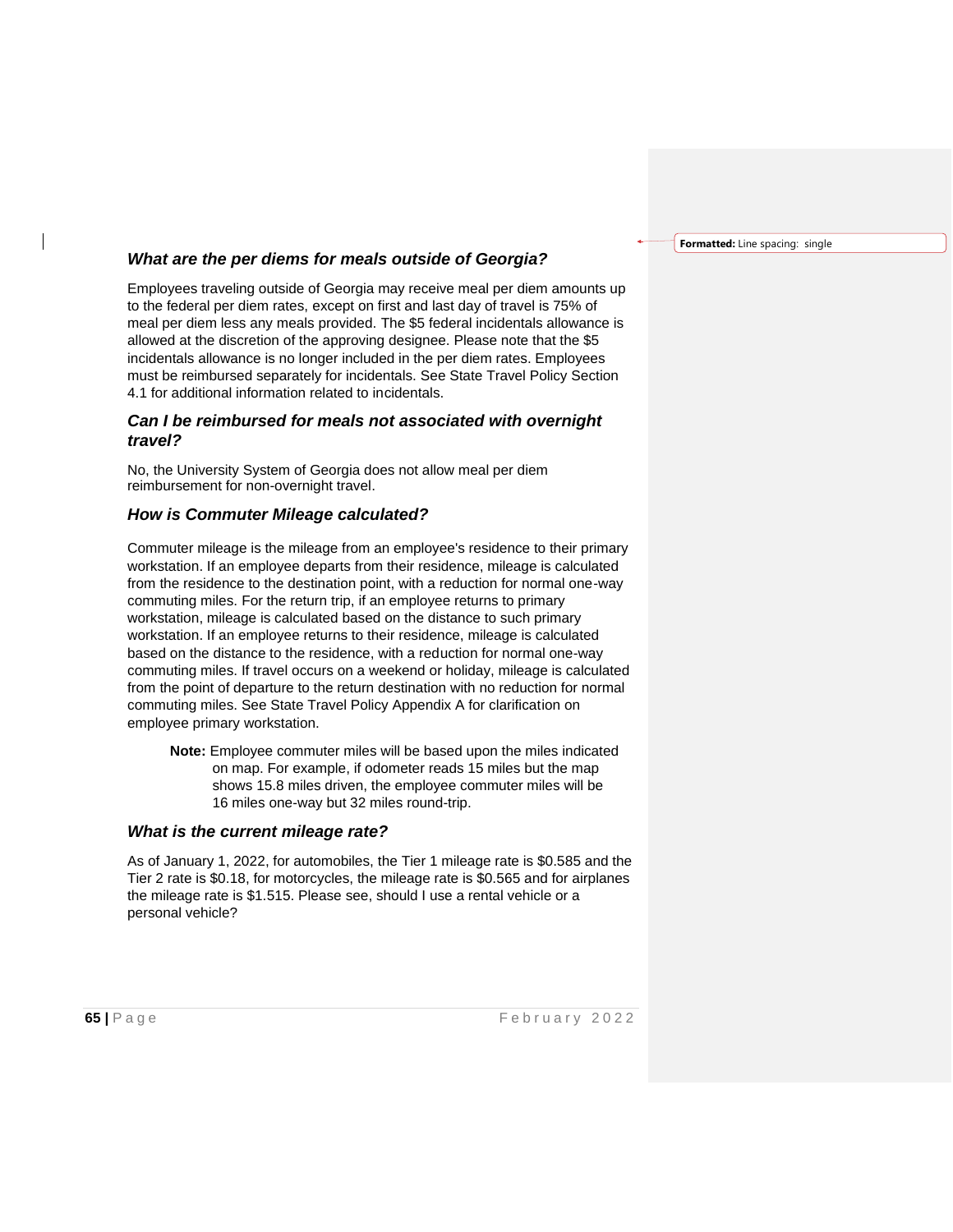#### *Should I use , a rental vehicle or a personal vehicle?*

Employees are encouraged to utilize rental vehicles. However, employees may choose to use personal vehicles if the cost is more economical for the University. Institutions may reimburse employees for the mileage incurred during the employee's use of a personal vehicle.

#### *Rental Vehicle***:**

Employees requesting use of a rental vehicle must do a cost analysis to determine if a rental vehicle would be advantageous to the state.

The type of rental car chosen should be the most cost effective to the state or the cheapest type available which is the compact option. Any other choice must be clearly justified and must serve a business purpose. Justification must be in writing and prior approval is recommended. If there is no justification or proof of business purpose for the upgrade, the employee will only be reimbursed at the amount of the compact option.

#### *Personal Vehicle***:**

For all mileage reimbursements requesting the Tier 1 rate, documentation that a rental vehicle was not the most cost-effective mode of transportation must be provided.

If a personal vehicle was used after determining a rental vehicle was most advantageous to the state, then reimbursement will be at the Tier 2 rate.

You may elect to drive your personal vehicle without completing the DOAS Cost Comparison Tool, however, you will be reimbursed at the Tier 2 rate.

#### *Do I need to submit a travel authorization for registration fees?*

No, registration fees are not considered a travel-related expense.

#### **Travel Links:**

State Accounting Travel Policy: [https://sao.georgia.gov/state-travel-policy.](https://sao.georgia.gov/state-travel-policy)

**Note:** As you read through the Statewide Travel Policy you will see numerous references to the State of Georgia's TTE System. This is the State's travel system that is used by many agencies. We do not use this system, so please disregard references to usage of the TTE system. Since we do not use this system and since the Statewide Travel Policy is written with the usage of that

**66** | Page **F** e b r u a r y 2022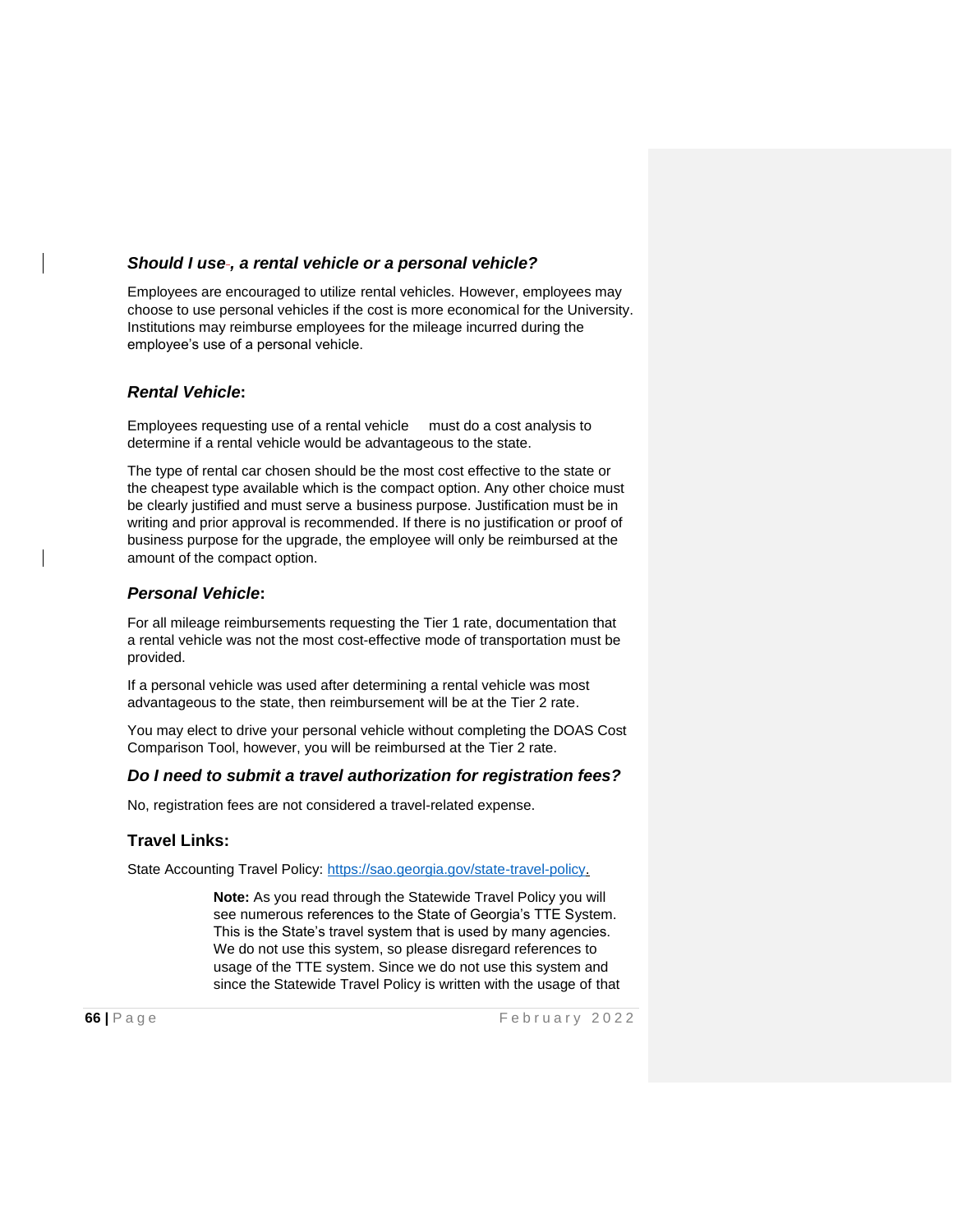system in mind. For this reason the Board of Regents Business Procedures Manual will elaborate on USG's policies and procedures related to proper protocol for submission and documentation for travel expense statements as produced by our USG institutions.

Board of Regents Travel Policy: [http://www.usg.edu/business\\_procedures\\_manual/section4](http://www.usg.edu/business_procedures_manual/section4)

University Travel Policy:<http://www.clayton.edu/portals/3/docs/Travel-Policy.pdf> Employee Self-Service:<https://www.usg.edu/gafirst-fin/>

Travel Forms:<http://www.clayton.edu/accounting-services/expenses/travel/forms>

State of Georgia Meal Allowance: [http://sao.georgia.gov/sites/sao.georgia.gov/files/related\\_files/site\\_page/SOG%2](http://sao.georgia.gov/sites/sao.georgia.gov/files/related_files/site_page/SOG%20Meal%20Allowances%202014.pdf) [0Meal%20Allowances%202014.pdf](http://sao.georgia.gov/sites/sao.georgia.gov/files/related_files/site_page/SOG%20Meal%20Allowances%202014.pdf)

Federal Per Diem Rates within the Continental United States: <http://www.gsa.gov/perdiem>

Breakdown by meal for federal per diem amounts:<http://www.gsa.gov/mie>

Federal Per Diem Rates for Foreign Travel: [https://aoprals.state.gov/content.asp?content\\_id=184&menu\\_id=78](https://aoprals.state.gov/content.asp?content_id=184&menu_id=78)

Breakdown by Meal for Foreign Per Diem Amounts: [https://aoprals.state.gov/content.asp?content\\_id=114&menu\\_id=75](https://aoprals.state.gov/content.asp?content_id=114&menu_id=75)

Georgia Green Hotel:

[http://www.greenseal.org/FindGreenSealProductsandServices/HotelsandLodging](http://www.greenseal.org/FindGreenSealProductsandServices/HotelsandLodgingProperties.aspx) [Properties.aspx](http://www.greenseal.org/FindGreenSealProductsandServices/HotelsandLodgingProperties.aspx)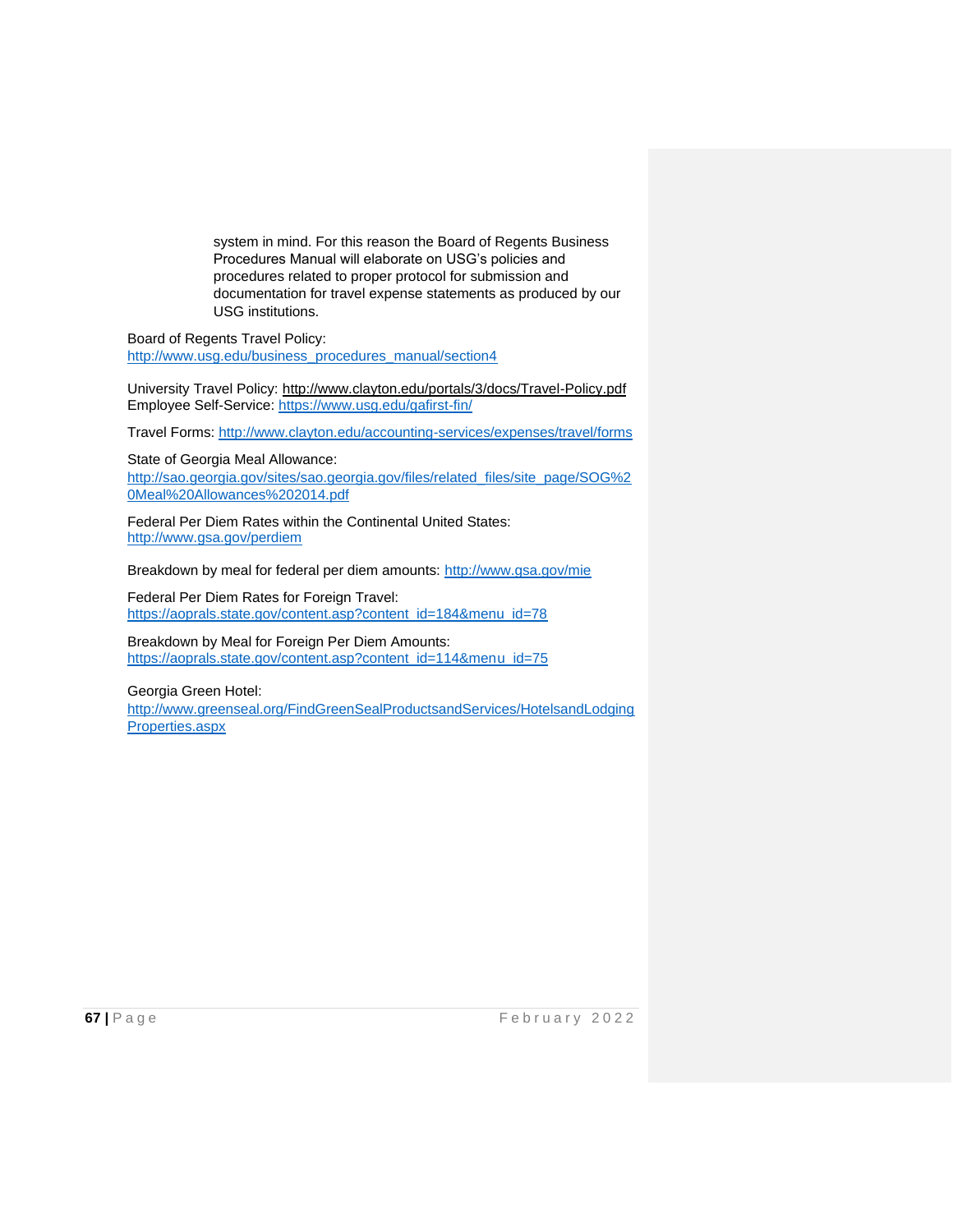

#### **Promissory Note**

#### **Repayment Agreement for Cash Advance**

|                               | Employee ID: $\_\_\_\_\_\_\_\_\_\_\_\_\_\_\_\_\_$ |                                 |  |  |                             |
|-------------------------------|---------------------------------------------------|---------------------------------|--|--|-----------------------------|
|                               | <b>Street</b>                                     | City                            |  |  | State Zip Code              |
| Phone (W): __________________ |                                                   | Phone (H): _________________    |  |  | Email: ____________________ |
|                               |                                                   | Account # _____________________ |  |  |                             |

**Amount of Advance Requested: \$\_\_\_\_\_\_\_\_\_\_\_\_\_\_**

**By signing this repayment agreement, the borrower agrees to pay all amounts by the dates specified by this agreement or to provide required documentation according to the terms listed below.**

- 1. Reason for Advance\_\_\_\_\_\_\_\_\_\_\_\_\_\_\_\_\_\_\_\_\_\_\_\_\_\_\_\_\_\_\_\_\_\_\_\_\_\_\_\_\_\_\_\_\_\_\_\_\_\_\_\_\_\_\_\_\_\_\_\_\_
- 2. Approximate date of completion of activity/travel
- 3. Documentation for expenses for the advance shall be submitted to Budget & Finance Office no later than **10** days from completion of the activity/travel.
- 4. I understand that Clayton State University will consider "paid" any balance due for which I submit required documentation that supports the cash advance expenditures. Required documentation will consist of original paid receipts and/or invoices that meet normal University guidelines. If an expense is not an allowable expense or there is not appropriate documentation, then the expense will be my responsibility and I will repay the amount(s).
- 5. If the cash advance is more than the total expenditures and supporting documentation. I will return the excess cash advance no later than **10** calendar days from the completion of the activity/travel to the Budget & Finance Office.
- 6. If I do not adhere to these time frames for documentation submission or repayment, I will repay the funds within **10** days. I also authorize Payroll Services to make deductions from my paycheck to cover the repayment of this cash advance if not repaid in full in **30** days.
- 7. In the event funds are stolen, a police report must be filed and submitted with the reconciliation and I will be responsible for repayment.
- 8. Additionally, by signing this Agreement, I hereby agree that in the event of a breach of any of the terms of this Agreement, the University shall be entitled to recover from the borrower reasonable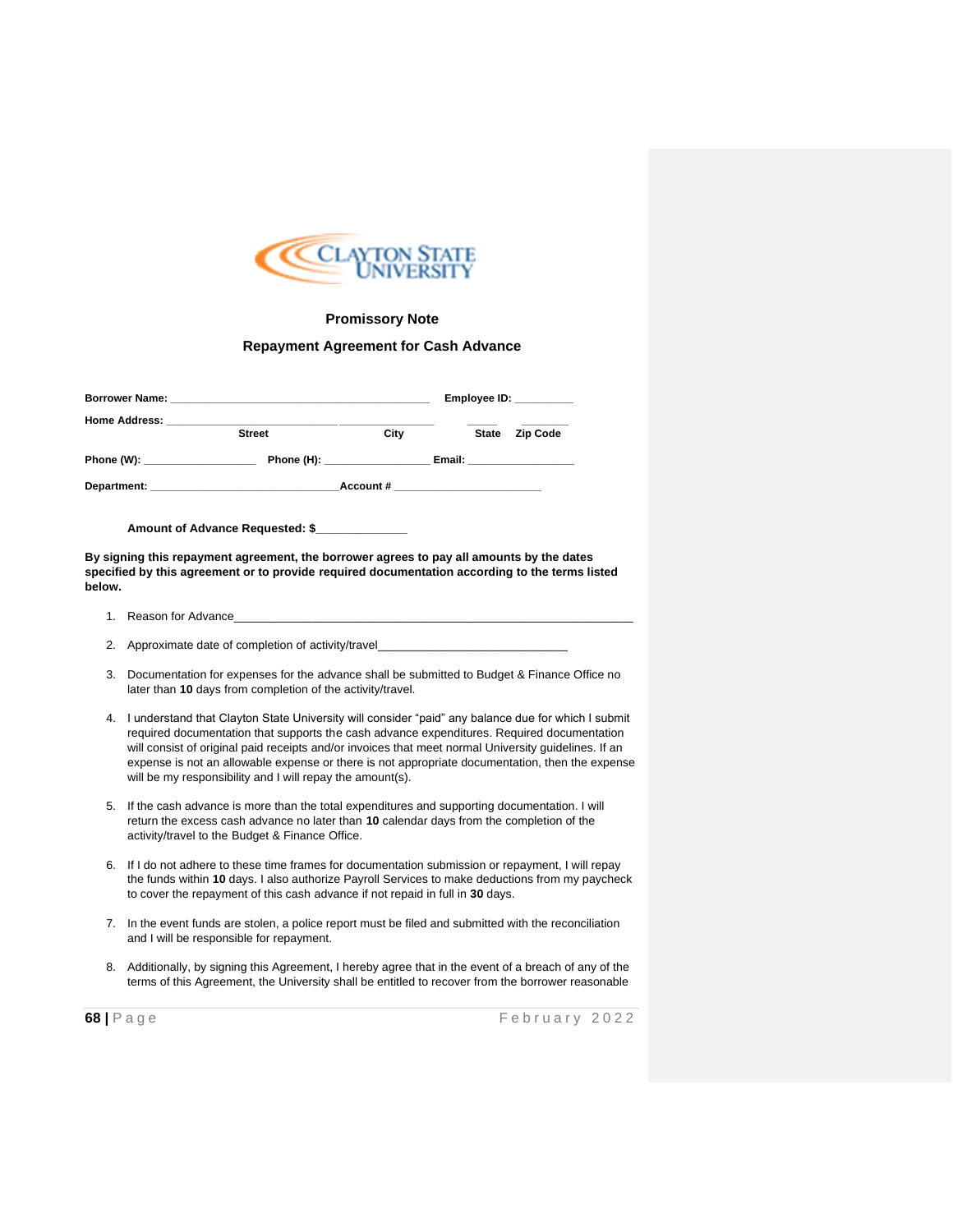attorney fees, the costs of collection and court costs, in addition to all other relief, in law or in equity, to which the University may be entitled. The costs of collection, may also include collection agency costs, if the account is referred to a third party collection agency for collection. Any judgement entered shall be without relief from valuation and appraisement laws.

- 9. This agreement is executed and delivered in the State of Georgia, and it shall be governed by, construed, and administered in accordance with the laws of the State of Georgia. The parties agree that the exclusive venue for any dispute resolution brought under this Agreement shall be the courts of Clayton County, Georgia.
- 10. Required documentation and/or return of excess cash should be made to Clayton State University.

| Borrower/Advance Recipient Signature                         | Date |
|--------------------------------------------------------------|------|
| Recommended for Approval: Department Head                    | Date |
| Recommended for Approval: VP/Assistant VP of Department Date |      |
| Approved by: AVP/Controller/Procurement Director             | Date |